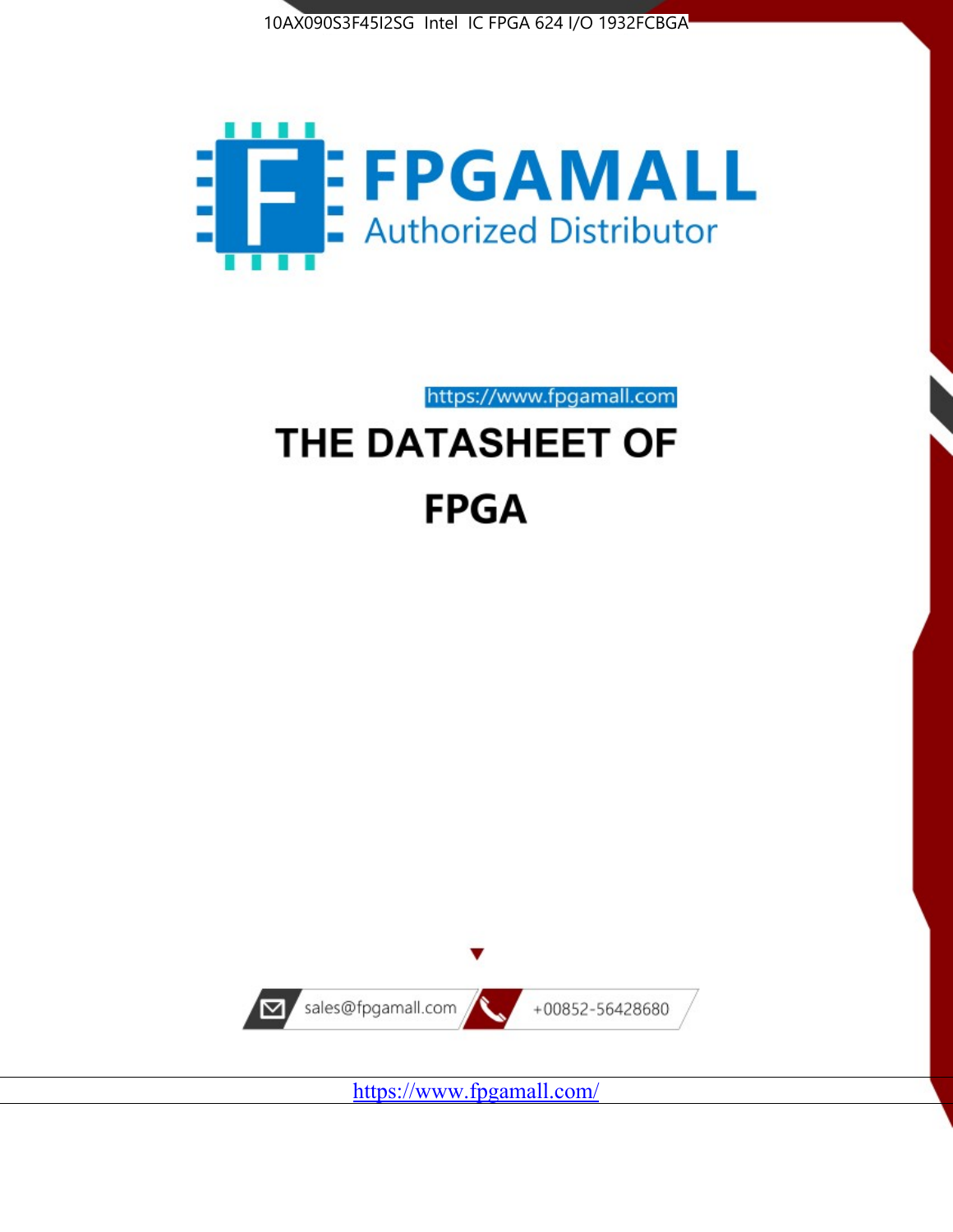10AX090S3F45I2SG Intel IC FPGA 624 I/O 1932FCBGA



# **Intel® Arria® 10 Device Overview**



**A10-OVERVIEW | 2018.12.06** Latest document on the web: **[PDF](https://www.intel.com/content/dam/www/programmable/us/en/pdfs/literature/hb/arria-10/a10_overview.pdf)** | **[HTML](https://www.intel.com/content/www/us/en/programmable/documentation/sam1403480274650.html)**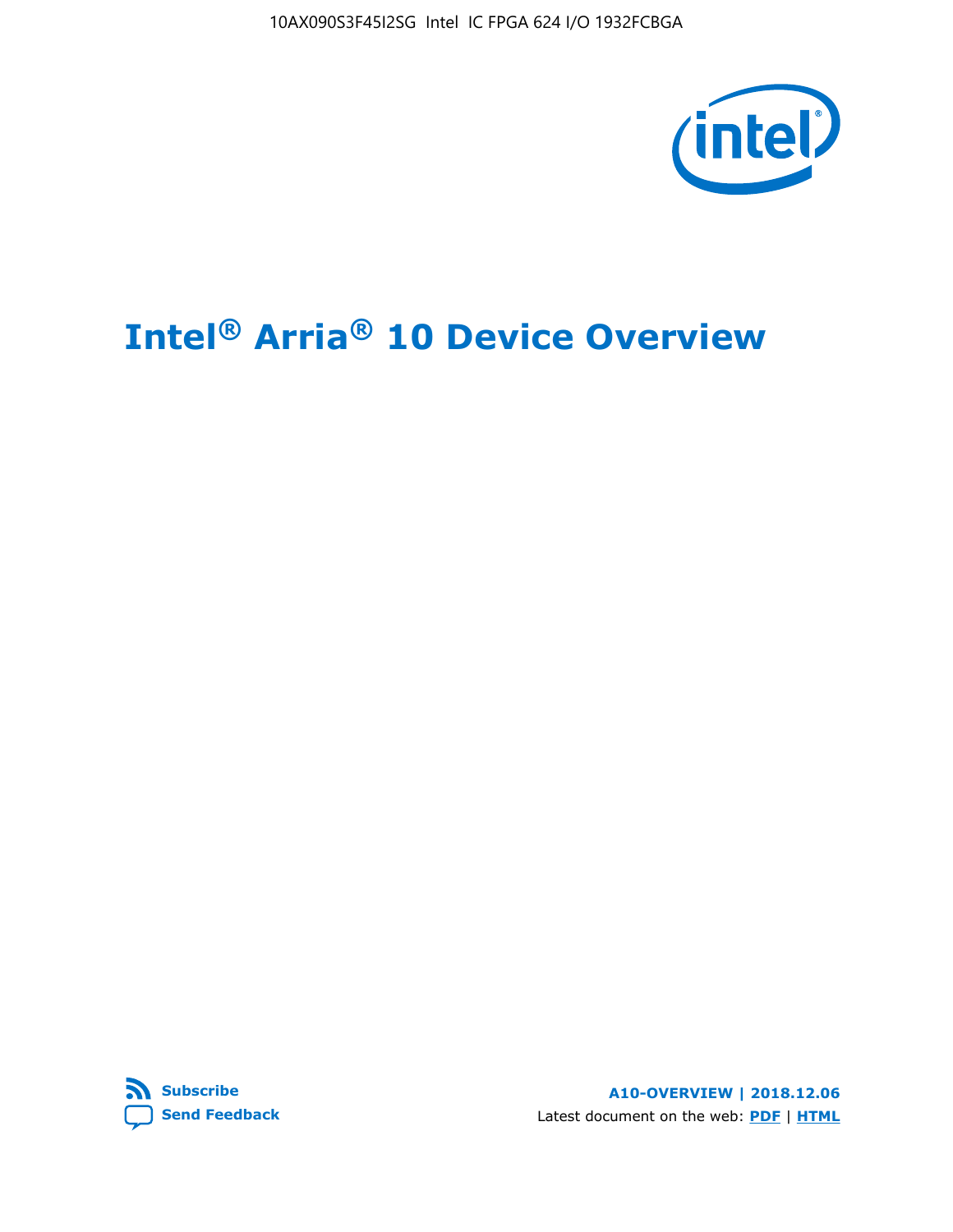

**Contents** 

# **Contents**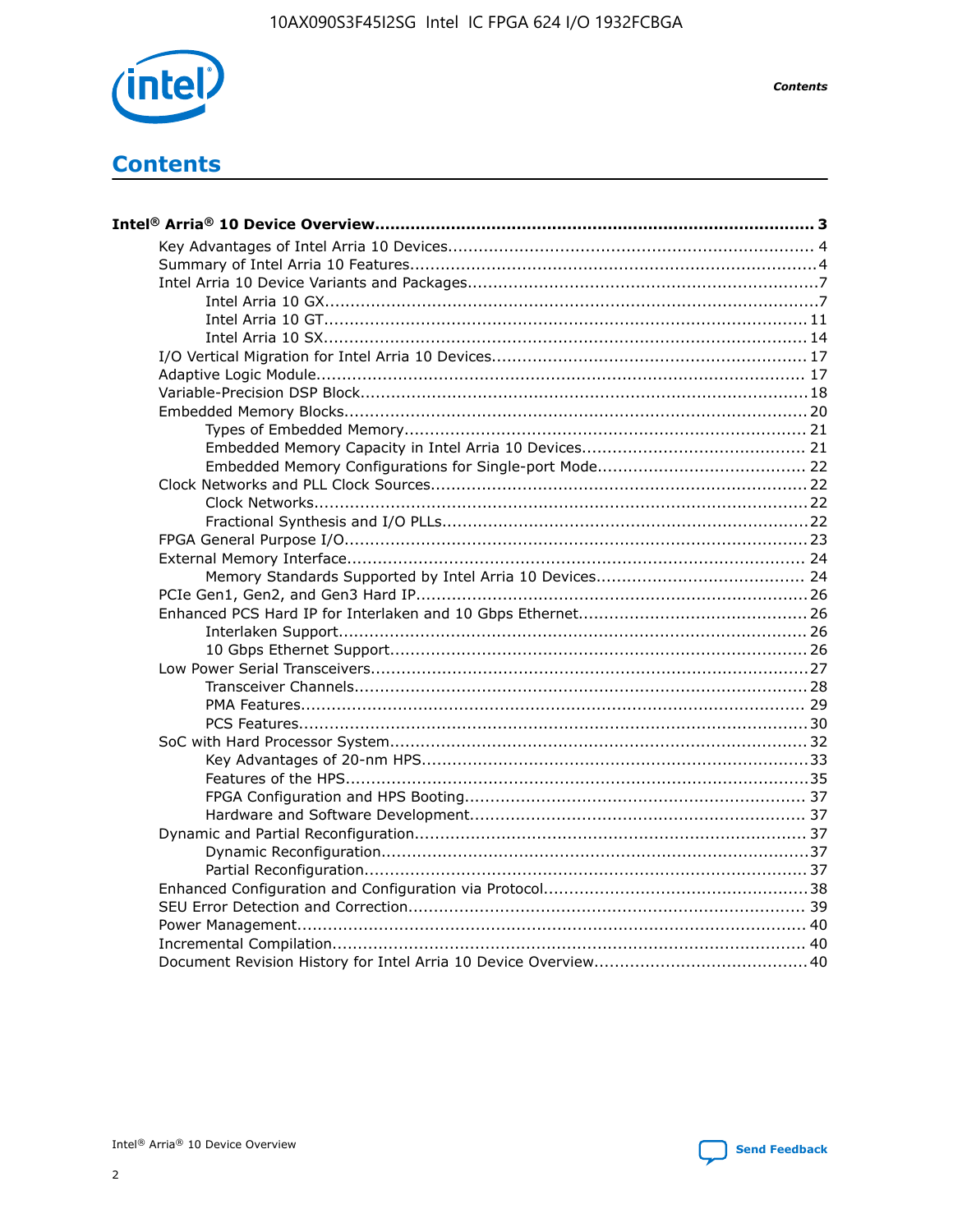**A10-OVERVIEW | 2018.12.06**

**[Send Feedback](mailto:FPGAtechdocfeedback@intel.com?subject=Feedback%20on%20Intel%20Arria%2010%20Device%20Overview%20(A10-OVERVIEW%202018.12.06)&body=We%20appreciate%20your%20feedback.%20In%20your%20comments,%20also%20specify%20the%20page%20number%20or%20paragraph.%20Thank%20you.)**



# **Intel® Arria® 10 Device Overview**

The Intel<sup>®</sup> Arria<sup>®</sup> 10 device family consists of high-performance and power-efficient 20 nm mid-range FPGAs and SoCs.

Intel Arria 10 device family delivers:

- Higher performance than the previous generation of mid-range and high-end FPGAs.
- Power efficiency attained through a comprehensive set of power-saving technologies.

The Intel Arria 10 devices are ideal for high performance, power-sensitive, midrange applications in diverse markets.

| <b>Market</b>         | <b>Applications</b>                                                                                               |
|-----------------------|-------------------------------------------------------------------------------------------------------------------|
| Wireless              | Channel and switch cards in remote radio heads<br>٠<br>Mobile backhaul<br>٠                                       |
| Wireline              | 40G/100G muxponders and transponders<br>٠<br>100G line cards<br>٠<br><b>Bridging</b><br>٠<br>Aggregation<br>٠     |
| <b>Broadcast</b>      | Studio switches<br>٠<br>Servers and transport<br>٠<br>Videoconferencing<br>٠<br>Professional audio and video<br>٠ |
| Computing and Storage | Flash cache<br>٠<br>Cloud computing servers<br>٠<br>Server acceleration<br>٠                                      |
| Medical               | Diagnostic scanners<br>٠<br>Diagnostic imaging<br>٠                                                               |
| Military              | Missile guidance and control<br>٠<br>Radar<br>٠<br>Electronic warfare<br>٠<br>Secure communications<br>٠          |

#### **Table 1. Sample Markets and Ideal Applications for Intel Arria 10 Devices**

#### **Related Information**

- [Intel Arria 10 Device Handbook: Known Issues](http://www.altera.com/support/kdb/solutions/rd07302013_646.html) Lists the planned updates to the *Intel Arria 10 Device Handbook* chapters.
- [Intel Arria 10 GX/GT Device Errata and Design Recommendations](https://www.intel.com/content/www/us/en/programmable/documentation/agz1493851706374.html#yqz1494433888646)
- [Intel Arria 10 SX Device Errata and Design Recommendations](https://www.intel.com/content/www/us/en/programmable/documentation/cru1462832385668.html#cru1462832558642)

Intel Corporation. All rights reserved. Intel, the Intel logo, Altera, Arria, Cyclone, Enpirion, MAX, Nios, Quartus and Stratix words and logos are trademarks of Intel Corporation or its subsidiaries in the U.S. and/or other countries. Intel warrants performance of its FPGA and semiconductor products to current specifications in accordance with Intel's standard warranty, but reserves the right to make changes to any products and services at any time without notice. Intel assumes no responsibility or liability arising out of the application or use of any information, product, or service described herein except as expressly agreed to in writing by Intel. Intel customers are advised to obtain the latest version of device specifications before relying on any published information and before placing orders for products or services. \*Other names and brands may be claimed as the property of others.

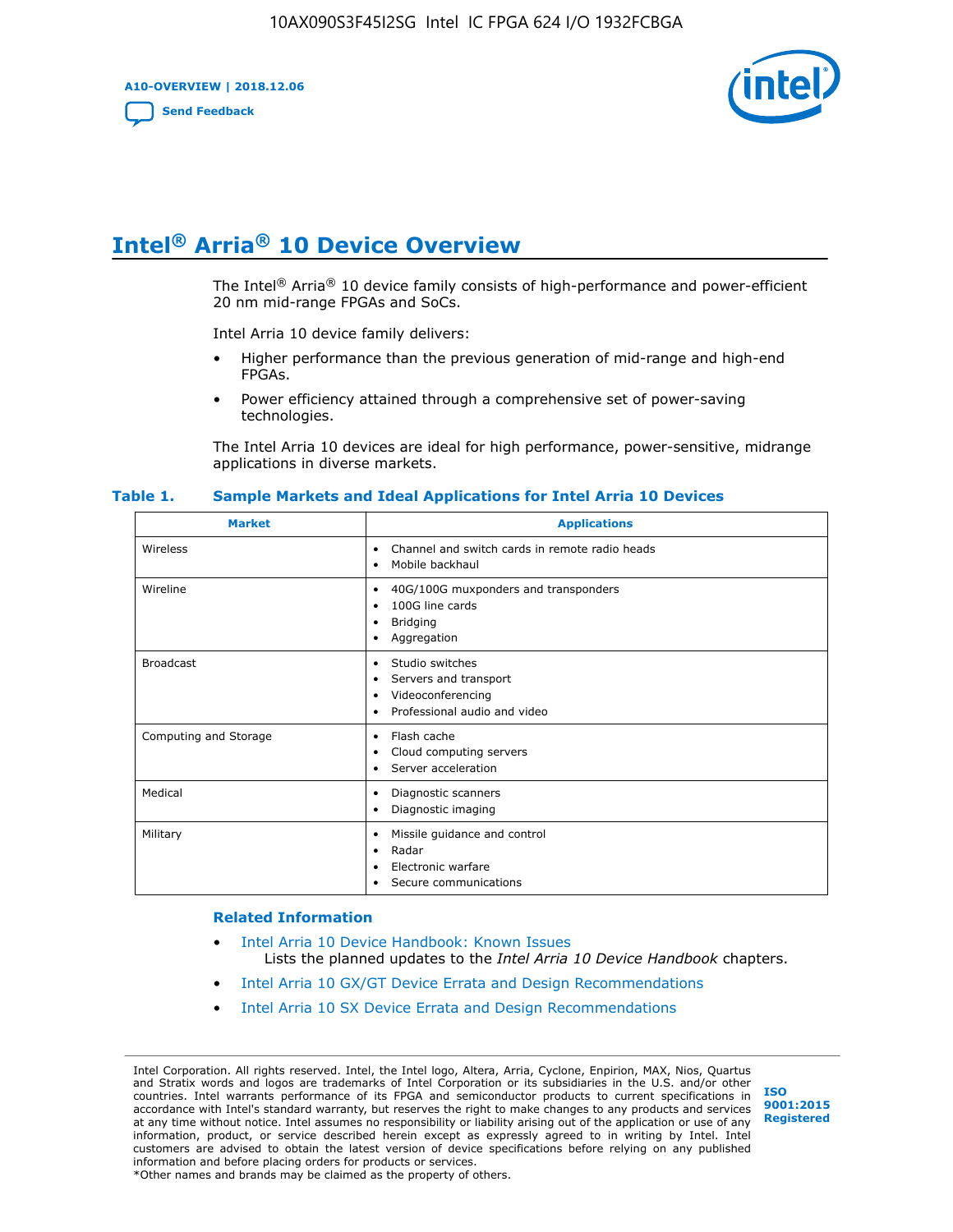

# **Key Advantages of Intel Arria 10 Devices**

# **Table 2. Key Advantages of the Intel Arria 10 Device Family**

| <b>Advantage</b>                                                                                          | <b>Supporting Feature</b>                                                                                                                                                                                                                                                                                                |  |  |  |  |  |
|-----------------------------------------------------------------------------------------------------------|--------------------------------------------------------------------------------------------------------------------------------------------------------------------------------------------------------------------------------------------------------------------------------------------------------------------------|--|--|--|--|--|
| Enhanced core architecture                                                                                | Built on TSMC's 20 nm process technology<br>٠<br>60% higher performance than the previous generation of mid-range FPGAs<br>٠<br>15% higher performance than the fastest previous-generation FPGA<br>٠                                                                                                                    |  |  |  |  |  |
| High-bandwidth integrated<br>transceivers                                                                 | Short-reach rates up to 25.8 Gigabits per second (Gbps)<br>٠<br>Backplane capability up to 12.5 Gbps<br>٠<br>Integrated 10GBASE-KR and 40GBASE-KR4 Forward Error Correction (FEC)<br>٠                                                                                                                                   |  |  |  |  |  |
| Improved logic integration and<br>hard IP blocks                                                          | 8-input adaptive logic module (ALM)<br>٠<br>Up to 65.6 megabits (Mb) of embedded memory<br>٠<br>Variable-precision digital signal processing (DSP) blocks<br>Fractional synthesis phase-locked loops (PLLs)<br>Hard PCI Express Gen3 IP blocks<br>Hard memory controllers and PHY up to 2,400 Megabits per second (Mbps) |  |  |  |  |  |
| Second generation hard<br>processor system (HPS) with<br>integrated ARM* Cortex*-A9*<br>MPCore* processor | Tight integration of a dual-core ARM Cortex-A9 MPCore processor, hard IP, and an<br>٠<br>FPGA in a single Intel Arria 10 system-on-a-chip (SoC)<br>Supports over 128 Gbps peak bandwidth with integrated data coherency between<br>$\bullet$<br>the processor and the FPGA fabric                                        |  |  |  |  |  |
| Advanced power savings                                                                                    | Comprehensive set of advanced power saving features<br>٠<br>Power-optimized MultiTrack routing and core architecture<br>٠<br>Up to 40% lower power compared to previous generation of mid-range FPGAs<br>٠<br>Up to 60% lower power compared to previous generation of high-end FPGAs                                    |  |  |  |  |  |

# **Summary of Intel Arria 10 Features**

## **Table 3. Summary of Features for Intel Arria 10 Devices**

| <b>Feature</b>                  | <b>Description</b>                                                                                                                                                                                                                                                                                                                                                                                       |
|---------------------------------|----------------------------------------------------------------------------------------------------------------------------------------------------------------------------------------------------------------------------------------------------------------------------------------------------------------------------------------------------------------------------------------------------------|
| Technology                      | TSMC's 20-nm SoC process technology<br>٠<br>Allows operation at a lower $V_{\text{CC}}$ level of 0.82 V instead of the 0.9 V standard $V_{\text{CC}}$ core voltage                                                                                                                                                                                                                                       |
| Packaging                       | 1.0 mm ball-pitch Fineline BGA packaging<br>0.8 mm ball-pitch Ultra Fineline BGA packaging<br>Multiple devices with identical package footprints for seamless migration between different<br><b>FPGA</b> densities<br>Devices with compatible package footprints allow migration to next generation high-end<br>Stratix $\mathcal{R}$ 10 devices<br>RoHS, leaded $(1)$ , and lead-free (Pb-free) options |
| High-performance<br>FPGA fabric | Enhanced 8-input ALM with four registers<br>٠<br>Improved multi-track routing architecture to reduce congestion and improve compilation time<br>Hierarchical core clocking architecture<br>Fine-grained partial reconfiguration                                                                                                                                                                          |
| Internal memory<br>blocks       | M20K-20-Kb memory blocks with hard error correction code (ECC)<br>Memory logic array block (MLAB)-640-bit memory                                                                                                                                                                                                                                                                                         |
|                                 | continued                                                                                                                                                                                                                                                                                                                                                                                                |



<sup>(1)</sup> Contact Intel for availability.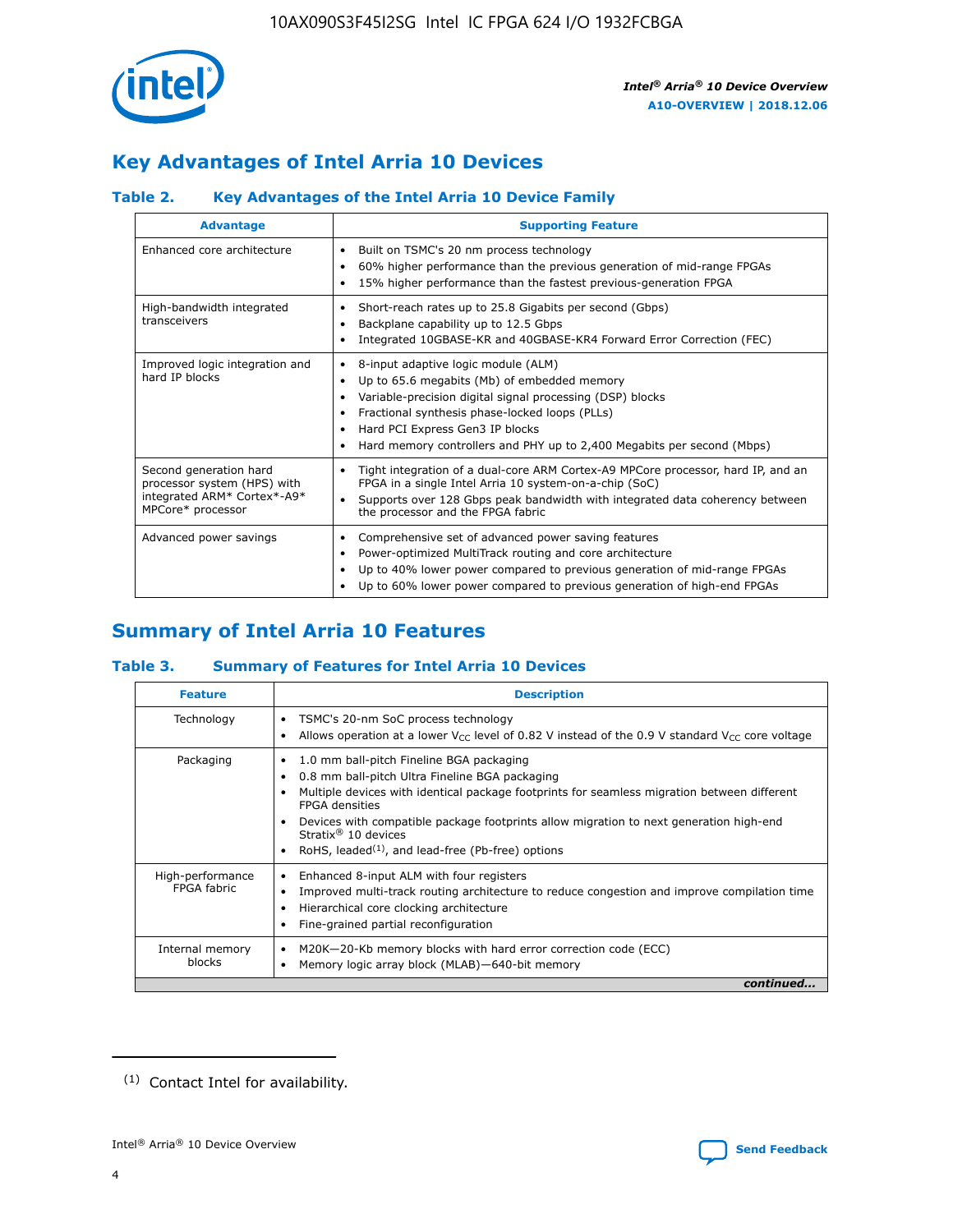r



| <b>Feature</b>                         |                                                                                                                | <b>Description</b>                                                                                                                                                                                                                                                                                                                                                                                                                                                                                                                                                                                                                                                                                                                                                                                                                     |
|----------------------------------------|----------------------------------------------------------------------------------------------------------------|----------------------------------------------------------------------------------------------------------------------------------------------------------------------------------------------------------------------------------------------------------------------------------------------------------------------------------------------------------------------------------------------------------------------------------------------------------------------------------------------------------------------------------------------------------------------------------------------------------------------------------------------------------------------------------------------------------------------------------------------------------------------------------------------------------------------------------------|
| Embedded Hard IP<br>blocks             | Variable-precision DSP                                                                                         | Native support for signal processing precision levels from $18 \times 19$ to<br>54 x 54<br>Native support for 27 x 27 multiplier mode<br>64-bit accumulator and cascade for systolic finite impulse responses<br>(FIRs)<br>Internal coefficient memory banks<br>$\bullet$<br>Preadder/subtractor for improved efficiency<br>Additional pipeline register to increase performance and reduce<br>power<br>Supports floating point arithmetic:<br>- Perform multiplication, addition, subtraction, multiply-add,<br>multiply-subtract, and complex multiplication.<br>- Supports multiplication with accumulation capability, cascade<br>summation, and cascade subtraction capability.<br>- Dynamic accumulator reset control.<br>- Support direct vector dot and complex multiplication chaining<br>multiply floating point DSP blocks. |
|                                        | Memory controller                                                                                              | DDR4, DDR3, and DDR3L                                                                                                                                                                                                                                                                                                                                                                                                                                                                                                                                                                                                                                                                                                                                                                                                                  |
|                                        | PCI Express*                                                                                                   | PCI Express (PCIe*) Gen3 (x1, x2, x4, or x8), Gen2 (x1, x2, x4, or x8)<br>and Gen1 (x1, x2, x4, or x8) hard IP with complete protocol stack,<br>endpoint, and root port                                                                                                                                                                                                                                                                                                                                                                                                                                                                                                                                                                                                                                                                |
|                                        | Transceiver I/O                                                                                                | 10GBASE-KR/40GBASE-KR4 Forward Error Correction (FEC)<br>PCS hard IPs that support:<br>$\bullet$<br>- 10-Gbps Ethernet (10GbE)<br>- PCIe PIPE interface<br>$-$ Interlaken<br>- Gbps Ethernet (GbE)<br>- Common Public Radio Interface (CPRI) with deterministic latency<br>support<br>- Gigabit-capable passive optical network (GPON) with fast lock-<br>time support<br>13.5G JESD204b<br>$\bullet$<br>8B/10B, 64B/66B, 64B/67B encoders and decoders<br>Custom mode support for proprietary protocols                                                                                                                                                                                                                                                                                                                               |
| Core clock networks                    | $\bullet$<br>$\bullet$                                                                                         | Up to 800 MHz fabric clocking, depending on the application:<br>- 667 MHz external memory interface clocking with 2,400 Mbps DDR4 interface<br>- 800 MHz LVDS interface clocking with 1,600 Mbps LVDS interface<br>Global, regional, and peripheral clock networks<br>Clock networks that are not used can be gated to reduce dynamic power                                                                                                                                                                                                                                                                                                                                                                                                                                                                                            |
| Phase-locked loops<br>(PLLs)           | High-resolution fractional synthesis PLLs:<br>$\bullet$<br>Integer PLLs:<br>- Adjacent to general purpose I/Os | - Precision clock synthesis, clock delay compensation, and zero delay buffering (ZDB)<br>- Support integer mode and fractional mode<br>- Fractional mode support with third-order delta-sigma modulation<br>- Support external memory and LVDS interfaces                                                                                                                                                                                                                                                                                                                                                                                                                                                                                                                                                                              |
| FPGA General-purpose<br>$I/Os$ (GPIOs) | On-chip termination (OCT)                                                                                      | 1.6 Gbps LVDS-every pair can be configured as receiver or transmitter<br>1.2 V to 3.0 V single-ended LVTTL/LVCMOS interfacing                                                                                                                                                                                                                                                                                                                                                                                                                                                                                                                                                                                                                                                                                                          |
| <b>External Memory</b><br>Interface    |                                                                                                                | Hard memory controller- DDR4, DDR3, and DDR3L support<br>$-$ DDR4-speeds up to 1,200 MHz/2,400 Mbps<br>- DDR3-speeds up to 1,067 MHz/2,133 Mbps<br>Soft memory controller—provides support for RLDRAM $3^{(2)}$ , QDR IV $^{(2)}$ , and QDR II+<br>continued                                                                                                                                                                                                                                                                                                                                                                                                                                                                                                                                                                           |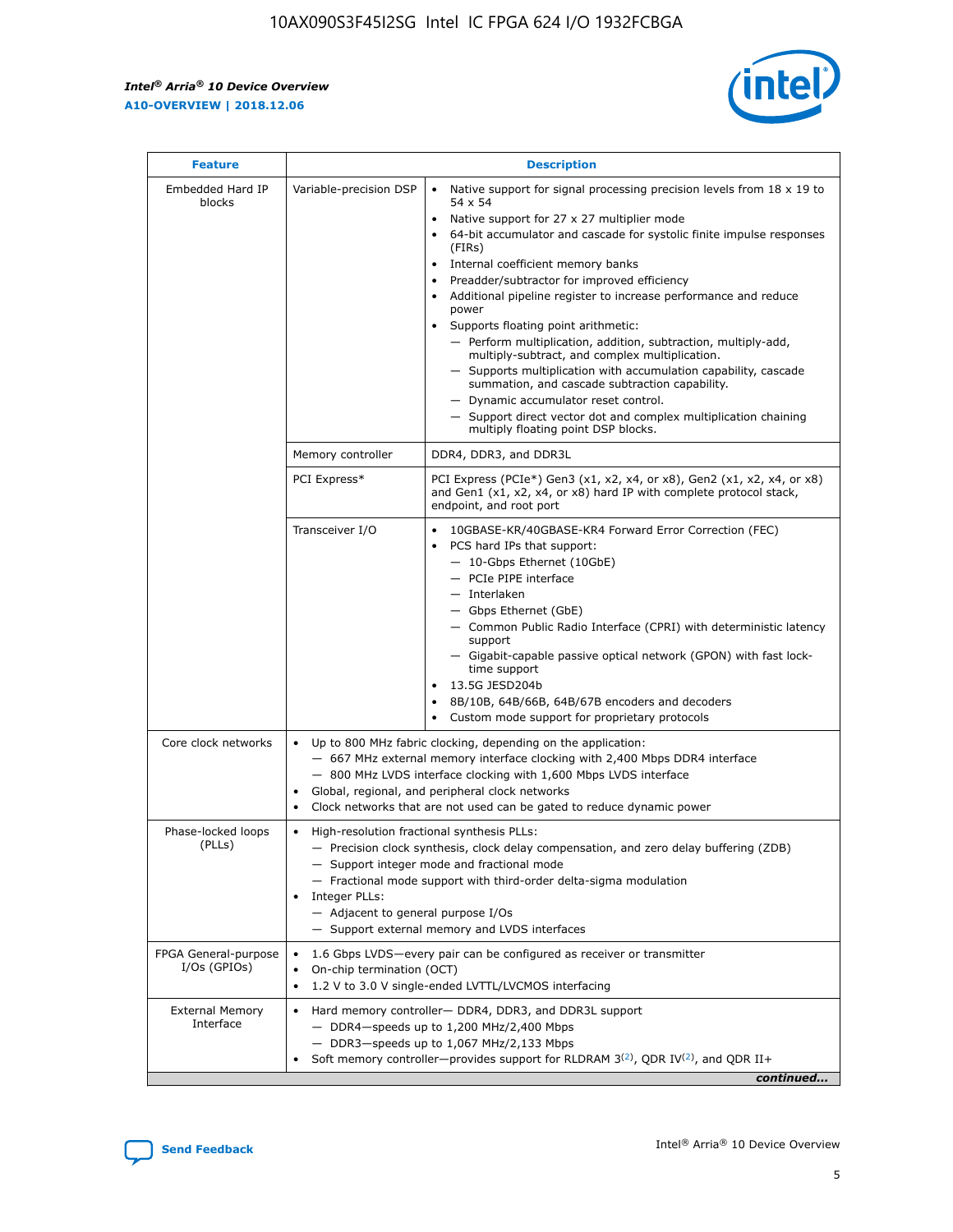

| <b>Feature</b>                                    | <b>Description</b>                                                                                                                                                                                                                                                                                                                                                                                                                                                                                                                                                                                                                                      |  |  |  |  |  |  |  |  |
|---------------------------------------------------|---------------------------------------------------------------------------------------------------------------------------------------------------------------------------------------------------------------------------------------------------------------------------------------------------------------------------------------------------------------------------------------------------------------------------------------------------------------------------------------------------------------------------------------------------------------------------------------------------------------------------------------------------------|--|--|--|--|--|--|--|--|
| Low-power serial<br>transceivers                  | • Continuous operating range:<br>- Intel Arria 10 GX-1 Gbps to 17.4 Gbps<br>- Intel Arria 10 GT-1 Gbps to 25.8 Gbps<br>Backplane support:<br>$-$ Intel Arria 10 GX-up to 12.5<br>- Intel Arria 10 GT-up to 12.5<br>Extended range down to 125 Mbps with oversampling<br>ATX transmit PLLs with user-configurable fractional synthesis capability<br>• Electronic Dispersion Compensation (EDC) support for XFP, SFP+, QSFP, and CFP optical<br>module<br>Adaptive linear and decision feedback equalization<br>$\bullet$<br>Transmitter pre-emphasis and de-emphasis<br>$\bullet$<br>Dynamic partial reconfiguration of individual transceiver channels |  |  |  |  |  |  |  |  |
| <b>HPS</b><br>(Intel Arria 10 SX<br>devices only) | Processor and system<br>Dual-core ARM Cortex-A9 MPCore processor-1.2 GHz CPU with<br>$\bullet$<br>1.5 GHz overdrive capability<br>• 256 KB on-chip RAM and 64 KB on-chip ROM<br>System peripherals-general-purpose timers, watchdog timers, direct<br>memory access (DMA) controller, FPGA configuration manager, and<br>clock and reset managers<br>• Security features—anti-tamper, secure boot, Advanced Encryption<br>Standard (AES) and authentication (SHA)<br>ARM CoreSight* JTAG debug access port, trace port, and on-chip<br>trace storage                                                                                                    |  |  |  |  |  |  |  |  |
|                                                   | <b>External interfaces</b><br>Hard memory interface—Hard memory controller (2,400 Mbps DDR4,<br>$\bullet$<br>and 2,133 Mbps DDR3), Quad serial peripheral interface (QSPI) flash<br>controller, NAND flash controller, direct memory access (DMA)<br>controller, Secure Digital/MultiMediaCard (SD/MMC) controller<br>Communication interface-10/100/1000 Ethernet media access<br>control (MAC), USB On-The-GO (OTG) controllers, I <sup>2</sup> C controllers,<br>UART 16550, serial peripheral interface (SPI), and up to 62<br>HPS GPIO interfaces (48 direct-share I/Os)                                                                           |  |  |  |  |  |  |  |  |
|                                                   | High-performance ARM AMBA* AXI bus bridges that support<br>Interconnects to core<br>$\bullet$<br>simultaneous read and write<br>HPS-FPGA bridges—include the FPGA-to-HPS, HPS-to-FPGA, and<br>lightweight HPS-to-FPGA bridges that allow the FPGA fabric to issue<br>transactions to slaves in the HPS, and vice versa<br>Configuration bridge that allows HPS configuration manager to<br>configure the core logic via dedicated 32-bit configuration port<br>FPGA-to-HPS SDRAM controller bridge-provides configuration<br>interfaces for the multiport front end (MPFE) of the HPS SDRAM<br>controller                                               |  |  |  |  |  |  |  |  |
| Configuration                                     | Tamper protection—comprehensive design protection to protect your valuable IP investments<br>Enhanced 256-bit advanced encryption standard (AES) design security with authentication<br>٠<br>Configuration via protocol (CvP) using PCIe Gen1, Gen2, or Gen3<br>continued                                                                                                                                                                                                                                                                                                                                                                               |  |  |  |  |  |  |  |  |

<sup>(2)</sup> Intel Arria 10 devices support this external memory interface using hard PHY with soft memory controller.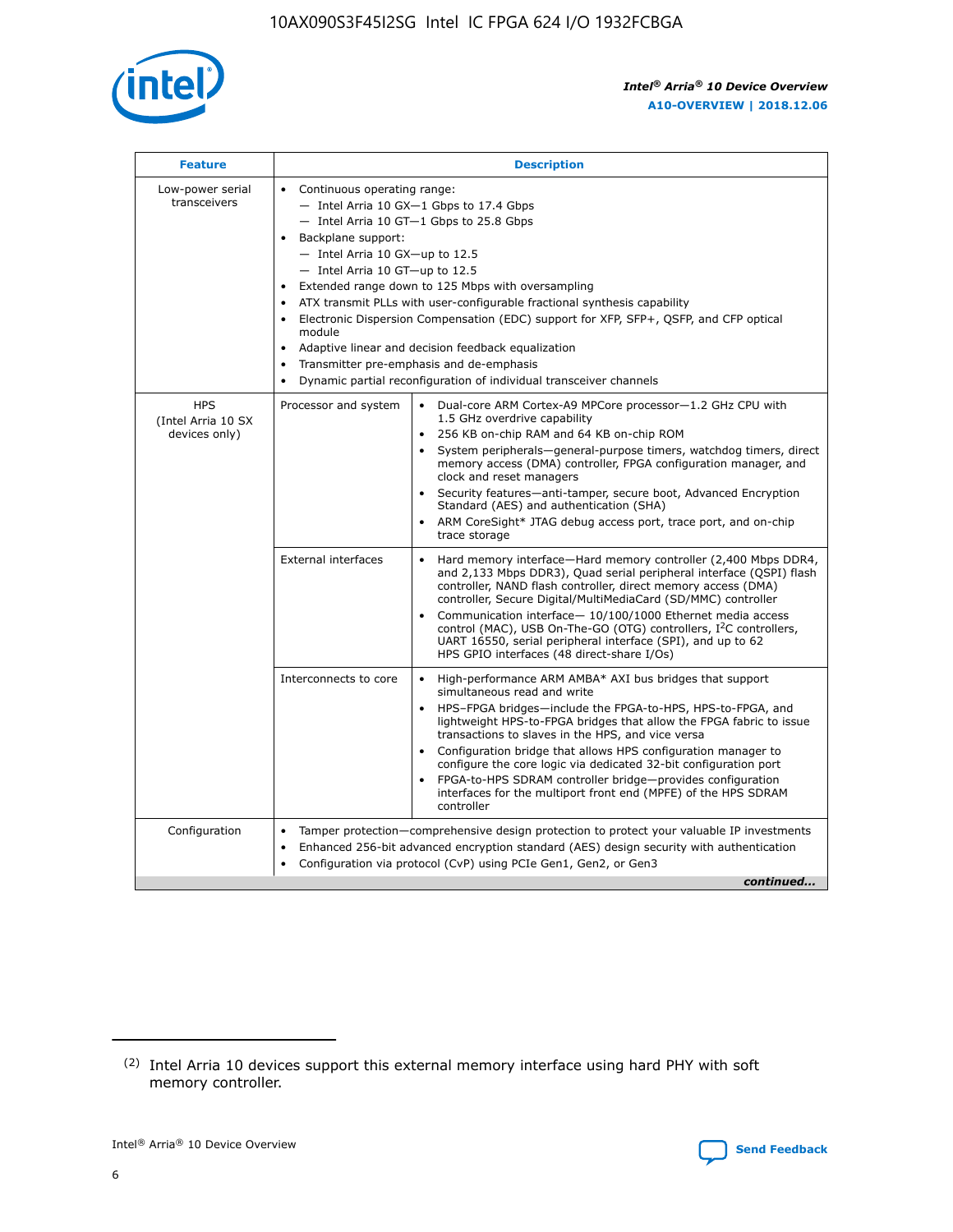

| <b>Feature</b>     | <b>Description</b>                                                                                                                                                                                               |
|--------------------|------------------------------------------------------------------------------------------------------------------------------------------------------------------------------------------------------------------|
|                    | Dynamic reconfiguration of the transceivers and PLLs<br>Fine-grained partial reconfiguration of the core fabric<br>Active Serial x4 Interface<br>$\bullet$                                                       |
| Power management   | SmartVID<br>Low static power device options<br>Programmable Power Technology<br>Intel Quartus <sup>®</sup> Prime integrated power analysis                                                                       |
| Software and tools | Intel Quartus Prime design suite<br>Transceiver toolkit<br>Platform Designer system integration tool<br>DSP Builder for Intel FPGAs<br>OpenCL <sup>™</sup> support<br>Intel SoC FPGA Embedded Design Suite (EDS) |

## **Related Information**

[Intel Arria 10 Transceiver PHY Overview](https://www.intel.com/content/www/us/en/programmable/documentation/nik1398707230472.html#nik1398706768037) Provides details on Intel Arria 10 transceivers.

# **Intel Arria 10 Device Variants and Packages**

#### **Table 4. Device Variants for the Intel Arria 10 Device Family**

| <b>Variant</b>    | <b>Description</b>                                                                                                                                                                                                     |
|-------------------|------------------------------------------------------------------------------------------------------------------------------------------------------------------------------------------------------------------------|
| Intel Arria 10 GX | FPGA featuring 17.4 Gbps transceivers for short reach applications with 12.5 backplane driving<br>capability.                                                                                                          |
| Intel Arria 10 GT | FPGA featuring:<br>17.4 Gbps transceivers for short reach applications with 12.5 backplane driving capability.<br>25.8 Gbps transceivers for supporting CAUI-4 and CEI-25G applications with CFP2 and CFP4<br>modules. |
| Intel Arria 10 SX | SoC integrating ARM-based HPS and FPGA featuring 17.4 Gbps transceivers for short reach<br>applications with 12.5 backplane driving capability.                                                                        |

# **Intel Arria 10 GX**

This section provides the available options, maximum resource counts, and package plan for the Intel Arria 10 GX devices.

The information in this section is correct at the time of publication. For the latest information and to get more details, refer to the Intel FPGA Product Selector.

#### **Related Information**

#### [Intel FPGA Product Selector](http://www.altera.com/products/selector/psg-selector.html) Provides the latest information on Intel products.

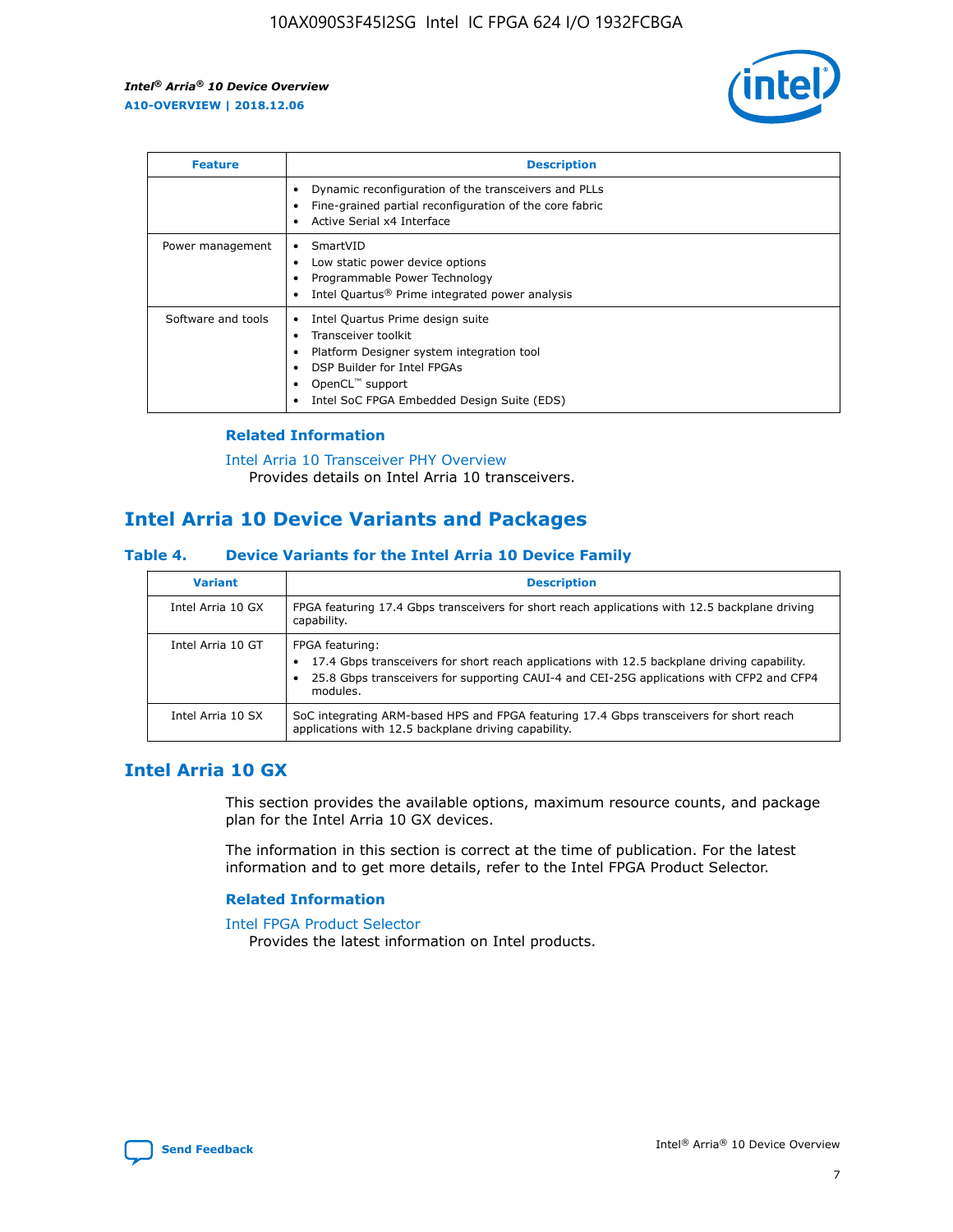

# **Available Options**





#### **Related Information**

[Transceiver Performance for Intel Arria 10 GX/SX Devices](https://www.intel.com/content/www/us/en/programmable/documentation/mcn1413182292568.html#mcn1413213965502) Provides more information about the transceiver speed grade.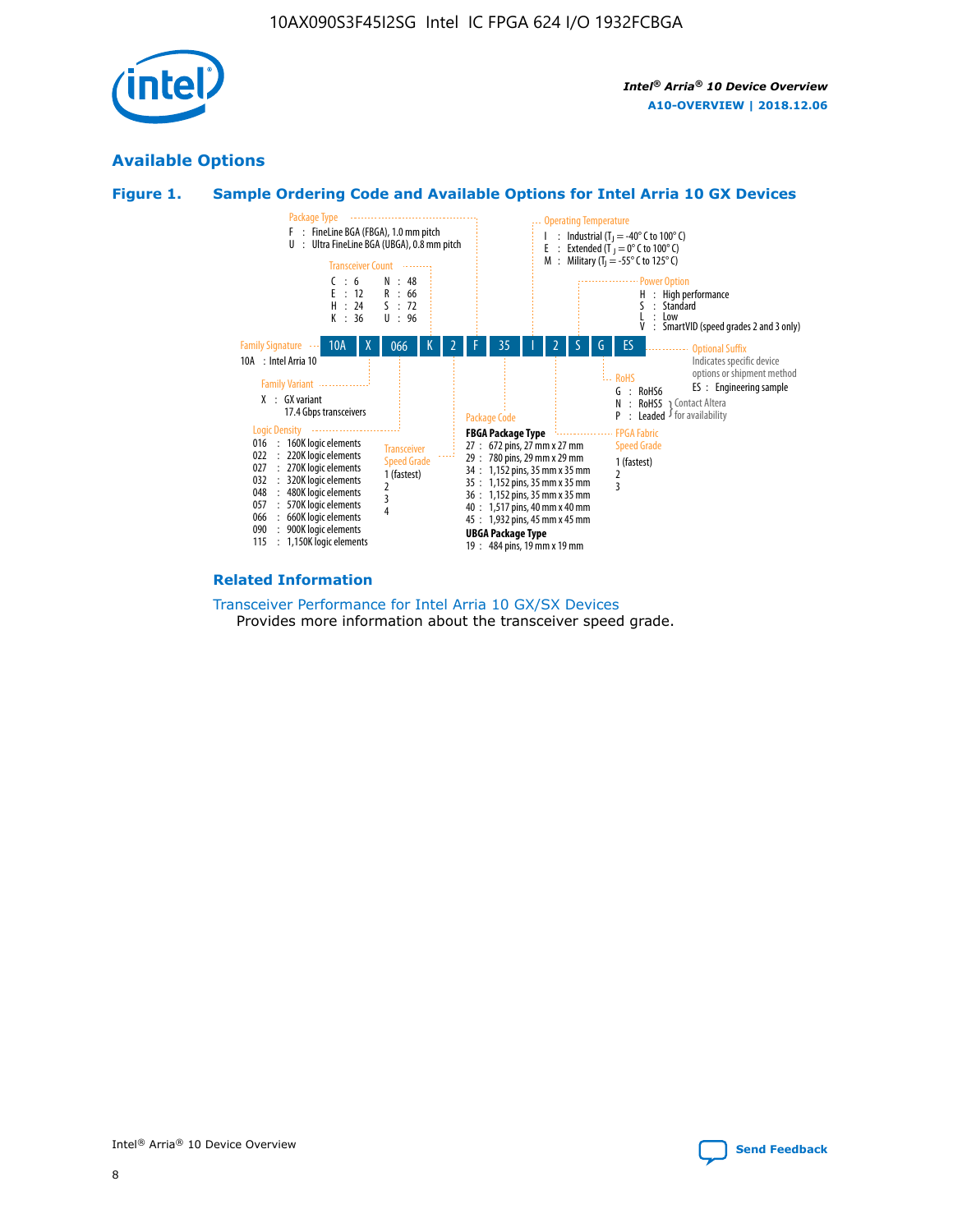

# **Maximum Resources**

#### **Table 5. Maximum Resource Counts for Intel Arria 10 GX Devices (GX 160, GX 220, GX 270, GX 320, and GX 480)**

| <b>Resource</b>         |                              | <b>Product Line</b> |                                                 |                |                |                |  |  |
|-------------------------|------------------------------|---------------------|-------------------------------------------------|----------------|----------------|----------------|--|--|
|                         |                              | <b>GX 160</b>       | <b>GX 220</b><br><b>GX 270</b><br><b>GX 320</b> |                |                | <b>GX 480</b>  |  |  |
| Logic Elements (LE) (K) |                              | 160                 | 220                                             | 270            | 320            | 480            |  |  |
| <b>ALM</b>              |                              | 61,510              | 80,330                                          | 101,620        | 119,900        | 183,590        |  |  |
| Register                |                              | 246,040             | 321,320                                         | 406,480        | 479,600        | 734,360        |  |  |
| Memory (Kb)             | M <sub>20</sub> K            | 8,800               | 11,740                                          | 15,000         | 17,820         | 28,620         |  |  |
| <b>MLAB</b>             |                              | 1,050               | 1,690                                           | 2,452          | 2,727          | 4,164          |  |  |
|                         | Variable-precision DSP Block |                     | 192                                             | 830<br>985     |                | 1,368          |  |  |
| 18 x 19 Multiplier      |                              | 312                 | 384                                             | 1,970<br>1,660 |                | 2,736          |  |  |
| PLL                     | Fractional<br>Synthesis      | 6                   | 6                                               | 8              | 8              | 12             |  |  |
|                         | I/O                          | 6                   | 6                                               | 8              | 8              | 12             |  |  |
| 17.4 Gbps Transceiver   |                              | 12                  | 12                                              | 24             | 24             | 36             |  |  |
| GPIO <sup>(3)</sup>     |                              | 288                 | 288                                             | 384<br>384     |                | 492            |  |  |
| LVDS Pair $(4)$         |                              | 120                 | 120                                             | 168            | 168            | 222            |  |  |
| PCIe Hard IP Block      |                              | 1                   | 1                                               | 2              | $\overline{2}$ | $\overline{2}$ |  |  |
| Hard Memory Controller  |                              | 6                   | 6                                               | 8              | 8              | 12             |  |  |

<sup>(4)</sup> Each LVDS I/O pair can be used as differential input or output.



<sup>(3)</sup> The number of GPIOs does not include transceiver I/Os. In the Intel Quartus Prime software, the number of user I/Os includes transceiver I/Os.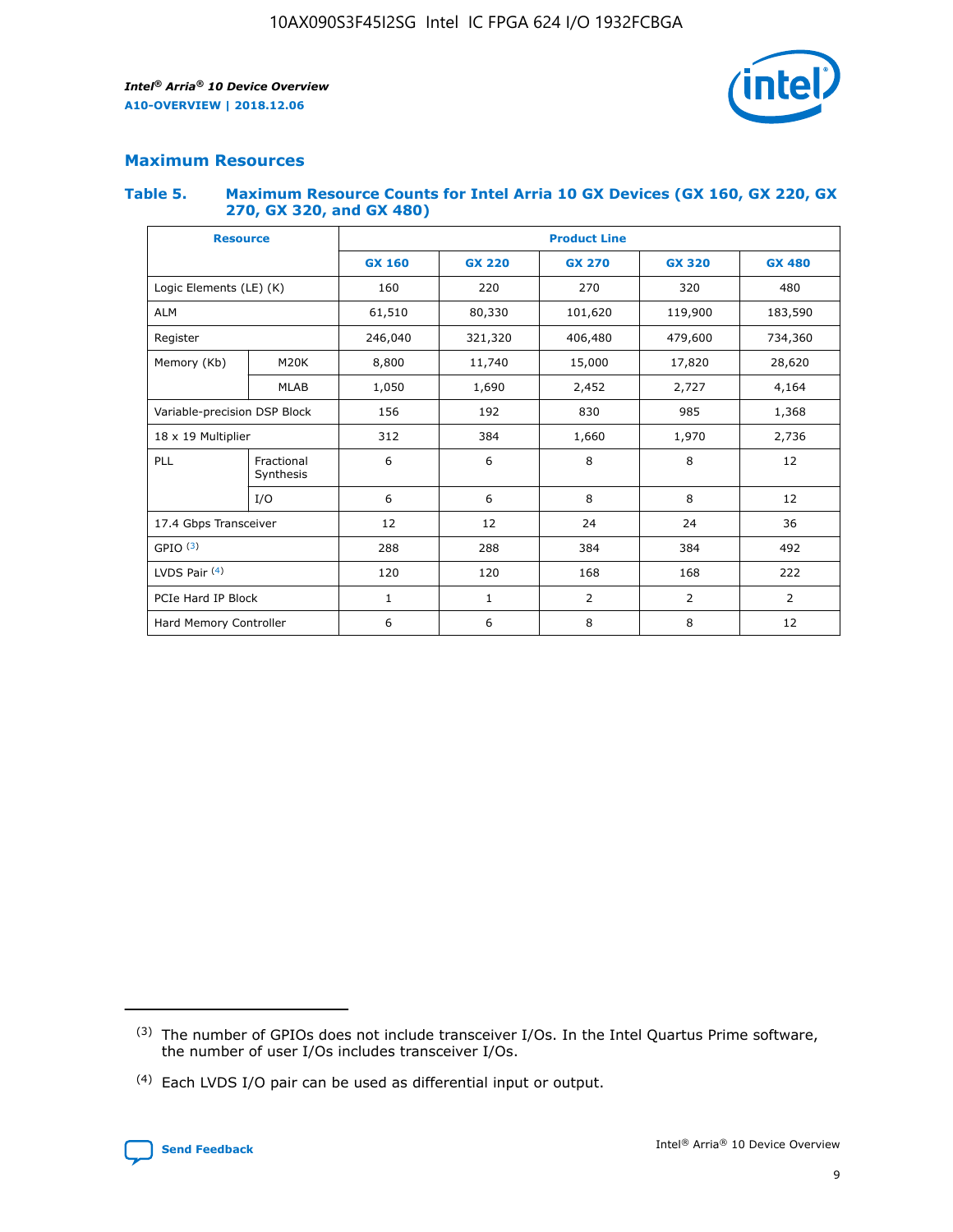

## **Table 6. Maximum Resource Counts for Intel Arria 10 GX Devices (GX 570, GX 660, GX 900, and GX 1150)**

|                              | <b>Resource</b>         | <b>Product Line</b> |                |                |                |  |  |  |
|------------------------------|-------------------------|---------------------|----------------|----------------|----------------|--|--|--|
|                              |                         | <b>GX 570</b>       | <b>GX 660</b>  | <b>GX 900</b>  | <b>GX 1150</b> |  |  |  |
| Logic Elements (LE) (K)      |                         | 570                 | 660            | 900            | 1,150          |  |  |  |
| <b>ALM</b>                   |                         | 217,080             | 251,680        | 339,620        | 427,200        |  |  |  |
| Register                     |                         | 868,320             | 1,006,720      | 1,358,480      | 1,708,800      |  |  |  |
| Memory (Kb)                  | <b>M20K</b>             | 36,000              | 42,620         | 48,460         | 54,260         |  |  |  |
|                              | <b>MLAB</b>             | 5,096               | 5,788          | 9,386          | 12,984         |  |  |  |
| Variable-precision DSP Block |                         | 1,523               | 1,687          | 1,518          | 1,518          |  |  |  |
| $18 \times 19$ Multiplier    |                         | 3,046               | 3,374          | 3,036          | 3,036          |  |  |  |
| PLL                          | Fractional<br>Synthesis | 16                  | 16             | 32             | 32             |  |  |  |
|                              | I/O                     | 16                  | 16             | 16             | 16             |  |  |  |
| 17.4 Gbps Transceiver        |                         | 48                  | 48             | 96             | 96             |  |  |  |
| GPIO <sup>(3)</sup>          |                         | 696                 | 696            | 768            | 768            |  |  |  |
| LVDS Pair $(4)$              |                         | 324                 | 324<br>384     |                | 384            |  |  |  |
| PCIe Hard IP Block           |                         | 2                   | $\overline{2}$ | $\overline{4}$ | 4              |  |  |  |
| Hard Memory Controller       |                         | 16                  | 16             | 16             | 16             |  |  |  |

# **Package Plan**

# **Table 7. Package Plan for Intel Arria 10 GX Devices (U19, F27, and F29)**

Refer to I/O and High Speed I/O in Intel Arria 10 Devices chapter for the number of 3 V I/O, LVDS I/O, and LVDS channels in each device package.

| <b>Product Line</b> | U <sub>19</sub><br>$(19 \text{ mm} \times 19 \text{ mm})$<br>484-pin UBGA) |          |             |         | <b>F27</b><br>(27 mm × 27 mm,<br>672-pin FBGA) |             | <b>F29</b><br>(29 mm × 29 mm,<br>780-pin FBGA) |          |             |  |
|---------------------|----------------------------------------------------------------------------|----------|-------------|---------|------------------------------------------------|-------------|------------------------------------------------|----------|-------------|--|
|                     | 3 V I/O                                                                    | LVDS I/O | <b>XCVR</b> | 3 V I/O | <b>LVDS I/O</b>                                | <b>XCVR</b> | 3 V I/O                                        | LVDS I/O | <b>XCVR</b> |  |
| GX 160              | 48                                                                         | 192      | 6           | 48      | 192                                            | 12          | 48                                             | 240      | 12          |  |
| GX 220              | 48                                                                         | 192      | 6           | 48      | 192                                            | 12          | 48                                             | 240      | 12          |  |
| GX 270              |                                                                            |          |             | 48      | 192                                            | 12          | 48                                             | 312      | 12          |  |
| GX 320              |                                                                            |          |             | 48      | 192                                            | 12          | 48                                             | 312      | 12          |  |
| GX 480              |                                                                            |          |             |         |                                                |             | 48                                             | 312      | 12          |  |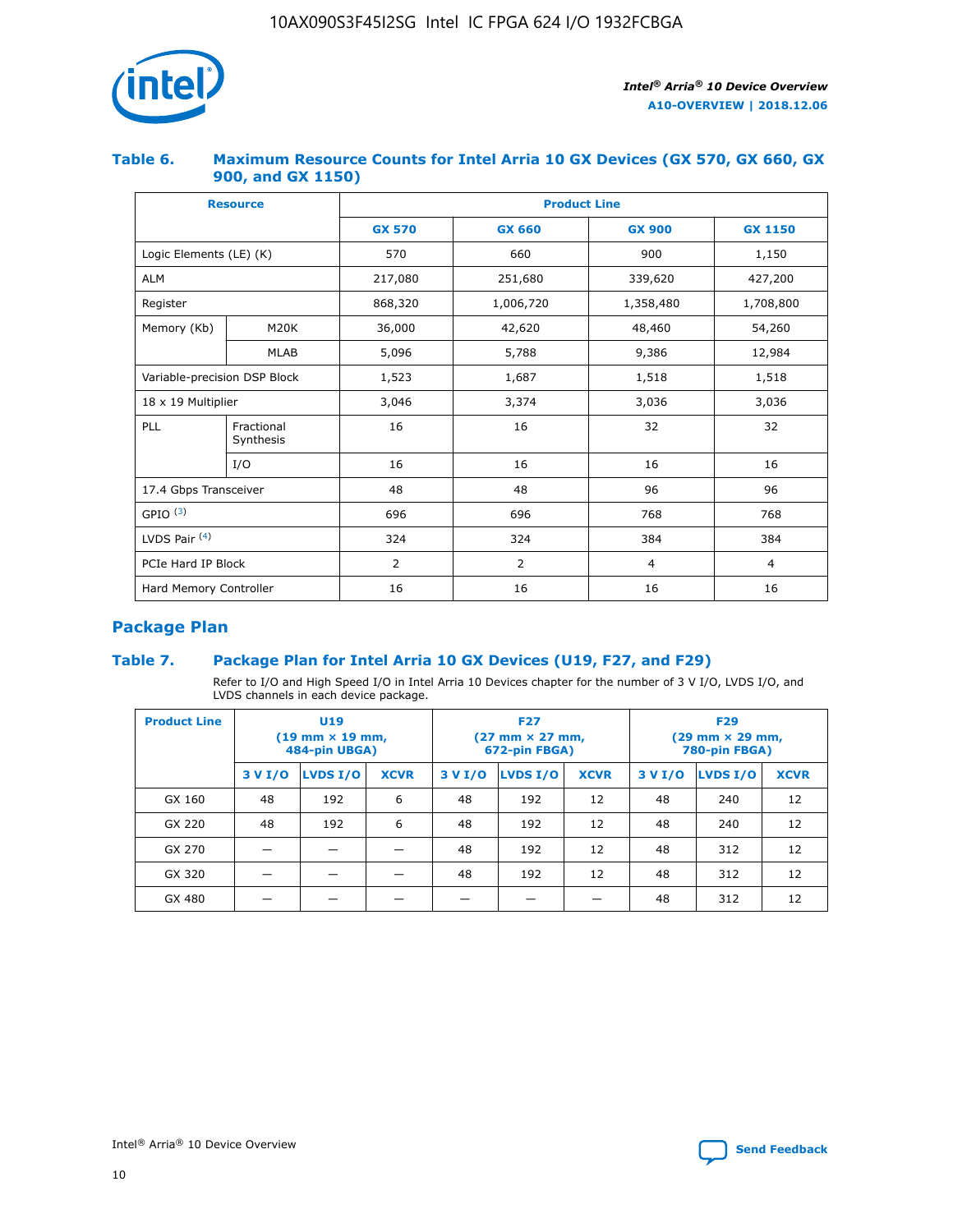

#### **Table 8. Package Plan for Intel Arria 10 GX Devices (F34, F35, NF40, and KF40)**

Refer to I/O and High Speed I/O in Intel Arria 10 Devices chapter for the number of 3 V I/O, LVDS I/O, and LVDS channels in each device package.

| <b>Product Line</b> | <b>F34</b><br>$(35 \text{ mm} \times 35 \text{ mm})$<br><b>1152-pin FBGA)</b> |                    | <b>F35</b><br>$(35 \text{ mm} \times 35 \text{ mm})$<br><b>1152-pin FBGA)</b> |           | <b>KF40</b><br>$(40$ mm $\times$ 40 mm,<br>1517-pin FBGA) |             |           | <b>NF40</b><br>$(40 \text{ mm} \times 40 \text{ mm})$<br>1517-pin FBGA) |             |           |                    |             |
|---------------------|-------------------------------------------------------------------------------|--------------------|-------------------------------------------------------------------------------|-----------|-----------------------------------------------------------|-------------|-----------|-------------------------------------------------------------------------|-------------|-----------|--------------------|-------------|
|                     | 3V<br>I/O                                                                     | <b>LVDS</b><br>I/O | <b>XCVR</b>                                                                   | 3V<br>I/O | <b>LVDS</b><br>I/O                                        | <b>XCVR</b> | 3V<br>I/O | <b>LVDS</b><br>I/O                                                      | <b>XCVR</b> | 3V<br>I/O | <b>LVDS</b><br>I/O | <b>XCVR</b> |
| GX 270              | 48                                                                            | 336                | 24                                                                            | 48        | 336                                                       | 24          |           |                                                                         |             |           |                    |             |
| GX 320              | 48                                                                            | 336                | 24                                                                            | 48        | 336                                                       | 24          |           |                                                                         |             |           |                    |             |
| GX 480              | 48                                                                            | 444                | 24                                                                            | 48        | 348                                                       | 36          |           |                                                                         |             |           |                    |             |
| GX 570              | 48                                                                            | 444                | 24                                                                            | 48        | 348                                                       | 36          | 96        | 600                                                                     | 36          | 48        | 540                | 48          |
| GX 660              | 48                                                                            | 444                | 24                                                                            | 48        | 348                                                       | 36          | 96        | 600                                                                     | 36          | 48        | 540                | 48          |
| GX 900              |                                                                               | 504                | 24                                                                            | –         |                                                           | -           |           |                                                                         |             |           | 600                | 48          |
| GX 1150             |                                                                               | 504                | 24                                                                            |           |                                                           |             |           |                                                                         |             |           | 600                | 48          |

#### **Table 9. Package Plan for Intel Arria 10 GX Devices (RF40, NF45, SF45, and UF45)**

Refer to I/O and High Speed I/O in Intel Arria 10 Devices chapter for the number of 3 V I/O, LVDS I/O, and LVDS channels in each device package.

| <b>Product Line</b> | <b>RF40</b><br>$(40$ mm $\times$ 40 mm,<br>1517-pin FBGA) |                    |             | <b>NF45</b><br>$(45 \text{ mm} \times 45 \text{ mm})$<br><b>1932-pin FBGA)</b> |                    |             | <b>SF45</b><br>$(45 \text{ mm} \times 45 \text{ mm})$<br><b>1932-pin FBGA)</b> |                    |             | <b>UF45</b><br>$(45 \text{ mm} \times 45 \text{ mm})$<br><b>1932-pin FBGA)</b> |                    |             |
|---------------------|-----------------------------------------------------------|--------------------|-------------|--------------------------------------------------------------------------------|--------------------|-------------|--------------------------------------------------------------------------------|--------------------|-------------|--------------------------------------------------------------------------------|--------------------|-------------|
|                     | 3V<br>I/O                                                 | <b>LVDS</b><br>I/O | <b>XCVR</b> | 3 V<br>I/O                                                                     | <b>LVDS</b><br>I/O | <b>XCVR</b> | 3 V<br>I/O                                                                     | <b>LVDS</b><br>I/O | <b>XCVR</b> | 3V<br>I/O                                                                      | <b>LVDS</b><br>I/O | <b>XCVR</b> |
| GX 900              |                                                           | 342                | 66          | _                                                                              | 768                | 48          |                                                                                | 624                | 72          |                                                                                | 480                | 96          |
| GX 1150             |                                                           | 342                | 66          | _                                                                              | 768                | 48          |                                                                                | 624                | 72          |                                                                                | 480                | 96          |

#### **Related Information**

[I/O and High-Speed Differential I/O Interfaces in Intel Arria 10 Devices chapter, Intel](https://www.intel.com/content/www/us/en/programmable/documentation/sam1403482614086.html#sam1403482030321) [Arria 10 Device Handbook](https://www.intel.com/content/www/us/en/programmable/documentation/sam1403482614086.html#sam1403482030321)

Provides the number of 3 V and LVDS I/Os, and LVDS channels for each Intel Arria 10 device package.

# **Intel Arria 10 GT**

This section provides the available options, maximum resource counts, and package plan for the Intel Arria 10 GT devices.

The information in this section is correct at the time of publication. For the latest information and to get more details, refer to the Intel FPGA Product Selector.

#### **Related Information**

#### [Intel FPGA Product Selector](http://www.altera.com/products/selector/psg-selector.html)

Provides the latest information on Intel products.

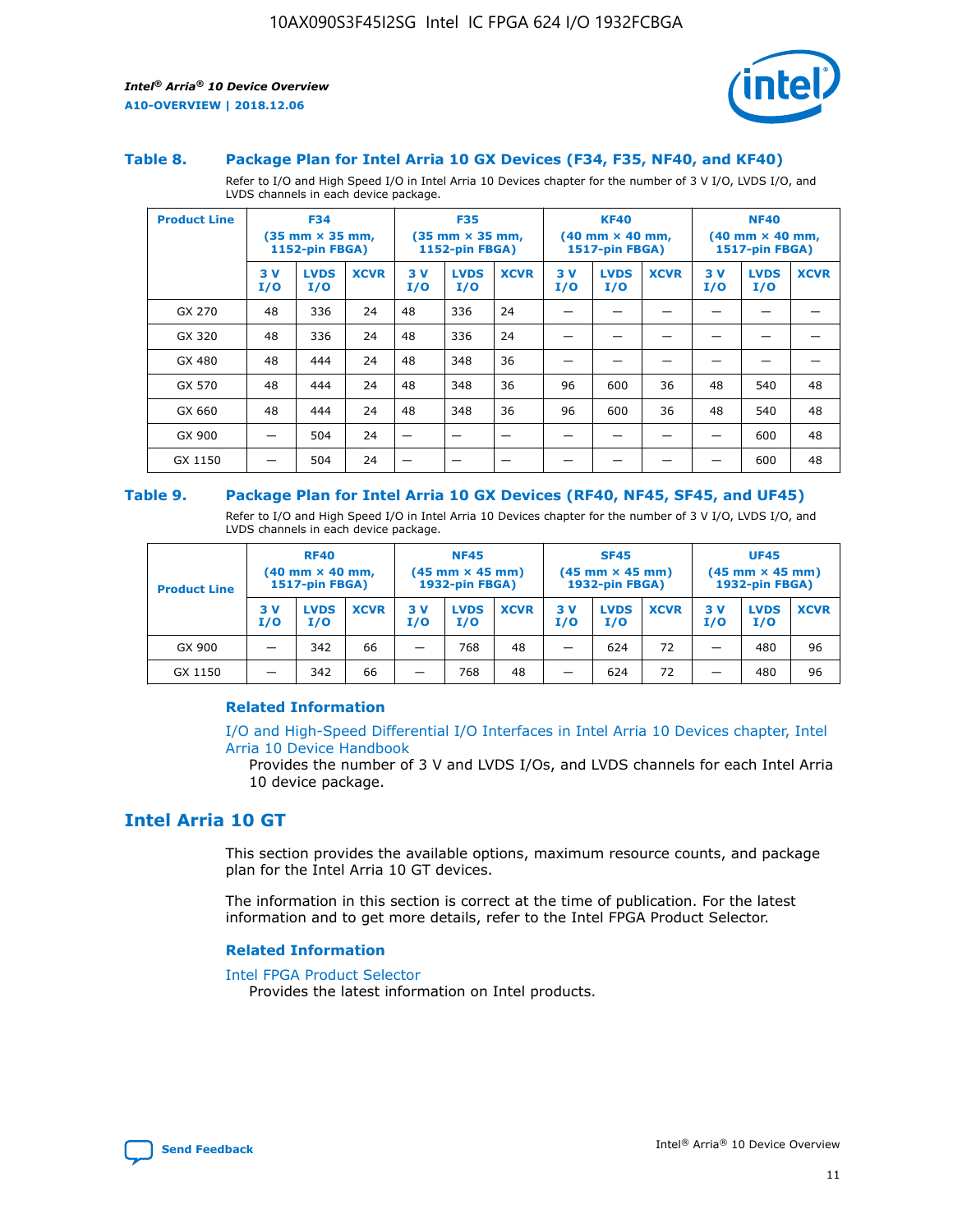

# **Available Options**

# **Figure 2. Sample Ordering Code and Available Options for Intel Arria 10 GT Devices**

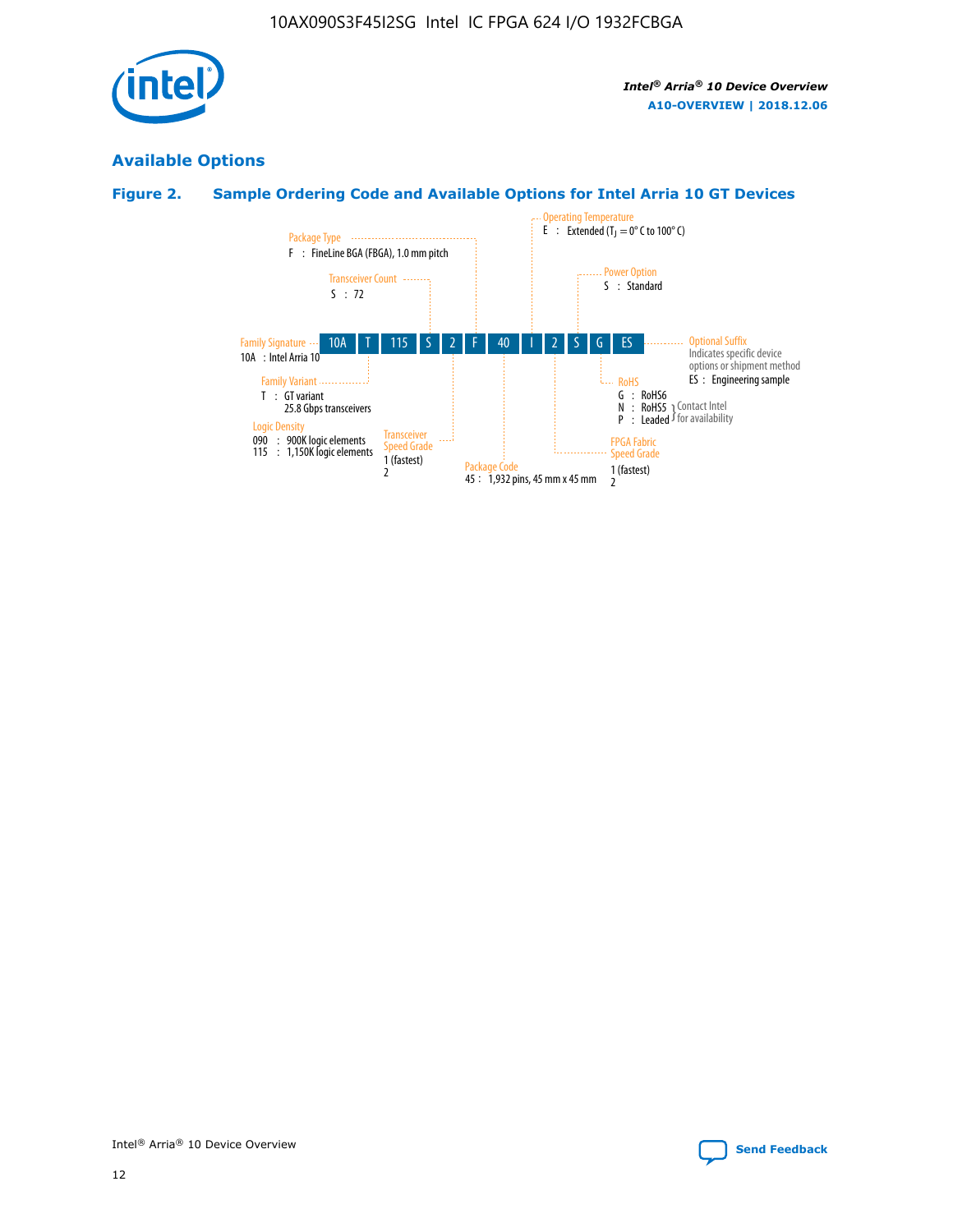

## **Maximum Resources**

#### **Table 10. Maximum Resource Counts for Intel Arria 10 GT Devices**

| <b>Resource</b>              |                      |                | <b>Product Line</b> |  |
|------------------------------|----------------------|----------------|---------------------|--|
|                              |                      | <b>GT 900</b>  | <b>GT 1150</b>      |  |
| Logic Elements (LE) (K)      |                      | 900            | 1,150               |  |
| <b>ALM</b>                   |                      | 339,620        | 427,200             |  |
| Register                     |                      | 1,358,480      | 1,708,800           |  |
| Memory (Kb)                  | M20K                 | 48,460         | 54,260              |  |
|                              | <b>MLAB</b>          | 9,386          | 12,984              |  |
| Variable-precision DSP Block |                      | 1,518          | 1,518               |  |
| 18 x 19 Multiplier           |                      | 3,036          | 3,036               |  |
| PLL                          | Fractional Synthesis | 32             | 32                  |  |
|                              | I/O                  | 16             | 16                  |  |
| Transceiver                  | 17.4 Gbps            | 72(5)          | 72(5)               |  |
|                              | 25.8 Gbps            | 6              | 6                   |  |
| GPIO <sup>(6)</sup>          |                      | 624            | 624                 |  |
| LVDS Pair $(7)$              |                      | 312            | 312                 |  |
| PCIe Hard IP Block           |                      | $\overline{4}$ | $\overline{4}$      |  |
| Hard Memory Controller       |                      | 16             | 16                  |  |

#### **Related Information**

#### [Intel Arria 10 GT Channel Usage](https://www.intel.com/content/www/us/en/programmable/documentation/nik1398707230472.html#nik1398707008178)

Configuring GT/GX channels in Intel Arria 10 GT devices.

## **Package Plan**

#### **Table 11. Package Plan for Intel Arria 10 GT Devices**

Refer to I/O and High Speed I/O in Intel Arria 10 Devices chapter for the number of 3 V I/O, LVDS I/O, and LVDS channels in each device package.

| <b>Product Line</b> | <b>SF45</b><br>(45 mm × 45 mm, 1932-pin FBGA) |                 |             |  |  |  |
|---------------------|-----------------------------------------------|-----------------|-------------|--|--|--|
|                     | 3 V I/O                                       | <b>LVDS I/O</b> | <b>XCVR</b> |  |  |  |
| GT 900              |                                               | 624             | 72          |  |  |  |
| GT 1150             |                                               | 624             | 72          |  |  |  |

<sup>(7)</sup> Each LVDS I/O pair can be used as differential input or output.



 $(5)$  If all 6 GT channels are in use, 12 of the GX channels are not usable.

<sup>(6)</sup> The number of GPIOs does not include transceiver I/Os. In the Intel Quartus Prime software, the number of user I/Os includes transceiver I/Os.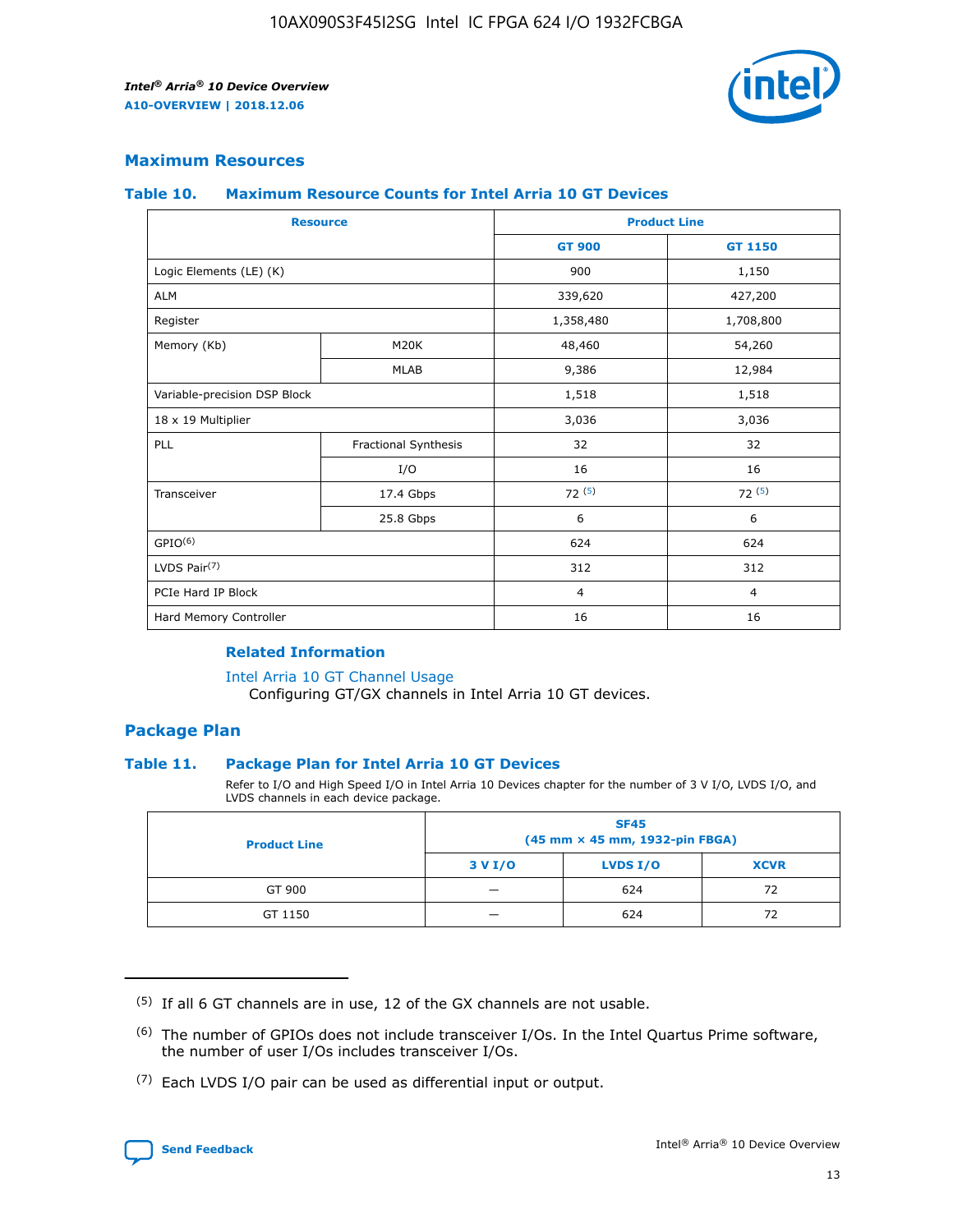

#### **Related Information**

[I/O and High-Speed Differential I/O Interfaces in Intel Arria 10 Devices chapter, Intel](https://www.intel.com/content/www/us/en/programmable/documentation/sam1403482614086.html#sam1403482030321) [Arria 10 Device Handbook](https://www.intel.com/content/www/us/en/programmable/documentation/sam1403482614086.html#sam1403482030321)

Provides the number of 3 V and LVDS I/Os, and LVDS channels for each Intel Arria 10 device package.

# **Intel Arria 10 SX**

This section provides the available options, maximum resource counts, and package plan for the Intel Arria 10 SX devices.

The information in this section is correct at the time of publication. For the latest information and to get more details, refer to the Intel FPGA Product Selector.

#### **Related Information**

[Intel FPGA Product Selector](http://www.altera.com/products/selector/psg-selector.html) Provides the latest information on Intel products.

#### **Available Options**

#### **Figure 3. Sample Ordering Code and Available Options for Intel Arria 10 SX Devices**



#### **Related Information**

[Transceiver Performance for Intel Arria 10 GX/SX Devices](https://www.intel.com/content/www/us/en/programmable/documentation/mcn1413182292568.html#mcn1413213965502) Provides more information about the transceiver speed grade.

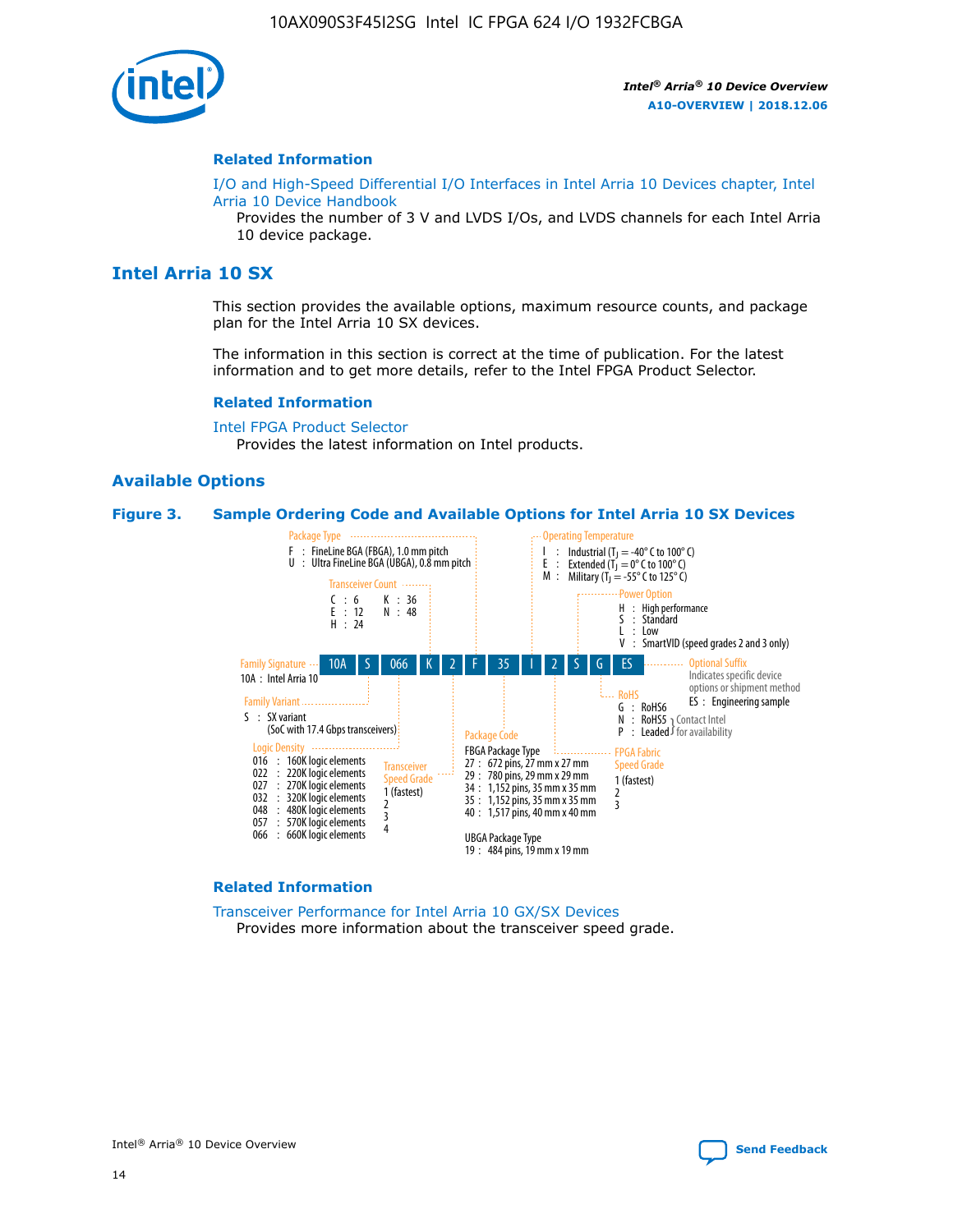

# **Maximum Resources**

#### **Table 12. Maximum Resource Counts for Intel Arria 10 SX Devices**

|                                   | <b>Resource</b>         | <b>Product Line</b> |               |                |                |                |                |                |  |  |  |
|-----------------------------------|-------------------------|---------------------|---------------|----------------|----------------|----------------|----------------|----------------|--|--|--|
|                                   |                         | <b>SX 160</b>       | <b>SX 220</b> | <b>SX 270</b>  | <b>SX 320</b>  | <b>SX 480</b>  | <b>SX 570</b>  | <b>SX 660</b>  |  |  |  |
| Logic Elements (LE) (K)           |                         | 160                 | 220           | 270            | 320            | 480            | 570            | 660            |  |  |  |
| <b>ALM</b>                        |                         | 61,510              | 80,330        | 101,620        | 119,900        | 183,590        | 217,080        | 251,680        |  |  |  |
| Register                          |                         | 246,040             | 321,320       | 406,480        | 479,600        | 734,360        | 868,320        | 1,006,720      |  |  |  |
| Memory (Kb)                       | M <sub>20</sub> K       | 8,800               | 11,740        | 15,000         | 17,820         | 28,620         | 36,000         | 42,620         |  |  |  |
|                                   | <b>MLAB</b>             | 1,050               | 1,690         | 2,452          | 2,727          | 4,164          | 5,096          | 5,788          |  |  |  |
| Variable-precision DSP Block      |                         | 156                 | 192           | 830            | 985            | 1,368          | 1,523          | 1,687          |  |  |  |
|                                   | 18 x 19 Multiplier      |                     | 384           | 1,660          | 1,970          | 2,736          | 3,046          | 3,374          |  |  |  |
| <b>PLL</b>                        | Fractional<br>Synthesis | 6                   | 6             | 8              | 8              | 12             | 16             | 16             |  |  |  |
|                                   | I/O                     | 6                   | 6             | 8              | 8              | 12             | 16             | 16             |  |  |  |
| 17.4 Gbps Transceiver             |                         | 12                  | 12            | 24             | 24             | 36             | 48             | 48             |  |  |  |
| GPIO <sup>(8)</sup>               |                         | 288                 | 288           | 384            | 384            | 492            | 696            | 696            |  |  |  |
| LVDS Pair $(9)$                   |                         | 120                 | 120           | 168            | 168            | 174            | 324            | 324            |  |  |  |
| PCIe Hard IP Block                |                         | $\mathbf{1}$        | $\mathbf{1}$  | $\overline{2}$ | $\overline{2}$ | $\overline{2}$ | $\overline{2}$ | $\overline{2}$ |  |  |  |
| Hard Memory Controller            |                         | 6                   | 6             | 8              | 8              | 12             | 16             | 16             |  |  |  |
| ARM Cortex-A9 MPCore<br>Processor |                         | Yes                 | Yes           | Yes            | Yes            | Yes            | Yes            | Yes            |  |  |  |

# **Package Plan**

#### **Table 13. Package Plan for Intel Arria 10 SX Devices (U19, F27, F29, and F34)**

Refer to I/O and High Speed I/O in Intel Arria 10 Devices chapter for the number of 3 V I/O, LVDS I/O, and LVDS channels in each device package.

| <b>Product Line</b> | <b>U19</b><br>$(19 \text{ mm} \times 19 \text{ mm})$<br>484-pin UBGA) |                    |             | <b>F27</b><br>$(27 \text{ mm} \times 27 \text{ mm})$<br>672-pin FBGA) |                    | <b>F29</b><br>$(29 \text{ mm} \times 29 \text{ mm})$<br>780-pin FBGA) |           |                    | <b>F34</b><br>$(35 \text{ mm} \times 35 \text{ mm})$<br><b>1152-pin FBGA)</b> |           |                    |             |
|---------------------|-----------------------------------------------------------------------|--------------------|-------------|-----------------------------------------------------------------------|--------------------|-----------------------------------------------------------------------|-----------|--------------------|-------------------------------------------------------------------------------|-----------|--------------------|-------------|
|                     | 3V<br>I/O                                                             | <b>LVDS</b><br>I/O | <b>XCVR</b> | 3V<br>I/O                                                             | <b>LVDS</b><br>I/O | <b>XCVR</b>                                                           | 3V<br>I/O | <b>LVDS</b><br>I/O | <b>XCVR</b>                                                                   | 3V<br>I/O | <b>LVDS</b><br>I/O | <b>XCVR</b> |
| SX 160              | 48                                                                    | 144                | 6           | 48                                                                    | 192                | 12                                                                    | 48        | 240                | 12                                                                            | -         |                    |             |
| SX 220              | 48                                                                    | 144                | 6           | 48                                                                    | 192                | 12                                                                    | 48        | 240                | 12                                                                            |           |                    |             |
| SX 270              |                                                                       |                    |             | 48                                                                    | 192                | 12                                                                    | 48        | 312                | 12                                                                            | 48        | 336                | 24          |
| SX 320              |                                                                       |                    |             | 48                                                                    | 192                | 12                                                                    | 48        | 312                | 12                                                                            | 48        | 336                | 24          |
|                     | continued                                                             |                    |             |                                                                       |                    |                                                                       |           |                    |                                                                               |           |                    |             |

 $(8)$  The number of GPIOs does not include transceiver I/Os. In the Intel Quartus Prime software, the number of user I/Os includes transceiver I/Os.

 $(9)$  Each LVDS I/O pair can be used as differential input or output.

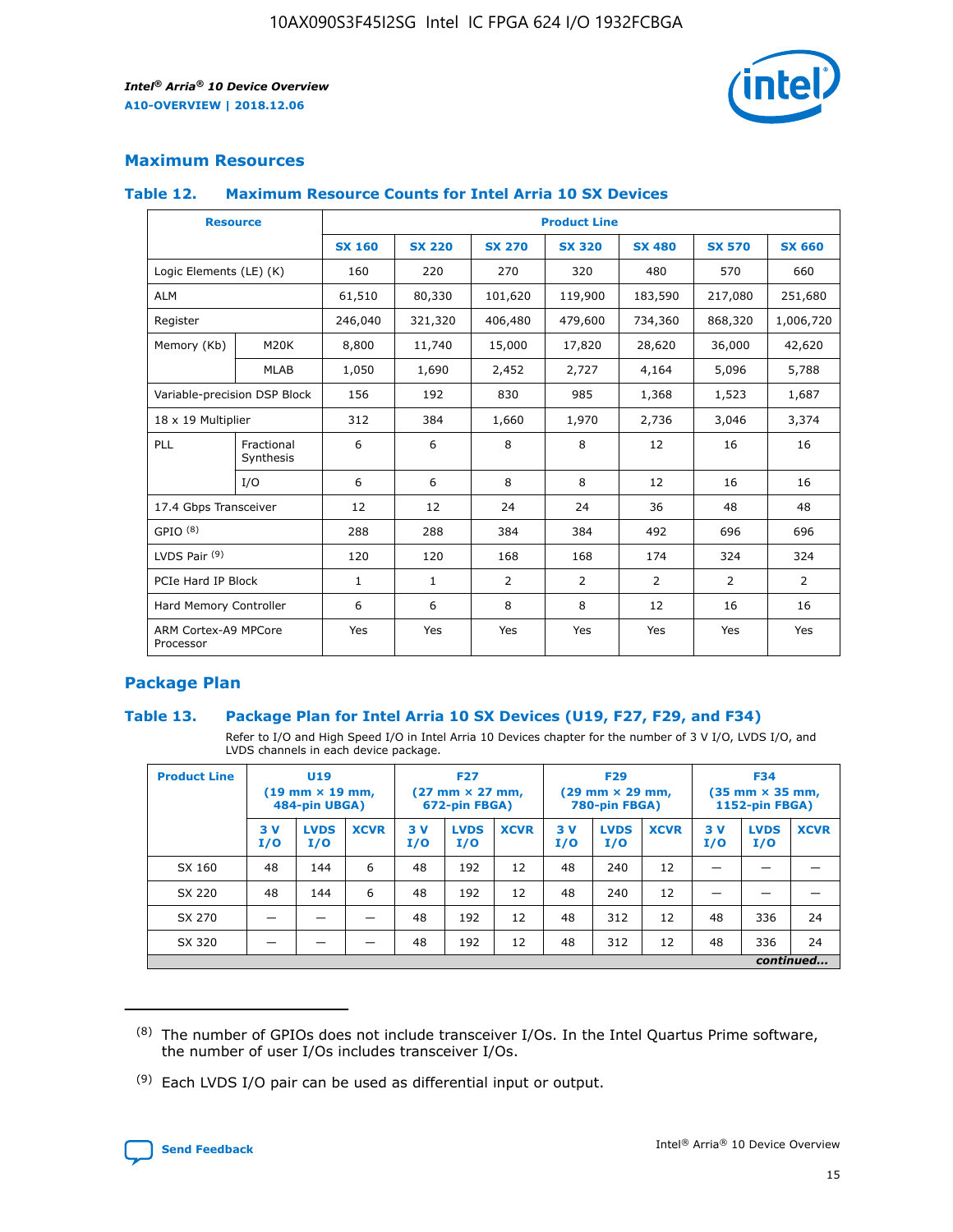

| <b>Product Line</b> | U <sub>19</sub><br>$(19$ mm $\times$ 19 mm,<br>484-pin UBGA) |                    | <b>F27</b><br>$(27 \text{ mm} \times 27 \text{ mm})$<br>672-pin FBGA) |           |                    | <b>F29</b><br>$(29 \text{ mm} \times 29 \text{ mm})$<br>780-pin FBGA) |           |                    | <b>F34</b><br>$(35$ mm $\times$ 35 mm,<br>1152-pin FBGA) |           |                    |             |
|---------------------|--------------------------------------------------------------|--------------------|-----------------------------------------------------------------------|-----------|--------------------|-----------------------------------------------------------------------|-----------|--------------------|----------------------------------------------------------|-----------|--------------------|-------------|
|                     | 3 V<br>I/O                                                   | <b>LVDS</b><br>I/O | <b>XCVR</b>                                                           | 3V<br>I/O | <b>LVDS</b><br>I/O | <b>XCVR</b>                                                           | 3V<br>I/O | <b>LVDS</b><br>I/O | <b>XCVR</b>                                              | 3V<br>I/O | <b>LVDS</b><br>I/O | <b>XCVR</b> |
| SX 480              |                                                              |                    |                                                                       |           |                    |                                                                       | 48        | 312                | 12                                                       | 48        | 444                | 24          |
| SX 570              |                                                              |                    |                                                                       |           |                    |                                                                       |           |                    |                                                          | 48        | 444                | 24          |
| SX 660              |                                                              |                    |                                                                       |           |                    |                                                                       |           |                    |                                                          | 48        | 444                | 24          |

## **Table 14. Package Plan for Intel Arria 10 SX Devices (F35, KF40, and NF40)**

Refer to I/O and High Speed I/O in Intel Arria 10 Devices chapter for the number of 3 V I/O, LVDS I/O, and LVDS channels in each device package.

| <b>Product Line</b> | <b>F35</b><br>$(35 \text{ mm} \times 35 \text{ mm})$<br><b>1152-pin FBGA)</b> |          |             |                                           | <b>KF40</b><br>(40 mm × 40 mm,<br>1517-pin FBGA) |    | <b>NF40</b><br>$(40 \text{ mm} \times 40 \text{ mm})$<br>1517-pin FBGA) |          |             |  |
|---------------------|-------------------------------------------------------------------------------|----------|-------------|-------------------------------------------|--------------------------------------------------|----|-------------------------------------------------------------------------|----------|-------------|--|
|                     | 3 V I/O                                                                       | LVDS I/O | <b>XCVR</b> | <b>LVDS I/O</b><br><b>XCVR</b><br>3 V I/O |                                                  |    | 3 V I/O                                                                 | LVDS I/O | <b>XCVR</b> |  |
| SX 270              | 48                                                                            | 336      | 24          |                                           |                                                  |    |                                                                         |          |             |  |
| SX 320              | 48                                                                            | 336      | 24          |                                           |                                                  |    |                                                                         |          |             |  |
| SX 480              | 48                                                                            | 348      | 36          |                                           |                                                  |    |                                                                         |          |             |  |
| SX 570              | 48                                                                            | 348      | 36          | 96                                        | 600                                              | 36 | 48                                                                      | 540      | 48          |  |
| SX 660              | 48                                                                            | 348      | 36          | 96                                        | 600                                              | 36 | 48                                                                      | 540      | 48          |  |

# **Related Information**

[I/O and High-Speed Differential I/O Interfaces in Intel Arria 10 Devices chapter, Intel](https://www.intel.com/content/www/us/en/programmable/documentation/sam1403482614086.html#sam1403482030321) [Arria 10 Device Handbook](https://www.intel.com/content/www/us/en/programmable/documentation/sam1403482614086.html#sam1403482030321)

Provides the number of 3 V and LVDS I/Os, and LVDS channels for each Intel Arria 10 device package.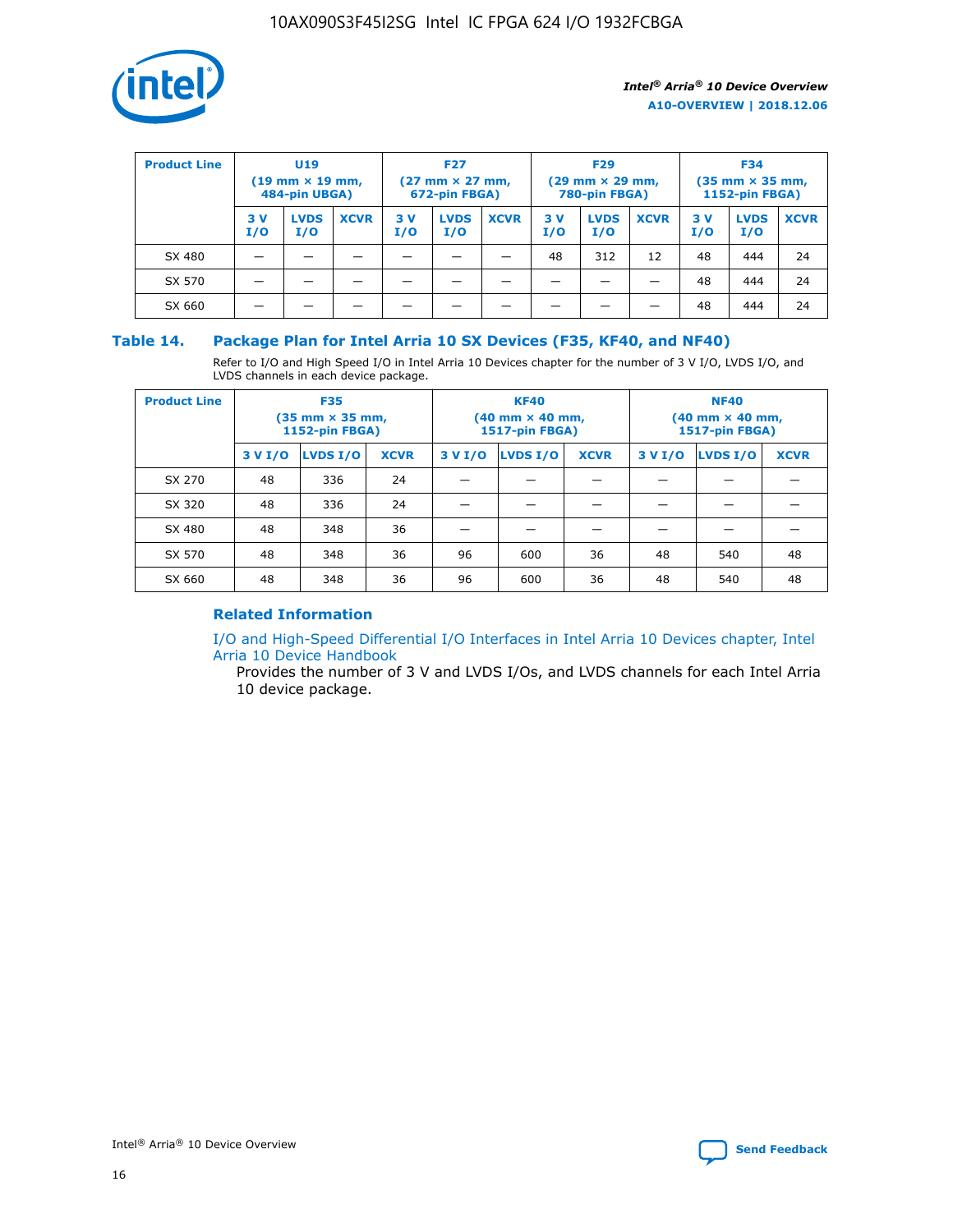

# **I/O Vertical Migration for Intel Arria 10 Devices**

#### **Figure 4. Migration Capability Across Intel Arria 10 Product Lines**

- The arrows indicate the migration paths. The devices included in each vertical migration path are shaded. Devices with fewer resources in the same path have lighter shades.
- To achieve the full I/O migration across product lines in the same migration path, restrict I/Os and transceivers usage to match the product line with the lowest I/O and transceiver counts.
- An LVDS I/O bank in the source device may be mapped to a 3 V I/O bank in the target device. To use memory interface clock frequency higher than 533 MHz, assign external memory interface pins only to banks that are LVDS I/O in both devices.
- There may be nominal 0.15 mm package height difference between some product lines in the same package type.
	- **Variant Product Line Package U19 F27 F29 F34 F35 KF40 NF40 RF40 NF45 SF45 UF45** Intel® Arria® 10 GX GX 160 GX 220 GX 270 GX 320 GX 480 GX 570 GX 660 GX 900 GX 1150 Intel Arria 10 GT GT 900 GT 1150 Intel Arria 10 SX SX 160 SX 220 SX 270 SX 320 SX 480 SX 570 SX 660
- Some migration paths are not shown in the Intel Quartus Prime software **Pin Migration View**.

*Note:* To verify the pin migration compatibility, use the **Pin Migration View** window in the Intel Quartus Prime software Pin Planner.

# **Adaptive Logic Module**

Intel Arria 10 devices use a 20 nm ALM as the basic building block of the logic fabric.

The ALM architecture is the same as the previous generation FPGAs, allowing for efficient implementation of logic functions and easy conversion of IP between the device generations.

The ALM, as shown in following figure, uses an 8-input fracturable look-up table (LUT) with four dedicated registers to help improve timing closure in register-rich designs and achieve an even higher design packing capability than the traditional two-register per LUT architecture.

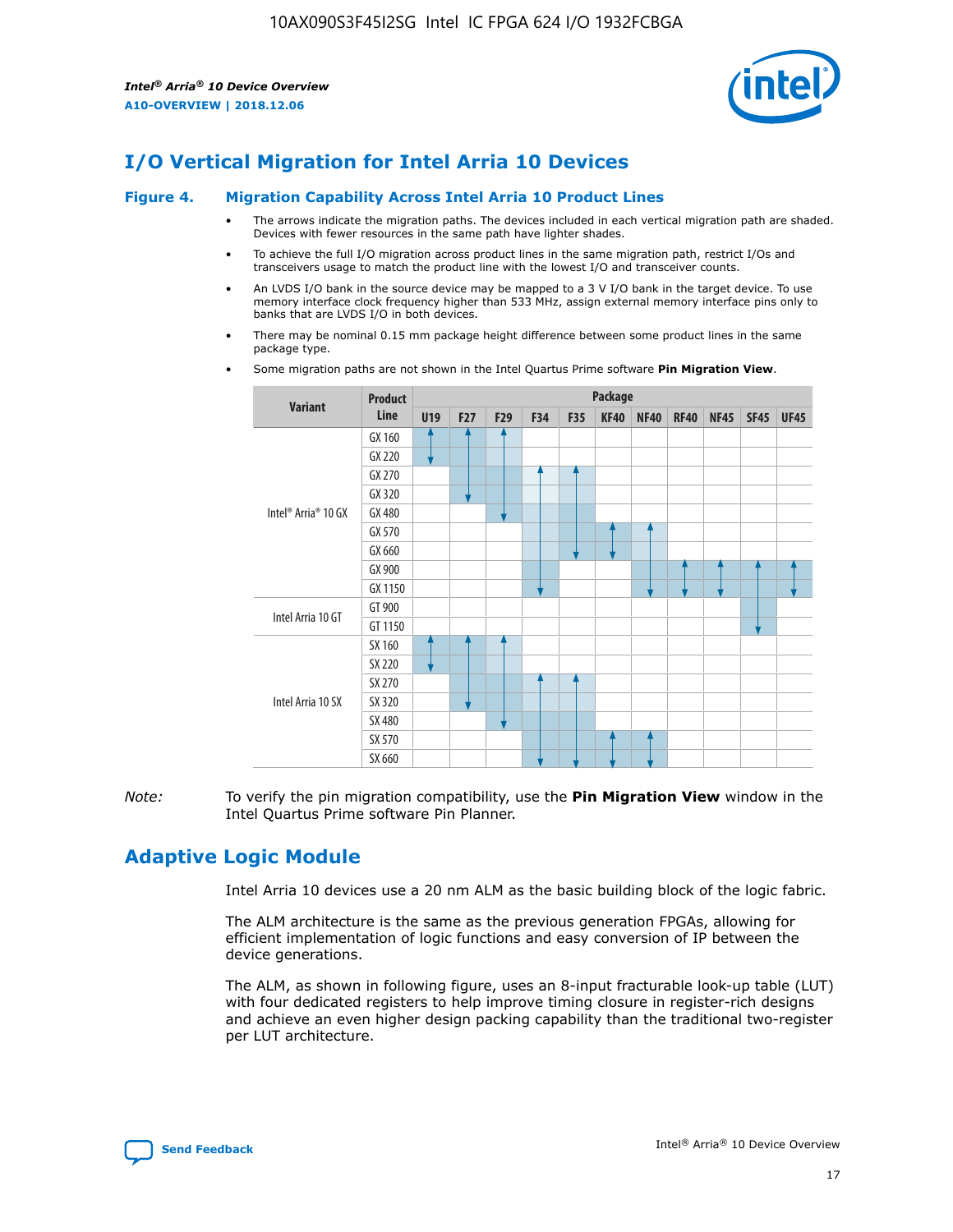

**Figure 5. ALM for Intel Arria 10 Devices**



The Intel Quartus Prime software optimizes your design according to the ALM logic structure and automatically maps legacy designs into the Intel Arria 10 ALM architecture.

# **Variable-Precision DSP Block**

The Intel Arria 10 variable precision DSP blocks support fixed-point arithmetic and floating-point arithmetic.

Features for fixed-point arithmetic:

- High-performance, power-optimized, and fully registered multiplication operations
- 18-bit and 27-bit word lengths
- Two 18 x 19 multipliers or one 27 x 27 multiplier per DSP block
- Built-in addition, subtraction, and 64-bit double accumulation register to combine multiplication results
- Cascading 19-bit or 27-bit when pre-adder is disabled and cascading 18-bit when pre-adder is used to form the tap-delay line for filtering applications
- Cascading 64-bit output bus to propagate output results from one block to the next block without external logic support
- Hard pre-adder supported in 19-bit and 27-bit modes for symmetric filters
- Internal coefficient register bank in both 18-bit and 27-bit modes for filter implementation
- 18-bit and 27-bit systolic finite impulse response (FIR) filters with distributed output adder
- Biased rounding support

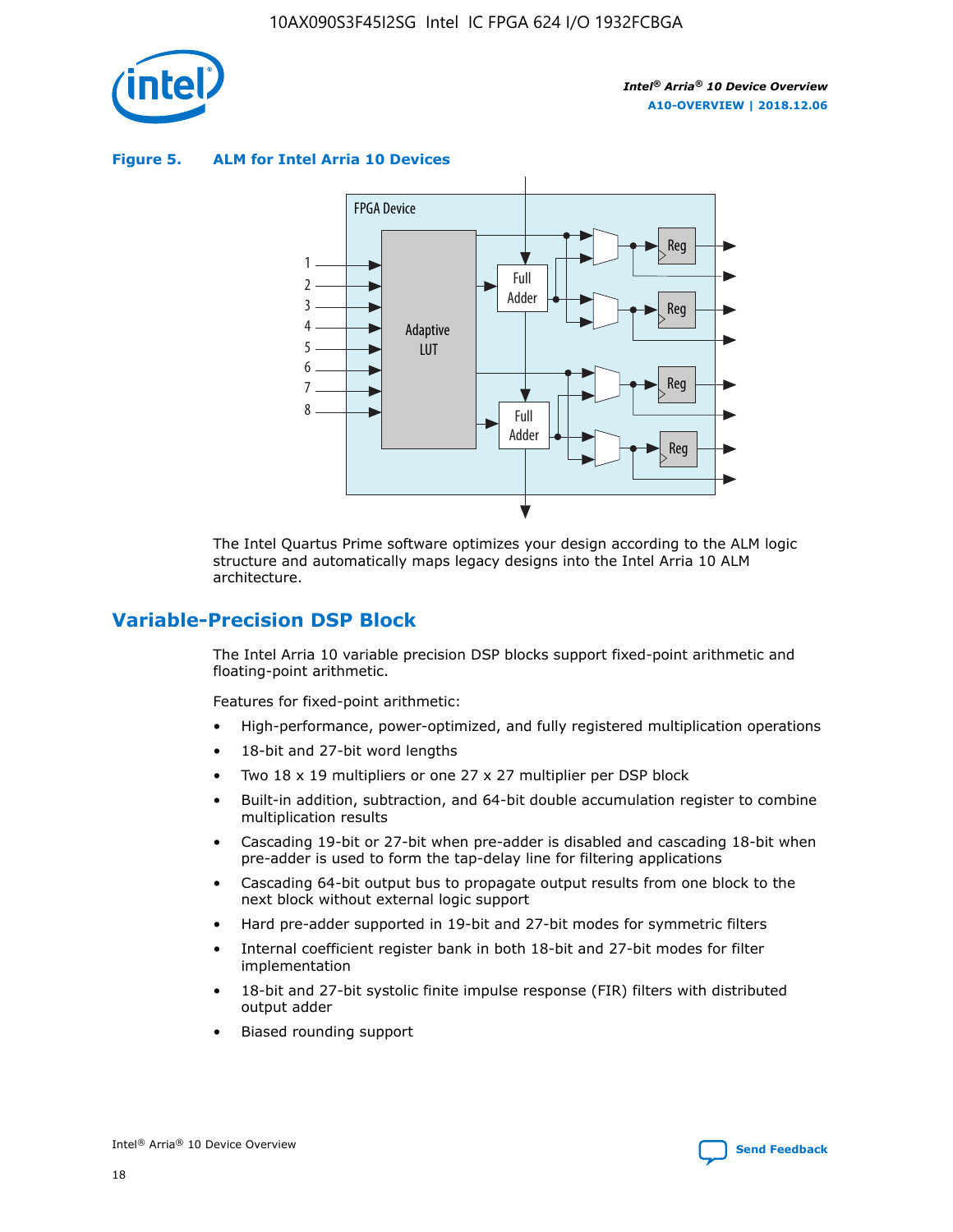

Features for floating-point arithmetic:

- A completely hardened architecture that supports multiplication, addition, subtraction, multiply-add, and multiply-subtract
- Multiplication with accumulation capability and a dynamic accumulator reset control
- Multiplication with cascade summation capability
- Multiplication with cascade subtraction capability
- Complex multiplication
- Direct vector dot product
- Systolic FIR filter

#### **Table 15. Variable-Precision DSP Block Configurations for Intel Arria 10 Devices**

| <b>Usage Example</b>                                       | <b>Multiplier Size (Bit)</b>    | <b>DSP Block Resources</b> |
|------------------------------------------------------------|---------------------------------|----------------------------|
| Medium precision fixed point                               | Two 18 x 19                     |                            |
| High precision fixed or Single precision<br>floating point | One 27 x 27                     |                            |
| Fixed point FFTs                                           | One 19 x 36 with external adder |                            |
| Very high precision fixed point                            | One 36 x 36 with external adder |                            |
| Double precision floating point                            | One 54 x 54 with external adder | 4                          |

#### **Table 16. Resources for Fixed-Point Arithmetic in Intel Arria 10 Devices**

The table lists the variable-precision DSP resources by bit precision for each Intel Arria 10 device.

| <b>Variant</b>        | <b>Product Line</b> | <b>Variable-</b><br>precision<br><b>DSP Block</b> | <b>Independent Input and Output</b><br><b>Multiplications Operator</b> |                                     | 18 x 19<br><b>Multiplier</b><br><b>Adder Sum</b> | $18 \times 18$<br><b>Multiplier</b><br><b>Adder</b> |
|-----------------------|---------------------|---------------------------------------------------|------------------------------------------------------------------------|-------------------------------------|--------------------------------------------------|-----------------------------------------------------|
|                       |                     |                                                   | 18 x 19<br><b>Multiplier</b>                                           | $27 \times 27$<br><b>Multiplier</b> | <b>Mode</b>                                      | <b>Summed with</b><br>36 bit Input                  |
| AIntel Arria 10<br>GX | GX 160              | 156                                               | 312                                                                    | 156                                 | 156                                              | 156                                                 |
|                       | GX 220              | 192                                               | 384                                                                    | 192                                 | 192                                              | 192                                                 |
|                       | GX 270              | 830                                               | 1,660                                                                  | 830                                 | 830                                              | 830                                                 |
|                       | GX 320              | 984                                               | 1,968                                                                  | 984                                 | 984                                              | 984                                                 |
|                       | GX 480              | 1,368                                             | 2,736                                                                  | 1,368                               | 1,368                                            | 1,368                                               |
|                       | GX 570              | 1,523                                             | 3,046                                                                  | 1,523                               | 1,523                                            | 1,523                                               |
|                       | GX 660              | 1,687                                             | 3,374                                                                  | 1,687                               | 1,687                                            | 1,687                                               |
|                       | GX 900              | 1,518                                             | 3,036                                                                  | 1,518                               | 1,518                                            | 1,518                                               |
|                       | GX 1150             | 1,518                                             | 3,036                                                                  | 1,518                               | 1,518                                            | 1,518                                               |
| Intel Arria 10        | GT 900              | 1,518                                             | 3,036                                                                  | 1,518                               | 1,518                                            | 1,518                                               |
| GT                    | GT 1150             | 1,518                                             | 3,036                                                                  | 1,518                               | 1,518                                            | 1,518                                               |
| Intel Arria 10        | SX 160              | 156                                               | 312                                                                    | 156                                 | 156                                              | 156                                                 |
| <b>SX</b>             | SX 220              | 192                                               | 384                                                                    | 192                                 | 192                                              | 192                                                 |
|                       | SX 270              | 830                                               | 1,660                                                                  | 830                                 | 830                                              | 830                                                 |
|                       |                     |                                                   |                                                                        |                                     |                                                  | continued                                           |

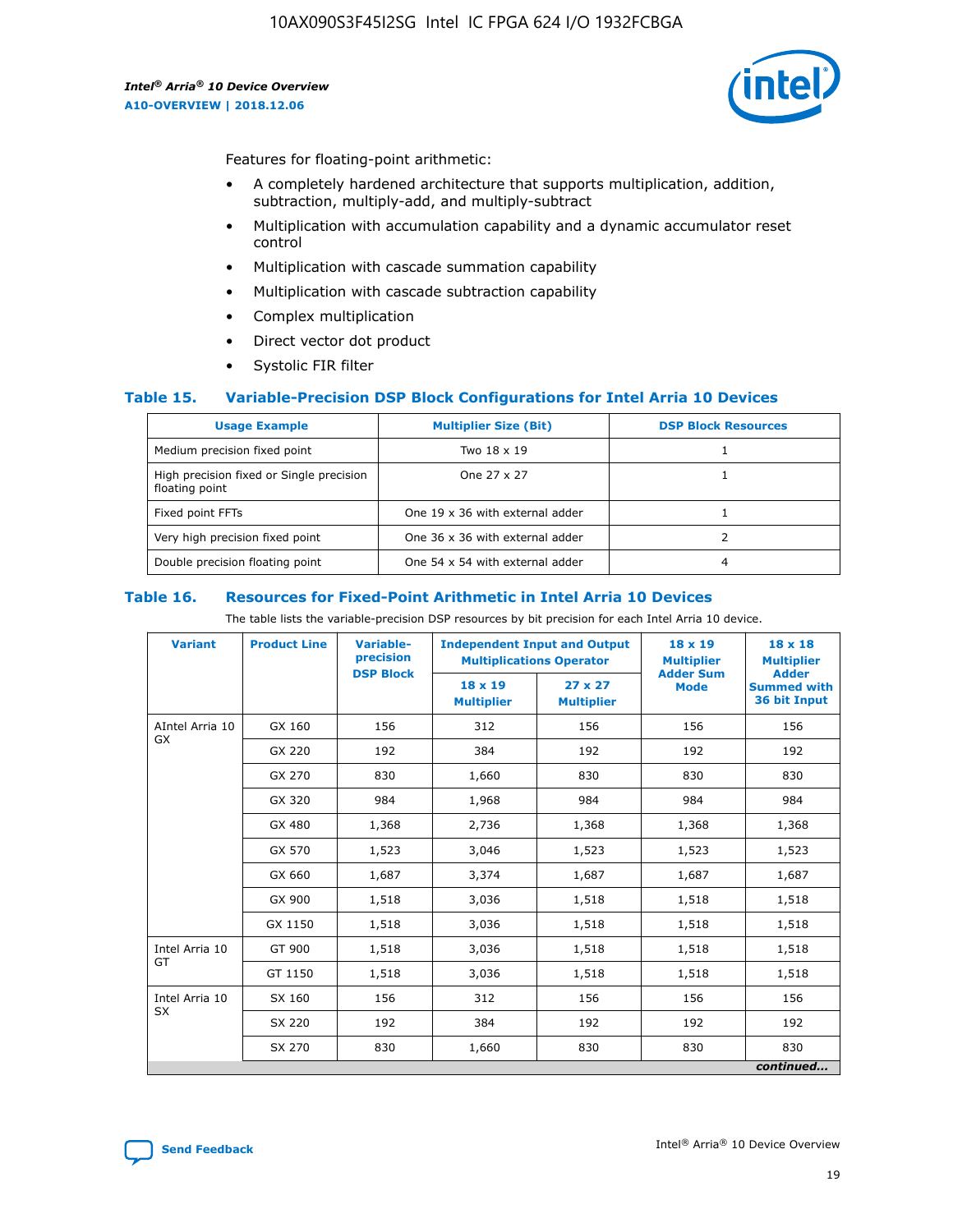

| <b>Variant</b> | <b>Product Line</b> | <b>Variable-</b><br>precision<br><b>DSP Block</b> | <b>Independent Input and Output</b><br><b>Multiplications Operator</b> |                                     | $18 \times 19$<br><b>Multiplier</b><br><b>Adder Sum</b> | $18 \times 18$<br><b>Multiplier</b><br><b>Adder</b> |  |
|----------------|---------------------|---------------------------------------------------|------------------------------------------------------------------------|-------------------------------------|---------------------------------------------------------|-----------------------------------------------------|--|
|                |                     |                                                   | $18 \times 19$<br><b>Multiplier</b>                                    | $27 \times 27$<br><b>Multiplier</b> | <b>Mode</b>                                             | <b>Summed with</b><br>36 bit Input                  |  |
|                | SX 320              | 984                                               | 1,968                                                                  | 984                                 | 984                                                     | 984                                                 |  |
|                | SX 480              | 1,368                                             | 2,736                                                                  | 1,368                               | 1,368                                                   | 1,368                                               |  |
|                | SX 570              | 1,523                                             | 3,046                                                                  | 1,523                               | 1,523                                                   | 1,523                                               |  |
|                | SX 660              | 1,687                                             | 3,374                                                                  | 1,687                               | 1,687                                                   | 1,687                                               |  |

# **Table 17. Resources for Floating-Point Arithmetic in Intel Arria 10 Devices**

The table lists the variable-precision DSP resources by bit precision for each Intel Arria 10 device.

| <b>Variant</b>              | <b>Product Line</b> | <b>Variable-</b><br>precision<br><b>DSP Block</b> | <b>Single</b><br><b>Precision</b><br><b>Floating-Point</b><br><b>Multiplication</b><br><b>Mode</b> | <b>Single-Precision</b><br><b>Floating-Point</b><br><b>Adder Mode</b> | Single-<br><b>Precision</b><br><b>Floating-Point</b><br><b>Multiply</b><br><b>Accumulate</b><br><b>Mode</b> | <b>Peak</b><br><b>Giga Floating-</b><br><b>Point</b><br><b>Operations</b><br>per Second<br>(GFLOPs) |
|-----------------------------|---------------------|---------------------------------------------------|----------------------------------------------------------------------------------------------------|-----------------------------------------------------------------------|-------------------------------------------------------------------------------------------------------------|-----------------------------------------------------------------------------------------------------|
| Intel Arria 10<br>GX        | GX 160              | 156                                               | 156                                                                                                | 156                                                                   | 156                                                                                                         | 140                                                                                                 |
|                             | GX 220              | 192                                               | 192                                                                                                | 192                                                                   | 192                                                                                                         | 173                                                                                                 |
|                             | GX 270              | 830                                               | 830                                                                                                | 830                                                                   | 830                                                                                                         | 747                                                                                                 |
|                             | GX 320              | 984                                               | 984                                                                                                | 984                                                                   | 984                                                                                                         | 886                                                                                                 |
|                             | GX 480              | 1,369                                             | 1,368                                                                                              | 1,368                                                                 | 1,368                                                                                                       | 1,231                                                                                               |
|                             | GX 570              | 1,523                                             | 1,523                                                                                              | 1,523                                                                 | 1,523                                                                                                       | 1,371                                                                                               |
|                             | GX 660              | 1,687                                             | 1,687                                                                                              | 1,687                                                                 | 1,687                                                                                                       | 1,518                                                                                               |
|                             | GX 900              | 1,518                                             | 1,518                                                                                              | 1,518                                                                 | 1,518                                                                                                       | 1,366                                                                                               |
|                             | GX 1150             | 1,518                                             | 1,518                                                                                              | 1,518                                                                 | 1,518                                                                                                       | 1,366                                                                                               |
| Intel Arria 10              | GT 900              | 1,518                                             | 1,518                                                                                              | 1,518                                                                 | 1,518                                                                                                       | 1,366                                                                                               |
| GT                          | GT 1150             | 1,518                                             | 1,518                                                                                              | 1,518                                                                 | 1,518                                                                                                       | 1,366                                                                                               |
| Intel Arria 10<br><b>SX</b> | SX 160              | 156                                               | 156                                                                                                | 156                                                                   | 156                                                                                                         | 140                                                                                                 |
|                             | SX 220              | 192                                               | 192                                                                                                | 192                                                                   | 192                                                                                                         | 173                                                                                                 |
|                             | SX 270              | 830                                               | 830                                                                                                | 830                                                                   | 830                                                                                                         | 747                                                                                                 |
|                             | SX 320              | 984                                               | 984                                                                                                | 984                                                                   | 984                                                                                                         | 886                                                                                                 |
|                             | SX 480              | 1,369                                             | 1,368                                                                                              | 1,368                                                                 | 1,368                                                                                                       | 1,231                                                                                               |
|                             | SX 570              | 1,523                                             | 1,523                                                                                              | 1,523                                                                 | 1,523                                                                                                       | 1,371                                                                                               |
|                             | SX 660              | 1,687                                             | 1,687                                                                                              | 1,687                                                                 | 1,687                                                                                                       | 1,518                                                                                               |

# **Embedded Memory Blocks**

The embedded memory blocks in the devices are flexible and designed to provide an optimal amount of small- and large-sized memory arrays to fit your design requirements.

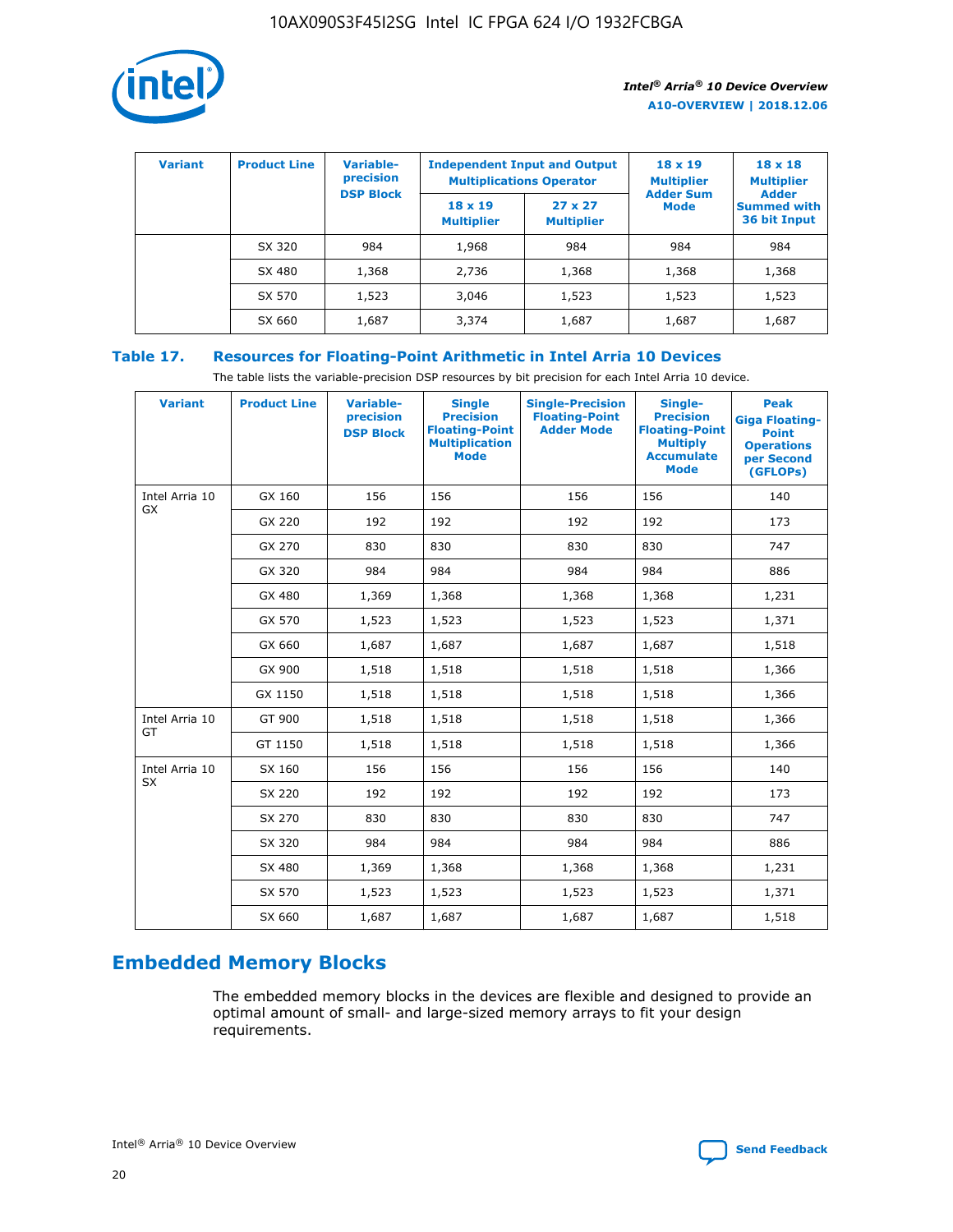

# **Types of Embedded Memory**

The Intel Arria 10 devices contain two types of memory blocks:

- 20 Kb M20K blocks—blocks of dedicated memory resources. The M20K blocks are ideal for larger memory arrays while still providing a large number of independent ports.
- 640 bit memory logic array blocks (MLABs)—enhanced memory blocks that are configured from dual-purpose logic array blocks (LABs). The MLABs are ideal for wide and shallow memory arrays. The MLABs are optimized for implementation of shift registers for digital signal processing (DSP) applications, wide and shallow FIFO buffers, and filter delay lines. Each MLAB is made up of ten adaptive logic modules (ALMs). In the Intel Arria 10 devices, you can configure these ALMs as ten 32 x 2 blocks, giving you one 32 x 20 simple dual-port SRAM block per MLAB.

# **Embedded Memory Capacity in Intel Arria 10 Devices**

|                   | <b>Product</b> |              | <b>M20K</b>         | <b>MLAB</b>  |                     | <b>Total RAM Bit</b> |
|-------------------|----------------|--------------|---------------------|--------------|---------------------|----------------------|
| <b>Variant</b>    | Line           | <b>Block</b> | <b>RAM Bit (Kb)</b> | <b>Block</b> | <b>RAM Bit (Kb)</b> | (Kb)                 |
| Intel Arria 10 GX | GX 160         | 440          | 8,800               | 1,680        | 1,050               | 9,850                |
|                   | GX 220         | 587          | 11,740              | 2,703        | 1,690               | 13,430               |
|                   | GX 270         | 750          | 15,000              | 3,922        | 2,452               | 17,452               |
|                   | GX 320         | 891          | 17,820              | 4,363        | 2,727               | 20,547               |
|                   | GX 480         | 1,431        | 28,620              | 6,662        | 4,164               | 32,784               |
|                   | GX 570         | 1,800        | 36,000              | 8,153        | 5,096               | 41,096               |
|                   | GX 660         | 2,131        | 42,620              | 9,260        | 5,788               | 48,408               |
|                   | GX 900         | 2,423        | 48,460              | 15,017       | 9,386               | 57,846               |
|                   | GX 1150        | 2,713        | 54,260              | 20,774       | 12,984              | 67,244               |
| Intel Arria 10 GT | GT 900         | 2,423        | 48,460              | 15,017       | 9,386               | 57,846               |
|                   | GT 1150        | 2,713        | 54,260              | 20,774       | 12,984              | 67,244               |
| Intel Arria 10 SX | SX 160         | 440          | 8,800               | 1,680        | 1,050               | 9,850                |
|                   | SX 220         | 587          | 11,740              | 2,703        | 1,690               | 13,430               |
|                   | SX 270         | 750          | 15,000              | 3,922        | 2,452               | 17,452               |
|                   | SX 320         | 891          | 17,820              | 4,363        | 2,727               | 20,547               |
|                   | SX 480         | 1,431        | 28,620              | 6,662        | 4,164               | 32,784               |
|                   | SX 570         | 1,800        | 36,000              | 8,153        | 5,096               | 41,096               |
|                   | SX 660         | 2,131        | 42,620              | 9,260        | 5,788               | 48,408               |

#### **Table 18. Embedded Memory Capacity and Distribution in Intel Arria 10 Devices**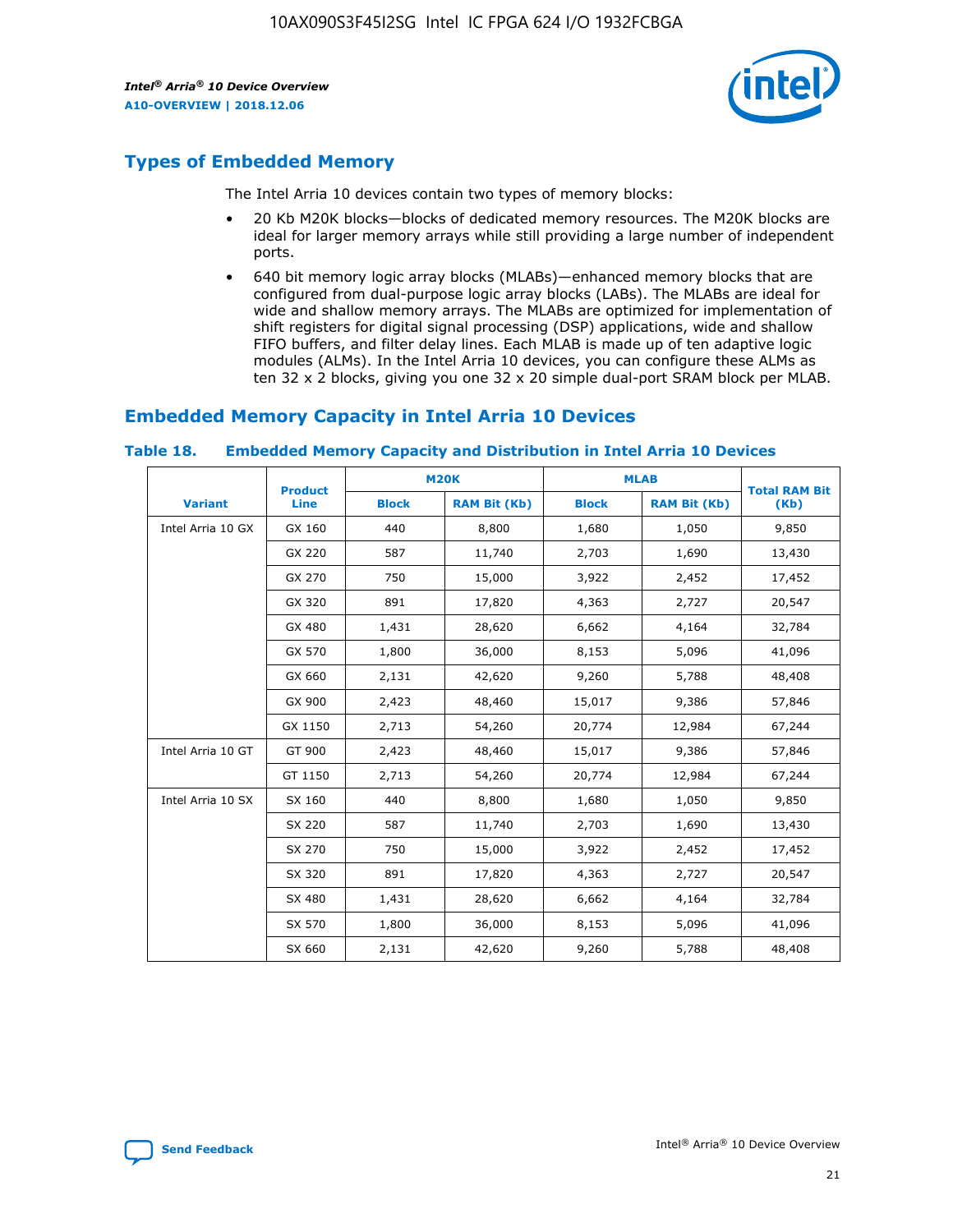

# **Embedded Memory Configurations for Single-port Mode**

#### **Table 19. Single-port Embedded Memory Configurations for Intel Arria 10 Devices**

This table lists the maximum configurations supported for single-port RAM and ROM modes.

| <b>Memory Block</b> | Depth (bits) | <b>Programmable Width</b> |
|---------------------|--------------|---------------------------|
| MLAB                | 32           | x16, x18, or x20          |
|                     | 64(10)       | x8, x9, x10               |
| M20K                | 512          | x40, x32                  |
|                     | 1K           | x20, x16                  |
|                     | 2K           | x10, x8                   |
|                     | 4K           | x5, x4                    |
|                     | 8K           | x2                        |
|                     | 16K          | x1                        |

# **Clock Networks and PLL Clock Sources**

The clock network architecture is based on Intel's global, regional, and peripheral clock structure. This clock structure is supported by dedicated clock input pins, fractional clock synthesis PLLs, and integer I/O PLLs.

# **Clock Networks**

The Intel Arria 10 core clock networks are capable of up to 800 MHz fabric operation across the full industrial temperature range. For the external memory interface, the clock network supports the hard memory controller with speeds up to 2,400 Mbps in a quarter-rate transfer.

To reduce power consumption, the Intel Quartus Prime software identifies all unused sections of the clock network and powers them down.

# **Fractional Synthesis and I/O PLLs**

Intel Arria 10 devices contain up to 32 fractional synthesis PLLs and up to 16 I/O PLLs that are available for both specific and general purpose uses in the core:

- Fractional synthesis PLLs—located in the column adjacent to the transceiver blocks
- I/O PLLs—located in each bank of the 48 I/Os

# **Fractional Synthesis PLLs**

You can use the fractional synthesis PLLs to:

- Reduce the number of oscillators that are required on your board
- Reduce the number of clock pins that are used in the device by synthesizing multiple clock frequencies from a single reference clock source

<sup>(10)</sup> Supported through software emulation and consumes additional MLAB blocks.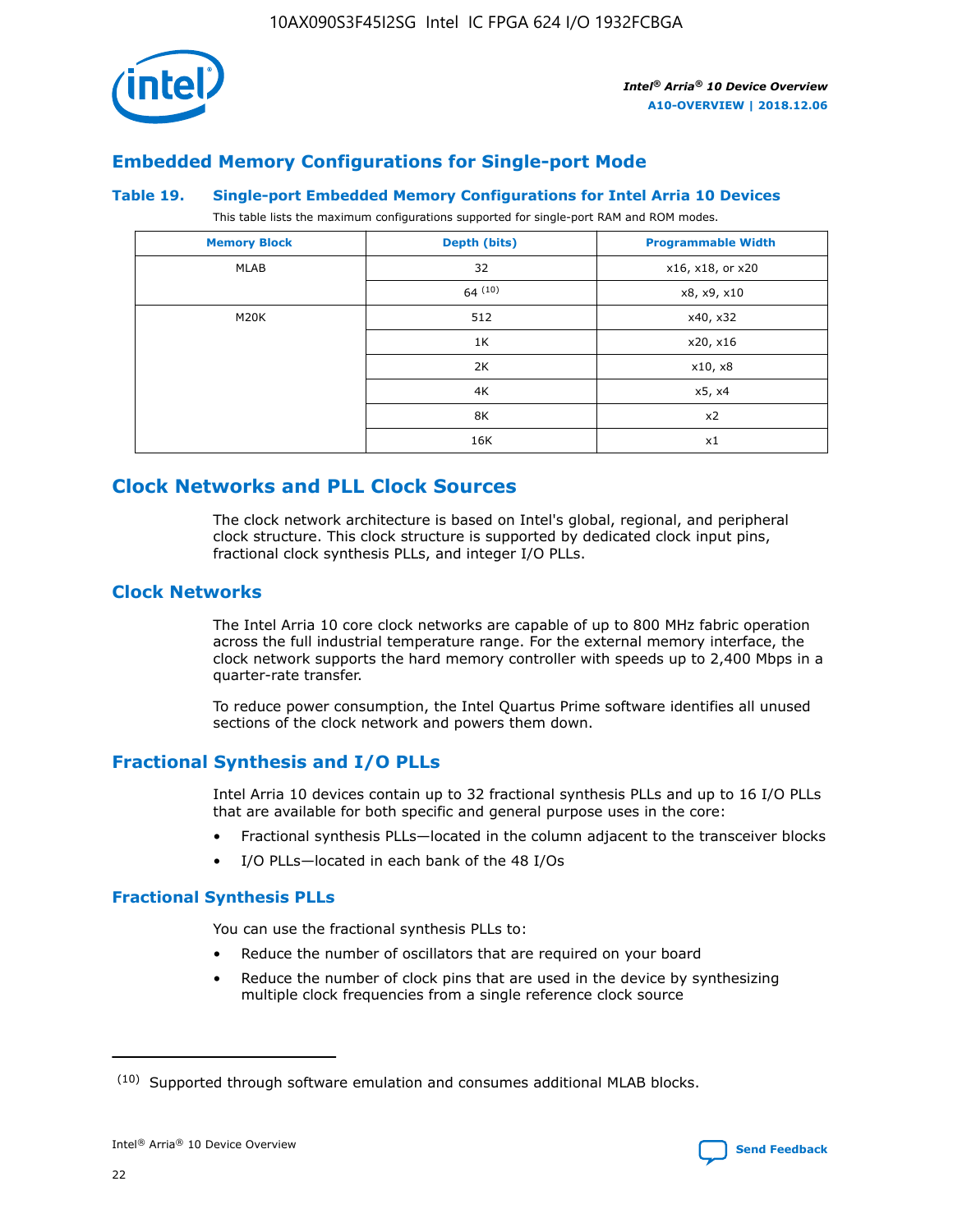

The fractional synthesis PLLs support the following features:

- Reference clock frequency synthesis for transceiver CMU and Advanced Transmit (ATX) PLLs
- Clock network delay compensation
- Zero-delay buffering
- Direct transmit clocking for transceivers
- Independently configurable into two modes:
	- Conventional integer mode equivalent to the general purpose PLL
	- Enhanced fractional mode with third order delta-sigma modulation
- PLL cascading

# **I/O PLLs**

The integer mode I/O PLLs are located in each bank of 48 I/Os. You can use the I/O PLLs to simplify the design of external memory and high-speed LVDS interfaces.

In each I/O bank, the I/O PLLs are adjacent to the hard memory controllers and LVDS SERDES. Because these PLLs are tightly coupled with the I/Os that need to use them, it makes it easier to close timing.

You can use the I/O PLLs for general purpose applications in the core such as clock network delay compensation and zero-delay buffering.

Intel Arria 10 devices support PLL-to-PLL cascading.

# **FPGA General Purpose I/O**

Intel Arria 10 devices offer highly configurable GPIOs. Each I/O bank contains 48 general purpose I/Os and a high-efficiency hard memory controller.

The following list describes the features of the GPIOs:

- Consist of 3 V I/Os for high-voltage application and LVDS I/Os for differential signaling
	- Up to two 3 V I/O banks, available in some devices, that support up to 3 V I/O standards
	- LVDS I/O banks that support up to 1.8 V I/O standards
- Support a wide range of single-ended and differential I/O interfaces
- LVDS speeds up to 1.6 Gbps
- Each LVDS pair of pins has differential input and output buffers, allowing you to configure the LVDS direction for each pair.
- Programmable bus hold and weak pull-up
- Programmable differential output voltage  $(V_{OD})$  and programmable pre-emphasis

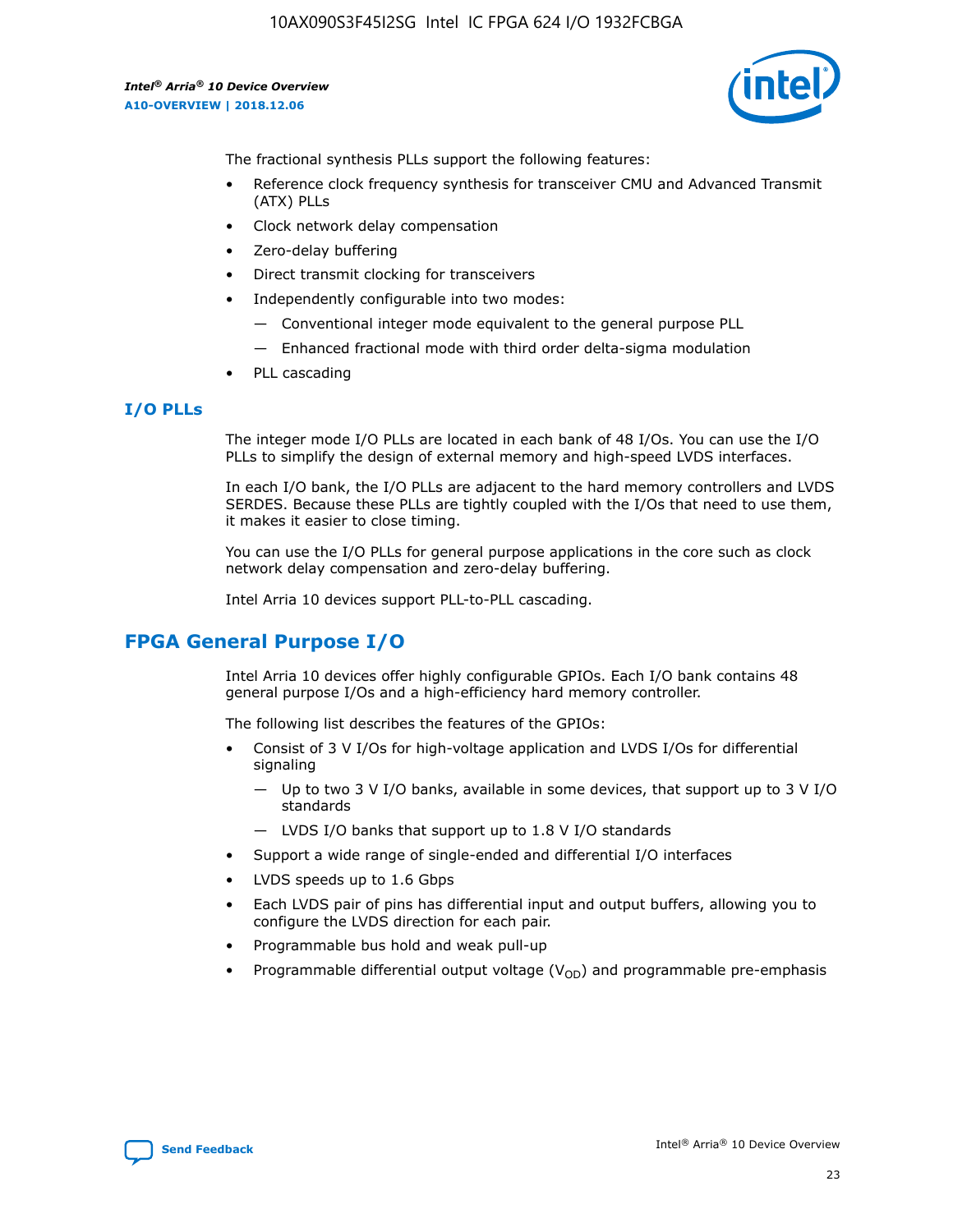

- Series (R<sub>S</sub>) and parallel (R<sub>T</sub>) on-chip termination (OCT) for all I/O banks with OCT calibration to limit the termination impedance variation
- On-chip dynamic termination that has the ability to swap between series and parallel termination, depending on whether there is read or write on a common bus for signal integrity
- Easy timing closure support using the hard read FIFO in the input register path, and delay-locked loop (DLL) delay chain with fine and coarse architecture

# **External Memory Interface**

Intel Arria 10 devices offer massive external memory bandwidth, with up to seven 32 bit DDR4 memory interfaces running at up to 2,400 Mbps. This bandwidth provides additional ease of design, lower power, and resource efficiencies of hardened highperformance memory controllers.

The memory interface within Intel Arria 10 FPGAs and SoCs delivers the highest performance and ease of use. You can configure up to a maximum width of 144 bits when using the hard or soft memory controllers. If required, you can bypass the hard memory controller and use a soft controller implemented in the user logic.

Each I/O contains a hardened DDR read/write path (PHY) capable of performing key memory interface functionality such as read/write leveling, FIFO buffering to lower latency and improve margin, timing calibration, and on-chip termination.

The timing calibration is aided by the inclusion of hard microcontrollers based on Intel's Nios® II technology, specifically tailored to control the calibration of multiple memory interfaces. This calibration allows the Intel Arria 10 device to compensate for any changes in process, voltage, or temperature either within the Intel Arria 10 device itself, or within the external memory device. The advanced calibration algorithms ensure maximum bandwidth and robust timing margin across all operating conditions.

In addition to parallel memory interfaces, Intel Arria 10 devices support serial memory technologies such as the Hybrid Memory Cube (HMC). The HMC is supported by the Intel Arria 10 high-speed serial transceivers which connect up to four HMC links, with each link running at data rates up to 15 Gbps.

#### **Related Information**

#### [External Memory Interface Spec Estimator](http://www.altera.com/technology/memory/estimator/mem-emif-index.html)

Provides a parametric tool that allows you to find and compare the performance of the supported external memory interfaces in IntelFPGAs.

# **Memory Standards Supported by Intel Arria 10 Devices**

The I/Os are designed to provide high performance support for existing and emerging external memory standards.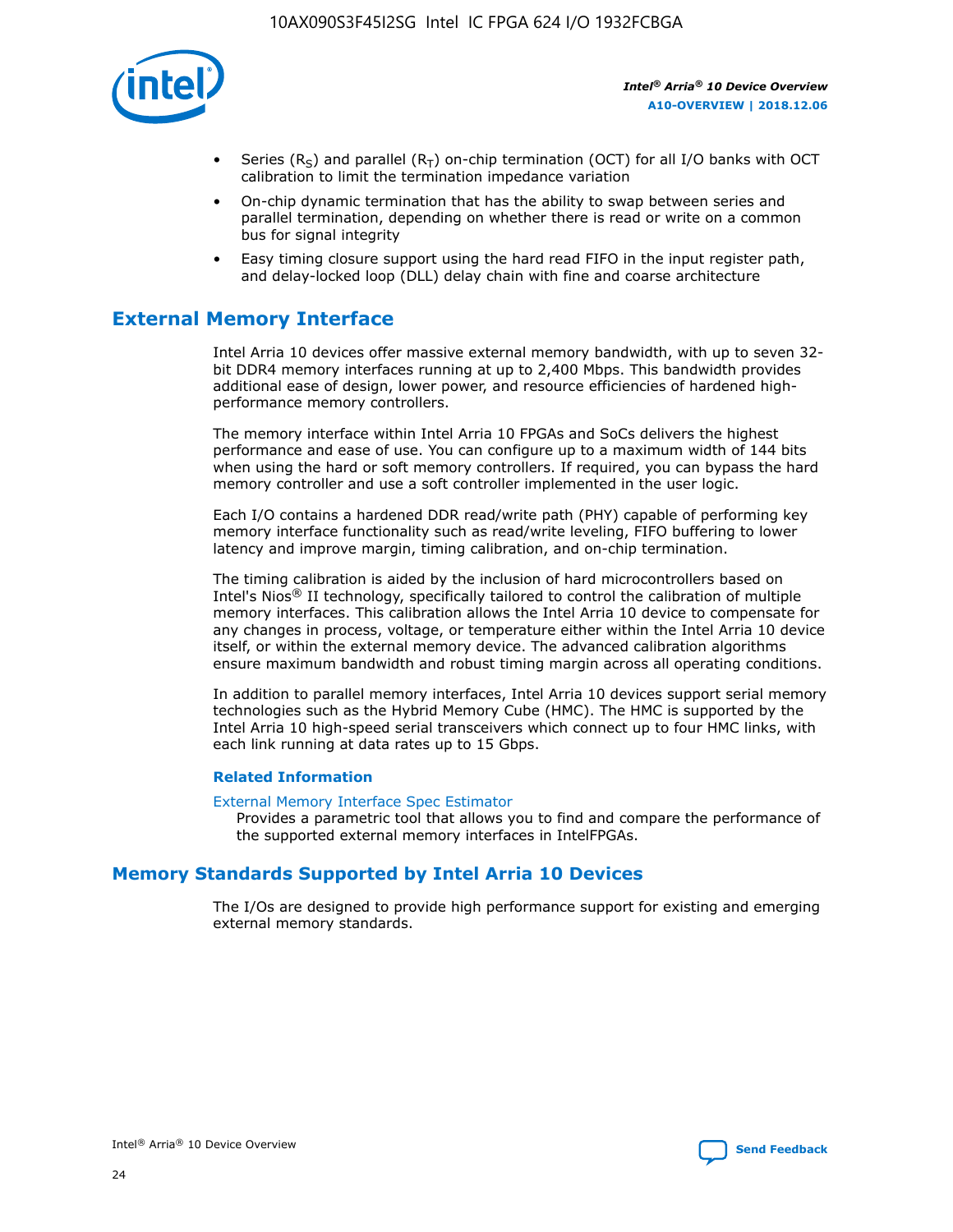

#### **Table 20. Memory Standards Supported by the Hard Memory Controller**

This table lists the overall capability of the hard memory controller. For specific details, refer to the External Memory Interface Spec Estimator and Intel Arria 10 Device Datasheet.

| <b>Memory Standard</b> | <b>Rate Support</b> | <b>Ping Pong PHY Support</b> | <b>Maximum Frequency</b><br>(MHz) |
|------------------------|---------------------|------------------------------|-----------------------------------|
| <b>DDR4 SDRAM</b>      | Quarter rate        | Yes                          | 1,067                             |
|                        |                     |                              | 1,200                             |
| DDR3 SDRAM             | Half rate           | Yes                          | 533                               |
|                        |                     |                              | 667                               |
|                        | Quarter rate        | Yes                          | 1,067                             |
|                        |                     |                              | 1,067                             |
| <b>DDR3L SDRAM</b>     | Half rate           | Yes                          | 533                               |
|                        |                     |                              | 667                               |
|                        | Quarter rate        | Yes                          | 933                               |
|                        |                     |                              | 933                               |
| LPDDR3 SDRAM           | Half rate           |                              | 533                               |
|                        | Quarter rate        |                              | 800                               |

#### **Table 21. Memory Standards Supported by the Soft Memory Controller**

| <b>Memory Standard</b>      | <b>Rate Support</b> | <b>Maximum Frequency</b><br>(MHz) |
|-----------------------------|---------------------|-----------------------------------|
| <b>RLDRAM 3 (11)</b>        | Quarter rate        | 1,200                             |
| ODR IV SRAM <sup>(11)</sup> | Quarter rate        | 1,067                             |
| <b>ODR II SRAM</b>          | Full rate           | 333                               |
|                             | Half rate           | 633                               |
| <b>ODR II+ SRAM</b>         | Full rate           | 333                               |
|                             | Half rate           | 633                               |
| <b>ODR II+ Xtreme SRAM</b>  | Full rate           | 333                               |
|                             | Half rate           | 633                               |

#### **Table 22. Memory Standards Supported by the HPS Hard Memory Controller**

The hard processor system (HPS) is available in Intel Arria 10 SoC devices only.

| <b>Memory Standard</b> | <b>Rate Support</b> | <b>Maximum Frequency</b><br>(MHz) |
|------------------------|---------------------|-----------------------------------|
| <b>DDR4 SDRAM</b>      | Half rate           | 1,200                             |
| <b>DDR3 SDRAM</b>      | Half rate           | 1,067                             |
| <b>DDR3L SDRAM</b>     | Half rate           | 933                               |

<sup>(11)</sup> Intel Arria 10 devices support this external memory interface using hard PHY with soft memory controller.

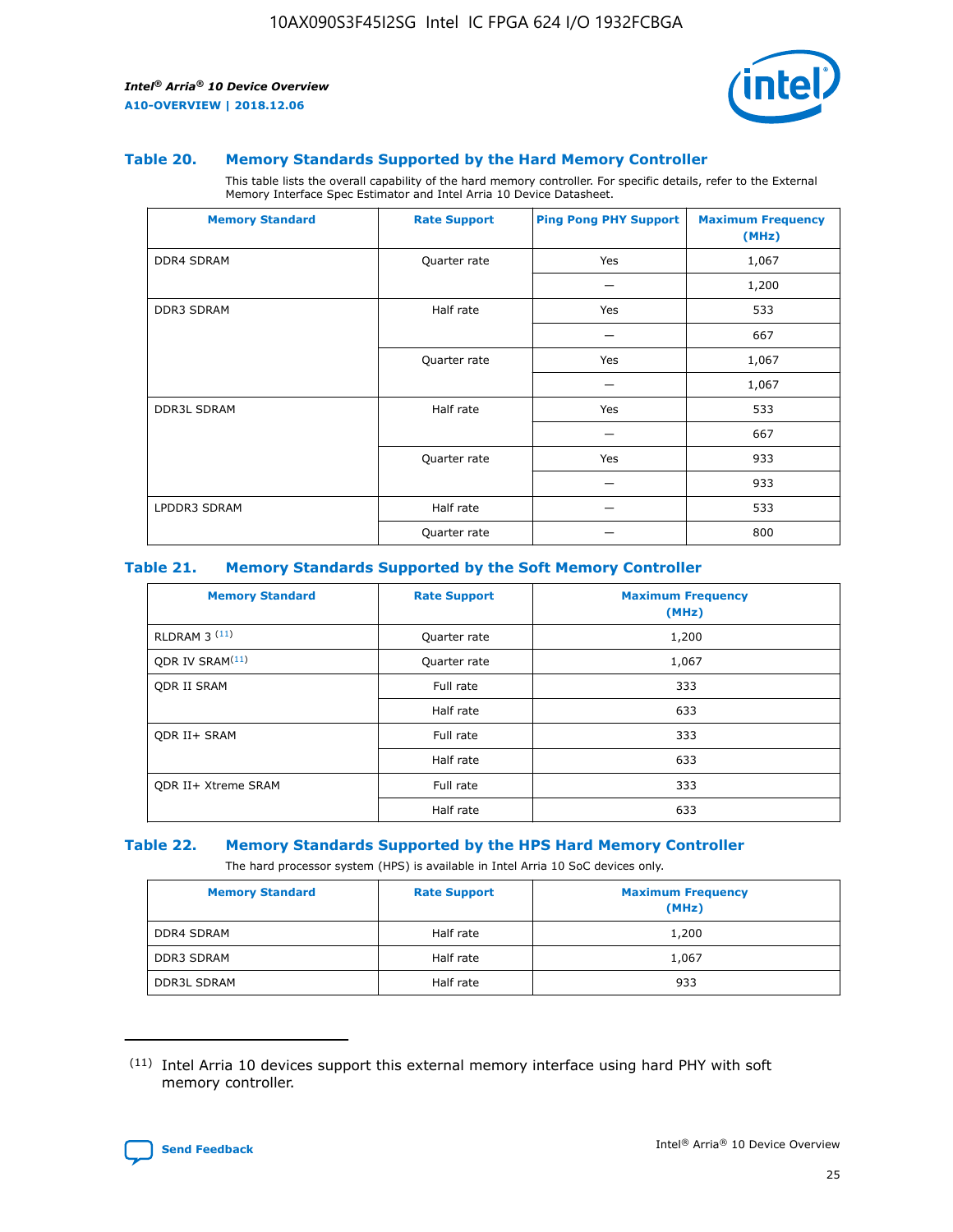

#### **Related Information**

#### [Intel Arria 10 Device Datasheet](https://www.intel.com/content/www/us/en/programmable/documentation/mcn1413182292568.html#mcn1413182153340)

Lists the memory interface performance according to memory interface standards, rank or chip select configurations, and Intel Arria 10 device speed grades.

# **PCIe Gen1, Gen2, and Gen3 Hard IP**

Intel Arria 10 devices contain PCIe hard IP that is designed for performance and ease-of-use:

- Includes all layers of the PCIe stack—transaction, data link and physical layers.
- Supports PCIe Gen3, Gen2, and Gen1 Endpoint and Root Port in x1, x2, x4, or x8 lane configuration.
- Operates independently from the core logic—optional configuration via protocol (CvP) allows the PCIe link to power up and complete link training in less than 100 ms while the Intel Arria 10 device completes loading the programming file for the rest of the FPGA.
- Provides added functionality that makes it easier to support emerging features such as Single Root I/O Virtualization (SR-IOV) and optional protocol extensions.
- Provides improved end-to-end datapath protection using ECC.
- Supports FPGA configuration via protocol (CvP) using PCIe at Gen3, Gen2, or Gen1 speed.

#### **Related Information**

PCS Features on page 30

# **Enhanced PCS Hard IP for Interlaken and 10 Gbps Ethernet**

# **Interlaken Support**

The Intel Arria 10 enhanced PCS hard IP provides integrated Interlaken PCS supporting rates up to 25.8 Gbps per lane.

The Interlaken PCS is based on the proven functionality of the PCS developed for Intel's previous generation FPGAs, which demonstrated interoperability with Interlaken ASSP vendors and third-party IP suppliers. The Interlaken PCS is present in every transceiver channel in Intel Arria 10 devices.

#### **Related Information**

PCS Features on page 30

# **10 Gbps Ethernet Support**

The Intel Arria 10 enhanced PCS hard IP supports 10GBASE-R PCS compliant with IEEE 802.3 10 Gbps Ethernet (10GbE). The integrated hard IP support for 10GbE and the 10 Gbps transceivers save external PHY cost, board space, and system power.

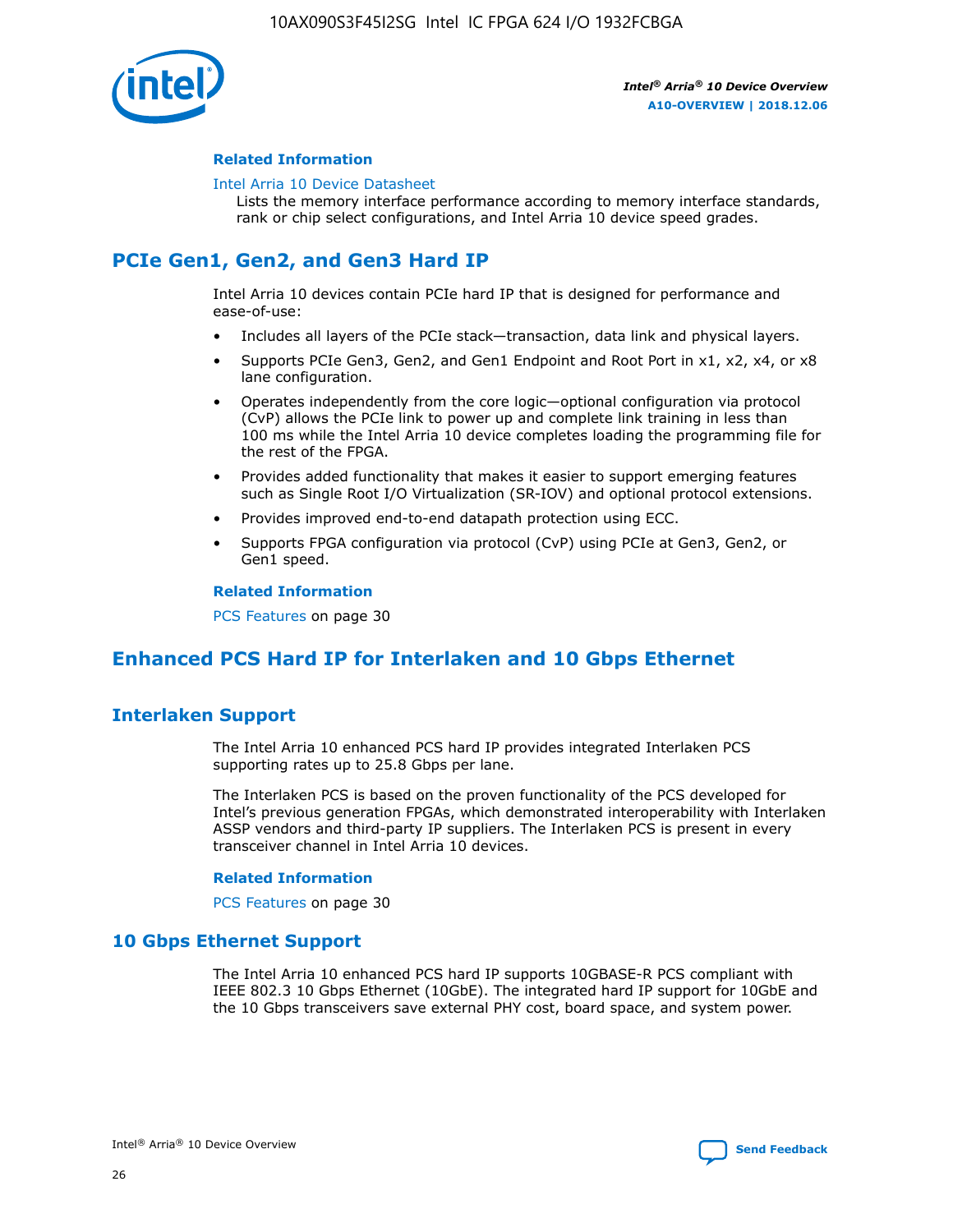

The scalable hard IP supports multiple independent 10GbE ports while using a single PLL for all the 10GBASE-R PCS instantiations, which saves on core logic resources and clock networks:

- Simplifies multiport 10GbE systems compared to XAUI interfaces that require an external XAUI-to-10G PHY.
- Incorporates Electronic Dispersion Compensation (EDC), which enables direct connection to standard 10 Gbps XFP and SFP+ pluggable optical modules.
- Supports backplane Ethernet applications and includes a hard 10GBASE-KR Forward Error Correction (FEC) circuit that you can use for 10 Gbps and 40 Gbps applications.

The 10 Gbps Ethernet PCS hard IP and 10GBASE-KR FEC are present in every transceiver channel.

#### **Related Information**

PCS Features on page 30

# **Low Power Serial Transceivers**

Intel Arria 10 FPGAs and SoCs include lowest power transceivers that deliver high bandwidth, throughput and low latency.

Intel Arria 10 devices deliver the industry's lowest power consumption per transceiver channel:

- 12.5 Gbps transceivers at as low as 242 mW
- 10 Gbps transceivers at as low as 168 mW
- 6 Gbps transceivers at as low as 117 mW

Intel Arria 10 transceivers support various data rates according to application:

- Chip-to-chip and chip-to-module applications—from 1 Gbps up to 25.8 Gbps
- Long reach and backplane applications—from 1 Gbps up to 12.5 with advanced adaptive equalization
- Critical power sensitive applications—from 1 Gbps up to 11.3 Gbps using lower power modes

The combination of 20 nm process technology and architectural advances provide the following benefits:

- Significant reduction in die area and power consumption
- Increase of up to two times in transceiver I/O density compared to previous generation devices while maintaining optimal signal integrity
- Up to 72 total transceiver channels—you can configure up to 6 of these channels to run as fast as 25.8 Gbps
- All channels feature continuous data rate support up to the maximum rated speed

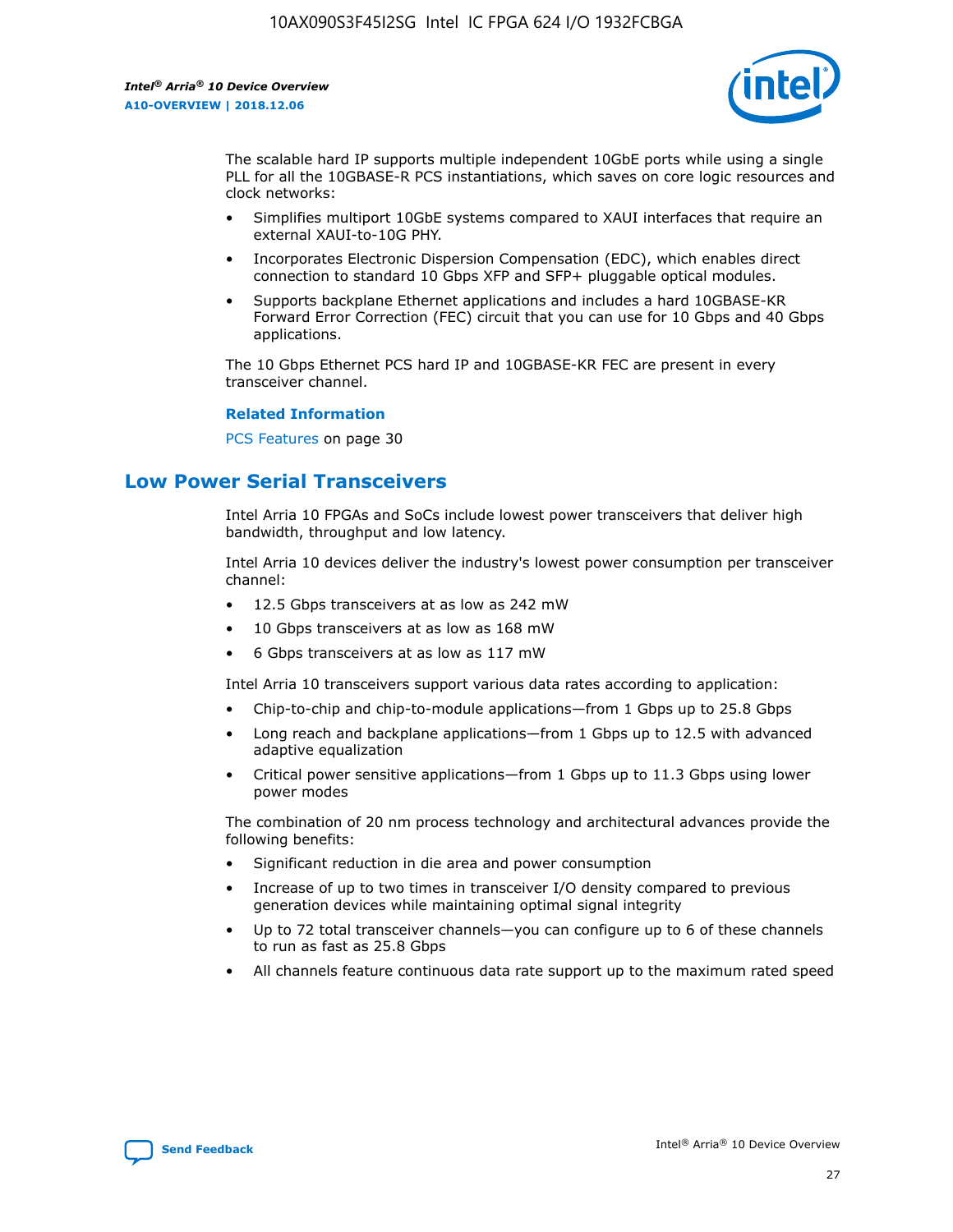

# Transceiver PMA TX/RX PCS ATX PLL Transceiver PMA TX/RX PCS fPLL Network Flexible Clock Distribution Network PCS Transceiver PMA TX/RX FPGA **Clock Distribution** Fabric PCS Transceiver PMA TX/RX ATX Flexible PLL PCS Transceiver PMA TX/RX ▲ fPLL Transceiver PMA TX/RX PCS 4

## **Figure 6. Intel Arria 10 Transceiver Block Architecture**

# **Transceiver Channels**

All transceiver channels feature a dedicated Physical Medium Attachment (PMA) and a hardened Physical Coding Sublayer (PCS).

- The PMA provides primary interfacing capabilities to physical channels.
- The PCS typically handles encoding/decoding, word alignment, and other preprocessing functions before transferring data to the FPGA core fabric.

A transceiver channel consists of a PMA and a PCS block. Most transceiver banks have 6 channels. There are some transceiver banks that contain only 3 channels.

A wide variety of bonded and non-bonded data rate configurations is possible using a highly configurable clock distribution network. Up to 80 independent transceiver data rates can be configured.

The following figures are graphical representations of top views of the silicon die, which correspond to reverse views for flip chip packages. Different Intel Arria 10 devices may have different floorplans than the ones shown in the figures.

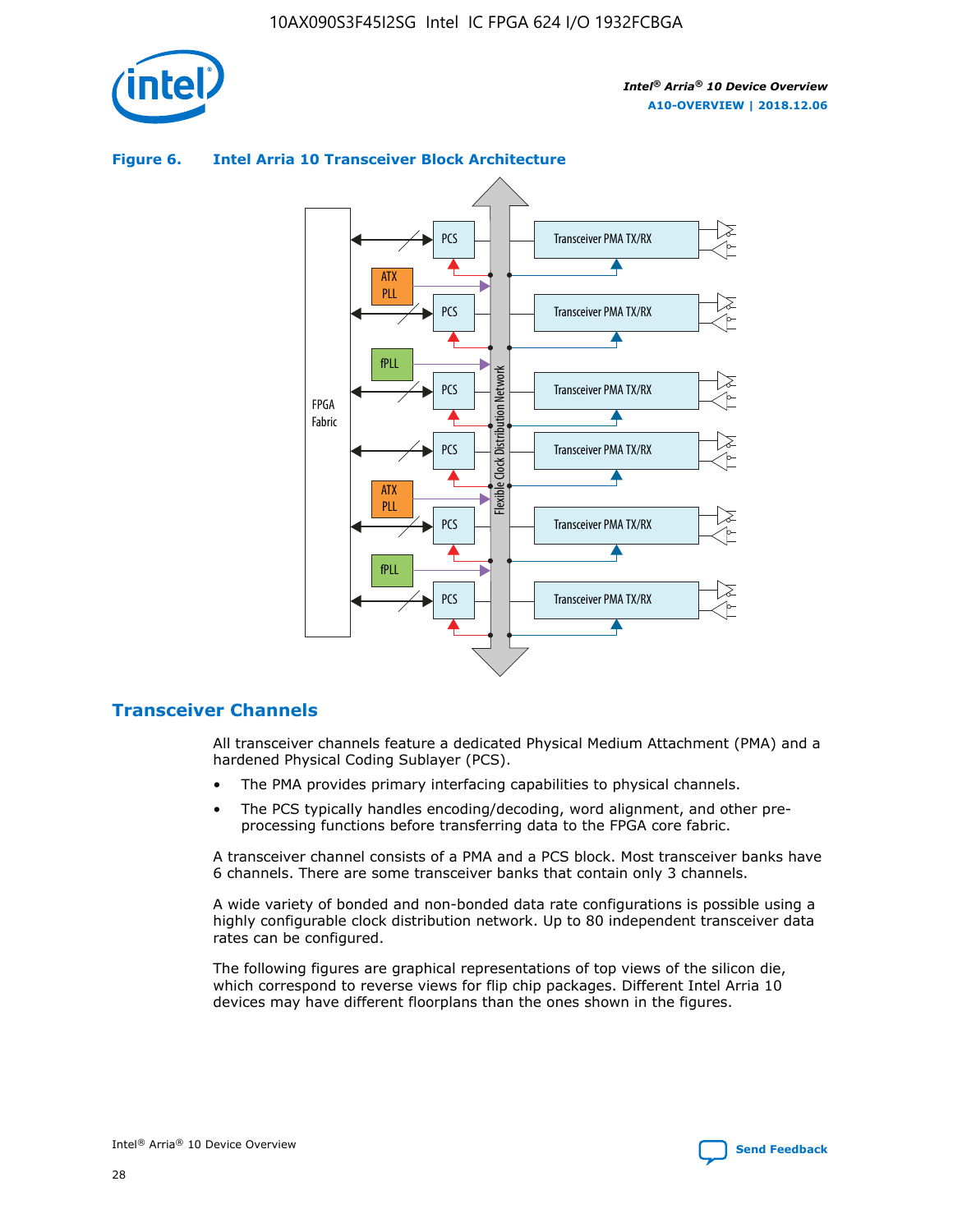

## **Figure 7. Device Chip Overview for Intel Arria 10 GX and GT Devices**



M20K Internal Memory Blocks Core Logic Fabric Transceiver Channels Hard IP Per Transceiver: Standard PCS and Enhanced PCS Hard IPs PCI Express Gen3 Hard IP Fractional PLLs M20K Internal Memory Blocks PCI Express Gen3 Hard IP Variable Precision DSP Blocks I/O PLLs Hard Memory Controllers, General-Purpose I/O Cells, LVDS Hard Processor Subsystem, Dual-Core ARM Cortex A9 M20K Internal Memory Blocks Variable Precision DSP Blocks M20K Internal Memory Blocks Core Logic Fabric I/O PLLs Hard Memory Controllers, General-Purpose I/O Cells, LVDS M20K Internal Memory Blocks Variable Precision DSP Blocks M20K Internal Memory Blocks Transceiver Channels Hard IP Per Transceiver: Standard PCS and Enhanced PCS Hard IPs PCI Express Gen3 Hard IP Fractional PLLs PCI Express Gen3 Hard IP  $\ddot{\cdot}$ Hard PCS Transceiver PMA fPLL ATX (LC) Hard PCS Transceiver PMA **Transmit** Hard PCS Transceiver PMA PLL fPLL Hard PCS Transceiver PMA Transceiver Clock Networks ATX (LC) Hard PCS Transceiver PMA Transmi Hard PCS Transceiver PMA PLL fPLL Hard PCS Transceiver PMA Transceiver PMA Hard PCS ATX (LC) **Transmit** Hard PCS Transceiver PMA PLL Unused transceiver chann can be used as additional transceiver transmit PLLs

# **PMA Features**

Intel Arria 10 transceivers provide exceptional signal integrity at data rates up to 25.8 Gbps. Clocking options include ultra-low jitter ATX PLLs (LC tank based), clock multiplier unit (CMU) PLLs, and fractional PLLs.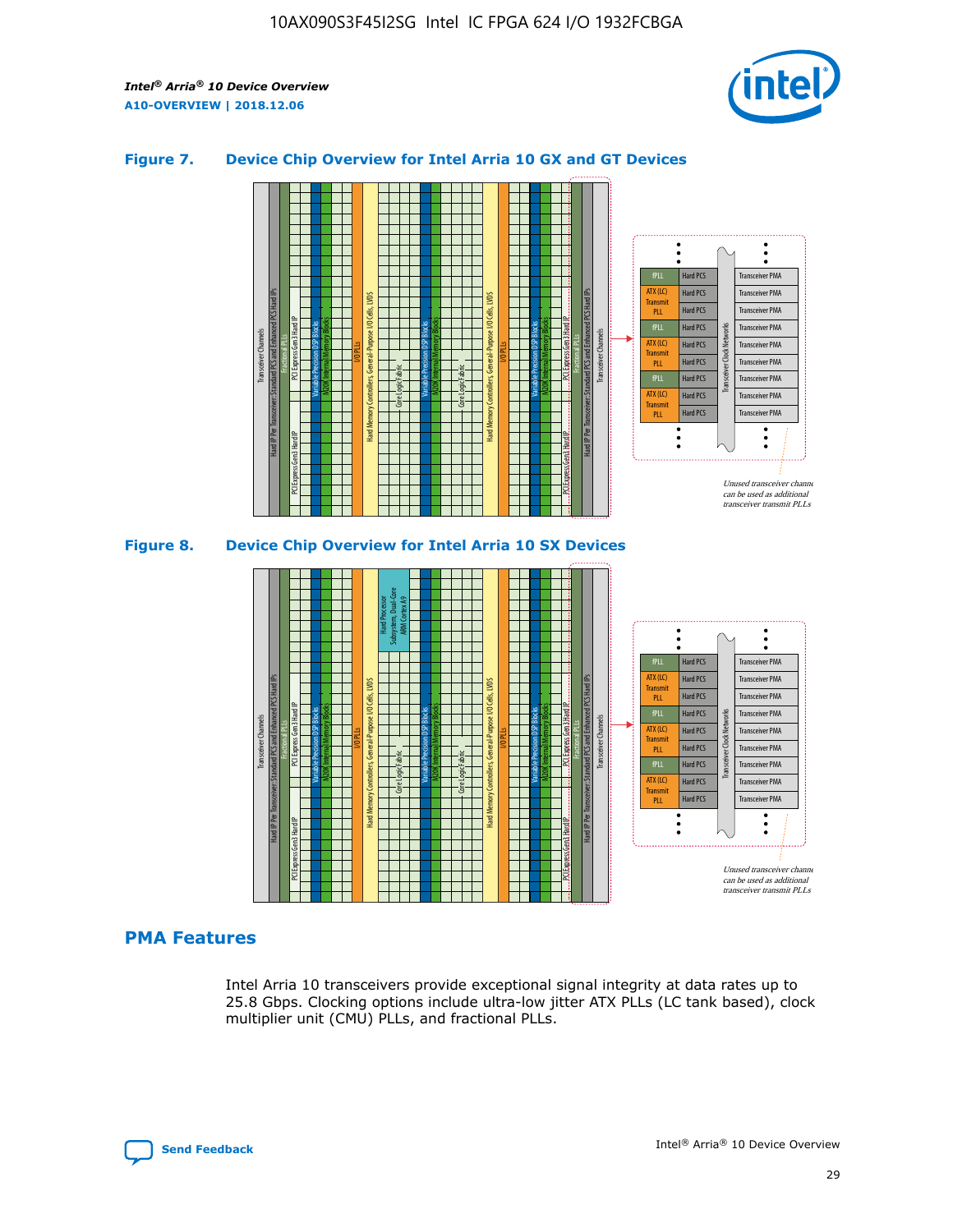

Each transceiver channel contains a channel PLL that can be used as the CMU PLL or clock data recovery (CDR) PLL. In CDR mode, the channel PLL recovers the receiver clock and data in the transceiver channel. Up to 80 independent data rates can be configured on a single Intel Arria 10 device.

# **Table 23. PMA Features of the Transceivers in Intel Arria 10 Devices**

| <b>Feature</b>                                             | <b>Capability</b>                                                                                                                                                                                                             |
|------------------------------------------------------------|-------------------------------------------------------------------------------------------------------------------------------------------------------------------------------------------------------------------------------|
| Chip-to-Chip Data Rates                                    | 1 Gbps to 17.4 Gbps (Intel Arria 10 GX devices)<br>1 Gbps to 25.8 Gbps (Intel Arria 10 GT devices)                                                                                                                            |
| <b>Backplane Support</b>                                   | Drive backplanes at data rates up to 12.5 Gbps                                                                                                                                                                                |
| <b>Optical Module Support</b>                              | SFP+/SFP, XFP, CXP, OSFP/OSFP28, CFP/CFP2/CFP4                                                                                                                                                                                |
| Cable Driving Support                                      | SFP+ Direct Attach, PCI Express over cable, eSATA                                                                                                                                                                             |
| <b>Transmit Pre-Emphasis</b>                               | 4-tap transmit pre-emphasis and de-emphasis to compensate for system channel loss                                                                                                                                             |
| Continuous Time Linear<br>Equalizer (CTLE)                 | Dual mode, high-gain, and high-data rate, linear receive equalization to compensate for<br>system channel loss                                                                                                                |
| Decision Feedback Equalizer<br>(DFE)                       | 7-fixed and 4-floating tap DFE to equalize backplane channel loss in the presence of<br>crosstalk and noisy environments                                                                                                      |
| Variable Gain Amplifier                                    | Optimizes the signal amplitude prior to the CDR sampling and operates in fixed and<br>adaptive modes                                                                                                                          |
| Altera Digital Adaptive<br>Parametric Tuning (ADAPT)       | Fully digital adaptation engine to automatically adjust all link equalization parameters-<br>including CTLE, DFE, and variable gain amplifier blocks—that provide optimal link margin<br>without intervention from user logic |
| Precision Signal Integrity<br>Calibration Engine (PreSICE) | Hardened calibration controller to quickly calibrate all transceiver control parameters on<br>power-up, which provides the optimal signal integrity and jitter performance                                                    |
| Advanced Transmit (ATX)<br>PLL                             | Low jitter ATX (LC tank based) PLLs with continuous tuning range to cover a wide range of<br>standard and proprietary protocols                                                                                               |
| <b>Fractional PLLs</b>                                     | On-chip fractional frequency synthesizers to replace on-board crystal oscillators and reduce<br>system cost                                                                                                                   |
| Digitally Assisted Analog<br><b>CDR</b>                    | Superior jitter tolerance with fast lock time                                                                                                                                                                                 |
| <b>Dynamic Partial</b><br>Reconfiguration                  | Allows independent control of the Avalon memory-mapped interface of each transceiver<br>channel for the highest transceiver flexibility                                                                                       |
| Multiple PCS-PMA and PCS-<br>PLD interface widths          | 8-, 10-, 16-, 20-, 32-, 40-, or 64-bit interface widths for flexibility of deserialization width,<br>encoding, and reduced latency                                                                                            |

# **PCS Features**

This table summarizes the Intel Arria 10 transceiver PCS features. You can use the transceiver PCS to support a wide range of protocols ranging from 1 Gbps to 25.8 Gbps.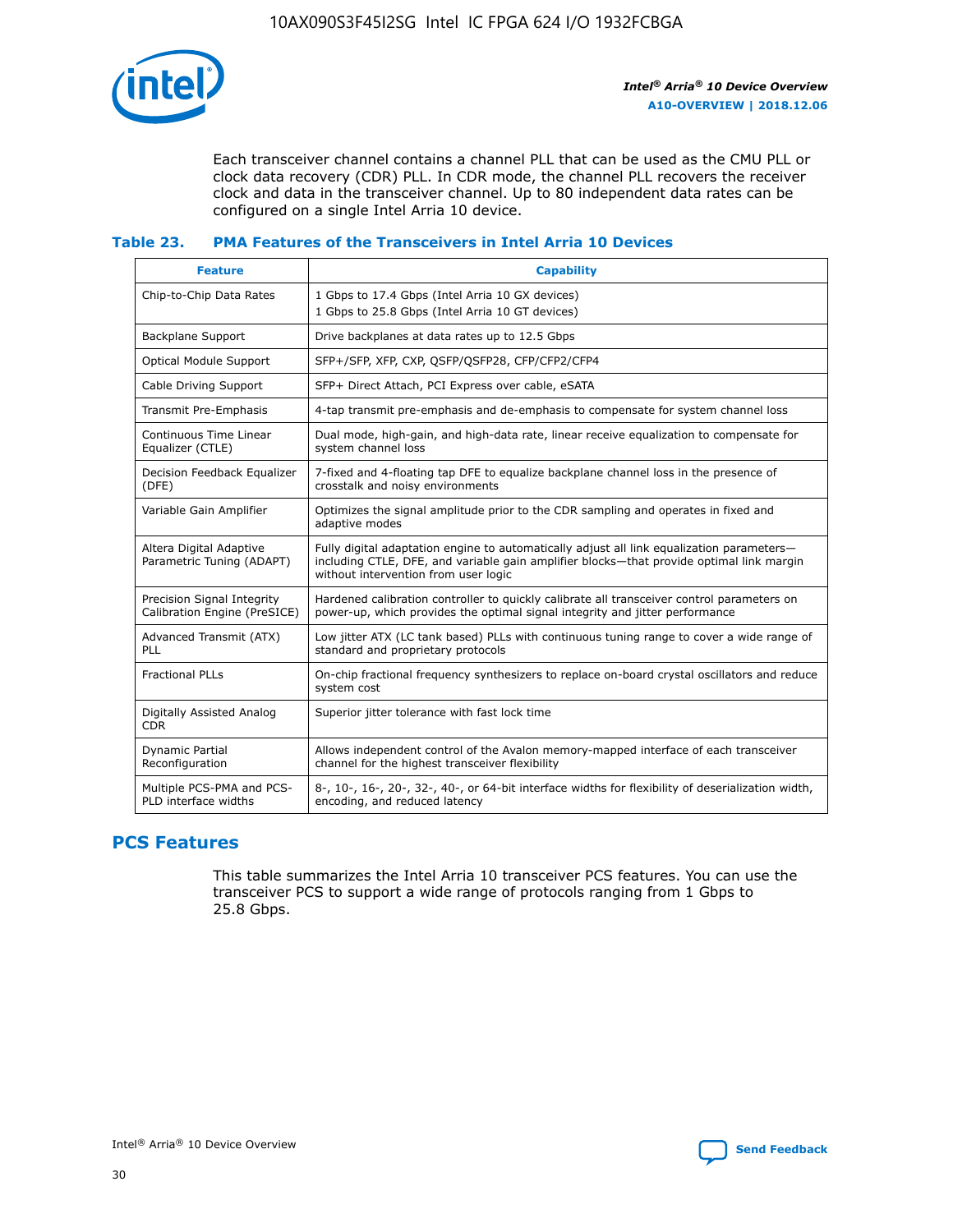

| <b>PCS</b>    | <b>Description</b>                                                                                                                                                                                                                                                                                                                                                                                             |
|---------------|----------------------------------------------------------------------------------------------------------------------------------------------------------------------------------------------------------------------------------------------------------------------------------------------------------------------------------------------------------------------------------------------------------------|
| Standard PCS  | Operates at a data rate up to 12 Gbps<br>Supports protocols such as PCI-Express, CPRI 4.2+, GigE, IEEE 1588 in Hard PCS<br>Implements other protocols using Basic/Custom (Standard PCS) transceiver<br>configuration rules.                                                                                                                                                                                    |
| Enhanced PCS  | Performs functions common to most serial data industry standards, such as word<br>alignment, encoding/decoding, and framing, before data is sent or received off-chip<br>through the PMA<br>• Handles data transfer to and from the FPGA fabric<br>Handles data transfer internally to and from the PMA<br>Provides frequency compensation<br>Performs channel bonding for multi-channel low skew applications |
| PCIe Gen3 PCS | Supports the seamless switching of Data and Clock between the Gen1, Gen2, and Gen3<br>data rates<br>Provides support for PIPE 3.0 features<br>Supports the PIPE interface with the Hard IP enabled, as well as with the Hard IP<br>bypassed                                                                                                                                                                    |

#### **Related Information**

- PCIe Gen1, Gen2, and Gen3 Hard IP on page 26
- Interlaken Support on page 26
- 10 Gbps Ethernet Support on page 26

# **PCS Protocol Support**

This table lists some of the protocols supported by the Intel Arria 10 transceiver PCS. For more information about the blocks in the transmitter and receiver data paths, refer to the related information.

| <b>Protocol</b>                                 | <b>Data Rate</b><br>(Gbps) | <b>Transceiver IP</b>       | <b>PCS Support</b>                      |
|-------------------------------------------------|----------------------------|-----------------------------|-----------------------------------------|
| PCIe Gen3 x1, x2, x4, x8                        | 8.0                        | Native PHY (PIPE)           | Standard PCS and PCIe<br>Gen3 PCS       |
| PCIe Gen2 x1, x2, x4, x8                        | 5.0                        | Native PHY (PIPE)           | <b>Standard PCS</b>                     |
| PCIe Gen1 x1, x2, x4, x8                        | 2.5                        | Native PHY (PIPE)           | Standard PCS                            |
| 1000BASE-X Gigabit Ethernet                     | 1.25                       | Native PHY                  | <b>Standard PCS</b>                     |
| 1000BASE-X Gigabit Ethernet with<br>IEEE 1588v2 | 1.25                       | Native PHY                  | Standard PCS                            |
| 10GBASE-R                                       | 10.3125                    | Native PHY                  | <b>Enhanced PCS</b>                     |
| 10GBASE-R with IEEE 1588v2                      | 10.3125                    | Native PHY                  | <b>Enhanced PCS</b>                     |
| 10GBASE-R with KR FEC                           | 10.3125                    | Native PHY                  | <b>Enhanced PCS</b>                     |
| 10GBASE-KR and 1000BASE-X                       | 10.3125                    | 1G/10GbE and 10GBASE-KR PHY | Standard PCS and<br><b>Enhanced PCS</b> |
| Interlaken (CEI-6G/11G)                         | 3.125 to 17.4              | Native PHY                  | <b>Enhanced PCS</b>                     |
| SFI-S/SFI-5.2                                   | 11.2                       | Native PHY                  | <b>Enhanced PCS</b>                     |
| $10G$ SDI                                       | 10.692                     | Native PHY                  | <b>Enhanced PCS</b>                     |
|                                                 |                            |                             | continued                               |



**[Send Feedback](mailto:FPGAtechdocfeedback@intel.com?subject=Feedback%20on%20Intel%20Arria%2010%20Device%20Overview%20(A10-OVERVIEW%202018.12.06)&body=We%20appreciate%20your%20feedback.%20In%20your%20comments,%20also%20specify%20the%20page%20number%20or%20paragraph.%20Thank%20you.) Intel®** Arria<sup>®</sup> 10 Device Overview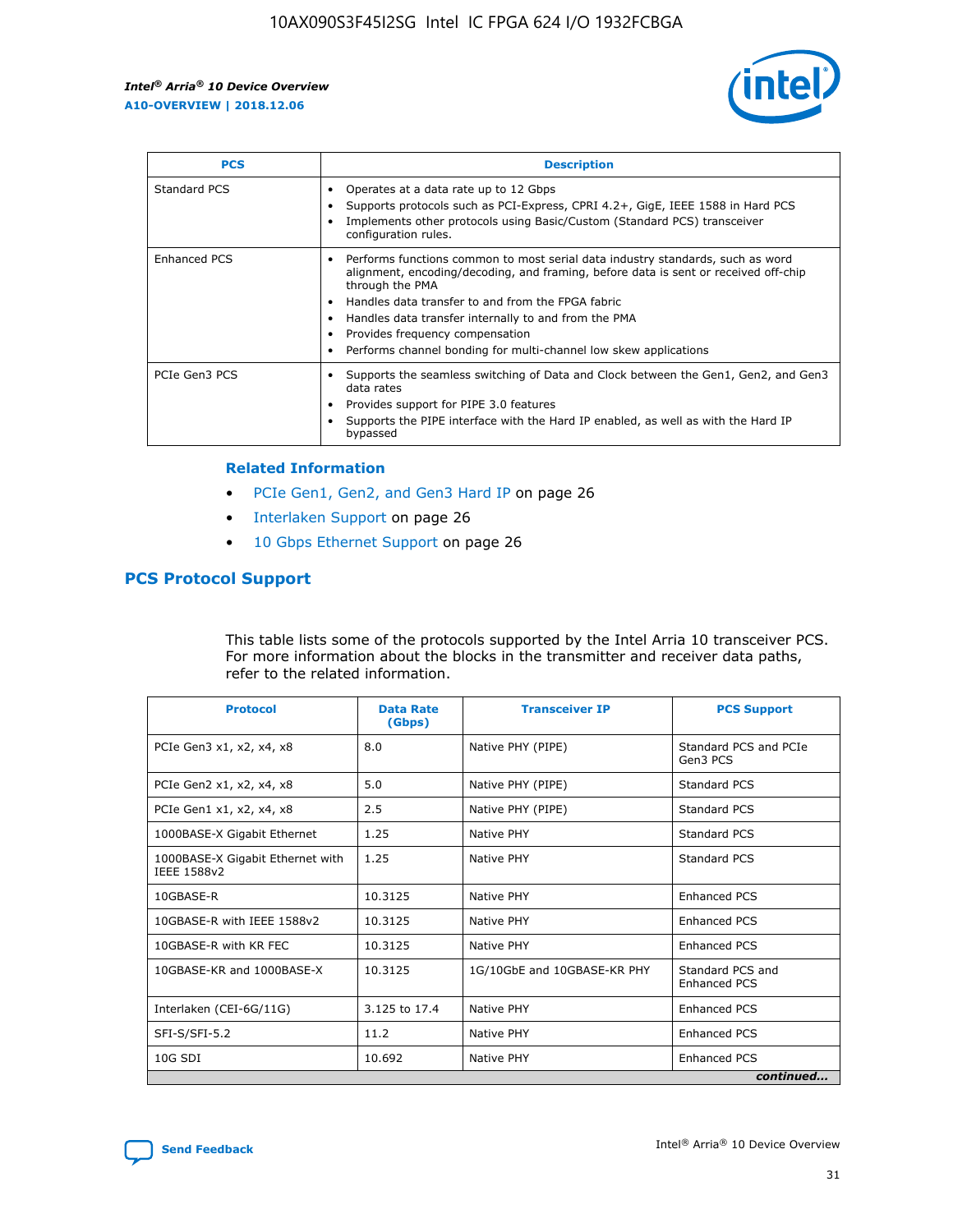

| <b>Protocol</b>      | <b>Data Rate</b><br>(Gbps) | <b>Transceiver IP</b> | <b>PCS Support</b> |
|----------------------|----------------------------|-----------------------|--------------------|
| CPRI 6.0 (64B/66B)   | 0.6144 to<br>10.1376       | Native PHY            | Enhanced PCS       |
| CPRI 4.2 (8B/10B)    | 0.6144 to<br>9.8304        | Native PHY            | Standard PCS       |
| OBSAI RP3 v4.2       | 0.6144 to 6.144            | Native PHY            | Standard PCS       |
| SD-SDI/HD-SDI/3G-SDI | $0.143(12)$ to<br>2.97     | Native PHY            | Standard PCS       |

# **Related Information**

#### [Intel Arria 10 Transceiver PHY User Guide](https://www.intel.com/content/www/us/en/programmable/documentation/nik1398707230472.html#nik1398707091164)

Provides more information about the supported transceiver protocols and PHY IP, the PMA architecture, and the standard, enhanced, and PCIe Gen3 PCS architecture.

# **SoC with Hard Processor System**

Each SoC device combines an FPGA fabric and a hard processor system (HPS) in a single device. This combination delivers the flexibility of programmable logic with the power and cost savings of hard IP in these ways:

- Reduces board space, system power, and bill of materials cost by eliminating a discrete embedded processor
- Allows you to differentiate the end product in both hardware and software, and to support virtually any interface standard
- Extends the product life and revenue through in-field hardware and software updates

 $(12)$  The 0.143 Gbps data rate is supported using oversampling of user logic that you must implement in the FPGA fabric.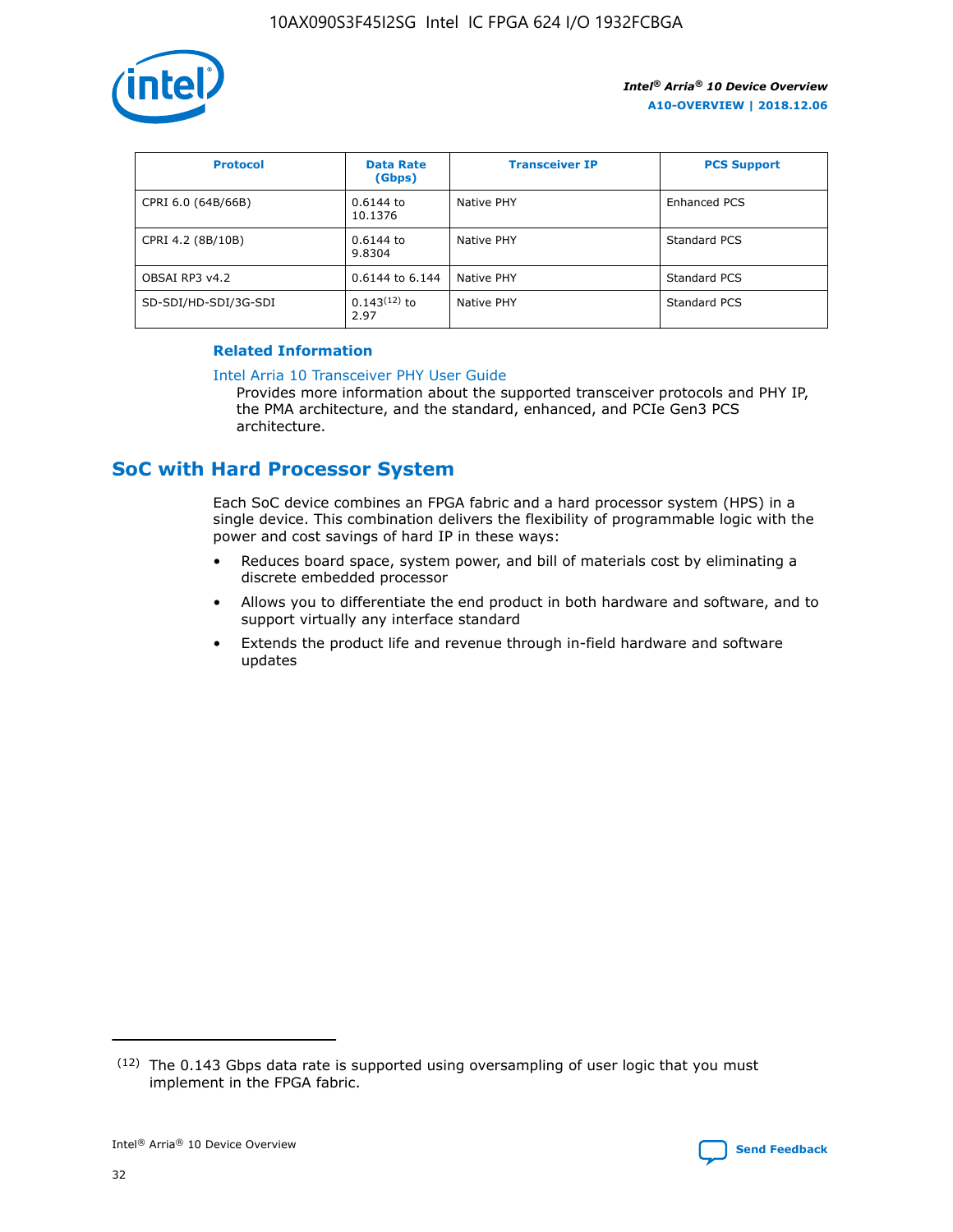

#### **Figure 9. HPS Block Diagram**

This figure shows a block diagram of the HPS with the dual ARM Cortex-A9 MPCore processor.



# **Key Advantages of 20-nm HPS**

The 20-nm HPS strikes a balance between enabling maximum software compatibility with 28-nm SoCs while still improving upon the 28-nm HPS architecture. These improvements address the requirements of the next generation target markets such as wireless and wireline communications, compute and storage equipment, broadcast and military in terms of performance, memory bandwidth, connectivity via backplane and security.

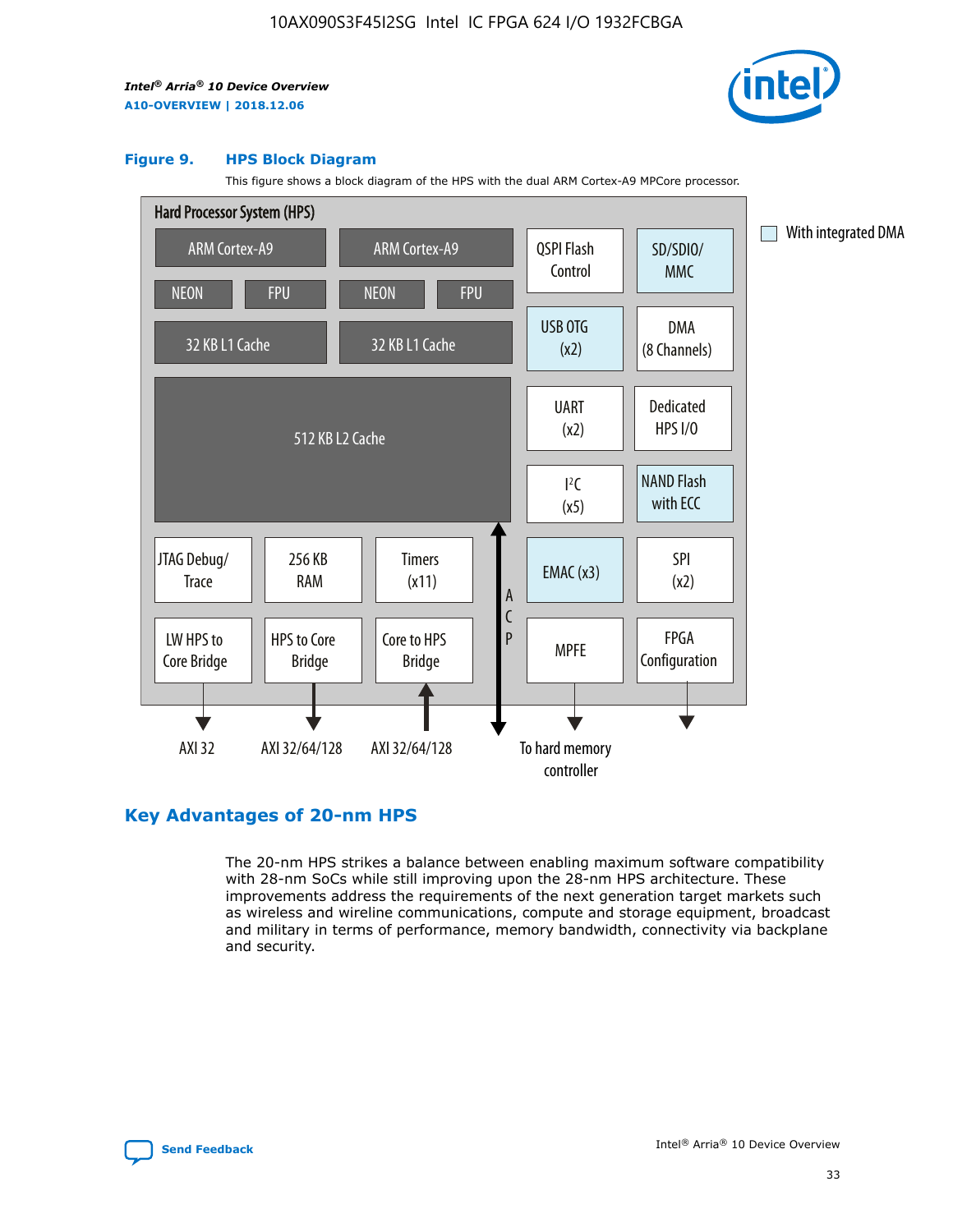

## **Table 24. Improvements in 20 nm HPS**

This table lists the key improvements of the 20 nm HPS compared to the 28 nm HPS.

| Advantages/<br><b>Improvements</b>                          | <b>Description</b>                                                                                                                                                                                                                                                                                                                                                                                                                                                                                                                                                                                                                                                                                                                                                                                                                                                                                                      |
|-------------------------------------------------------------|-------------------------------------------------------------------------------------------------------------------------------------------------------------------------------------------------------------------------------------------------------------------------------------------------------------------------------------------------------------------------------------------------------------------------------------------------------------------------------------------------------------------------------------------------------------------------------------------------------------------------------------------------------------------------------------------------------------------------------------------------------------------------------------------------------------------------------------------------------------------------------------------------------------------------|
| Increased performance and<br>overdrive capability           | While the nominal processor frequency is 1.2 GHz, the 20 nm HPS offers an "overdrive"<br>feature which enables a higher processor operating frequency. This requires a higher supply<br>voltage value that is unique to the HPS and may require a separate regulator.                                                                                                                                                                                                                                                                                                                                                                                                                                                                                                                                                                                                                                                   |
| Increased processor memory<br>bandwidth and DDR4<br>support | Up to 64-bit DDR4 memory at 2,400 Mbps support is available for the processor. The hard<br>memory controller for the HPS comprises a multi-port front end that manages connections<br>to a single port memory controller. The multi-port front end allows logic core and the HPS<br>to share ports and thereby the available bandwidth of the memory controller.                                                                                                                                                                                                                                                                                                                                                                                                                                                                                                                                                        |
| Flexible I/O sharing                                        | An advanced I/O pin muxing scheme allows improved sharing of I/O between the HPS and<br>the core logic. The following types of I/O are available for SoC:<br>17 dedicated I/Os-physically located inside the HPS block and are not accessible to<br>logic within the core. The 17 dedicated I/Os are used for HPS clock, resets, and<br>interfacing with boot devices, QSPI, and SD/MMC.<br>48 direct shared I/O-located closest to the HPS block and are ideal for high speed HPS<br>peripherals such as EMAC, USB, and others. There is one bank of 48 I/Os that supports<br>direct sharing where the 48 I/Os can be shared 12 I/Os at a time.<br>Standard (shared) I/O-all standard I/Os can be shared by the HPS peripherals and any<br>logic within the core. For designs where more than 48 I/Os are reguired to fully use all<br>the peripherals in the HPS, these I/Os can be connected through the core logic. |
| <b>EMAC</b> core                                            | Three EMAC cores are available in the HPS. The EMAC cores enable an application to<br>support two redundant Ethernet connections; for example, backplane, or two EMAC cores<br>for managing IEEE 1588 time stamp information while allowing a third EMAC core for debug<br>and configuration. All three EMACs can potentially share the same time stamps, simplifying<br>the 1588 time stamping implementation. A new serial time stamp interface allows core<br>logic to access and read the time stamp values. The integrated EMAC controllers can be<br>connected to external Ethernet PHY through the provided MDIO or I <sup>2</sup> C interface.                                                                                                                                                                                                                                                                  |
| On-chip memory                                              | The on-chip memory is updated to 256 KB support and can support larger data sets and<br>real time algorithms.                                                                                                                                                                                                                                                                                                                                                                                                                                                                                                                                                                                                                                                                                                                                                                                                           |
| <b>ECC</b> enhancements                                     | Improvements in L2 Cache ECC management allow identification of errors down to the<br>address level. ECC enhancements also enable improved error injection and status reporting<br>via the introduction of new memory mapped access to syndrome and data signals.                                                                                                                                                                                                                                                                                                                                                                                                                                                                                                                                                                                                                                                       |
| HPS to FPGA Interconnect<br>Backbone                        | Although the HPS and the Logic Core can operate independently, they are tightly coupled<br>via a high-bandwidth system interconnect built from high-performance ARM AMBA AXI bus<br>bridges. IP bus masters in the FPGA fabric have access to HPS bus slaves via the FPGA-to-<br>HPS interconnect. Similarly, HPS bus masters have access to bus slaves in the core fabric<br>via the HPS-to-FPGA bridge. Both bridges are AMBA AXI-3 compliant and support<br>simultaneous read and write transactions. Up to three masters within the core fabric can<br>share the HPS SDRAM controller with the processor. Additionally, the processor can be used<br>to configure the core fabric under program control via a dedicated 32-bit configuration port.                                                                                                                                                                  |
| FPGA configuration and HPS<br>booting                       | The FPGA fabric and HPS in the SoCs are powered independently. You can reduce the clock<br>frequencies or gate the clocks to reduce dynamic power.<br>You can configure the FPGA fabric and boot the HPS independently, in any order, providing<br>you with more design flexibility.                                                                                                                                                                                                                                                                                                                                                                                                                                                                                                                                                                                                                                    |
| Security                                                    | New security features have been introduced for anti-tamper management, secure boot,<br>encryption (AES), and authentication (SHA).                                                                                                                                                                                                                                                                                                                                                                                                                                                                                                                                                                                                                                                                                                                                                                                      |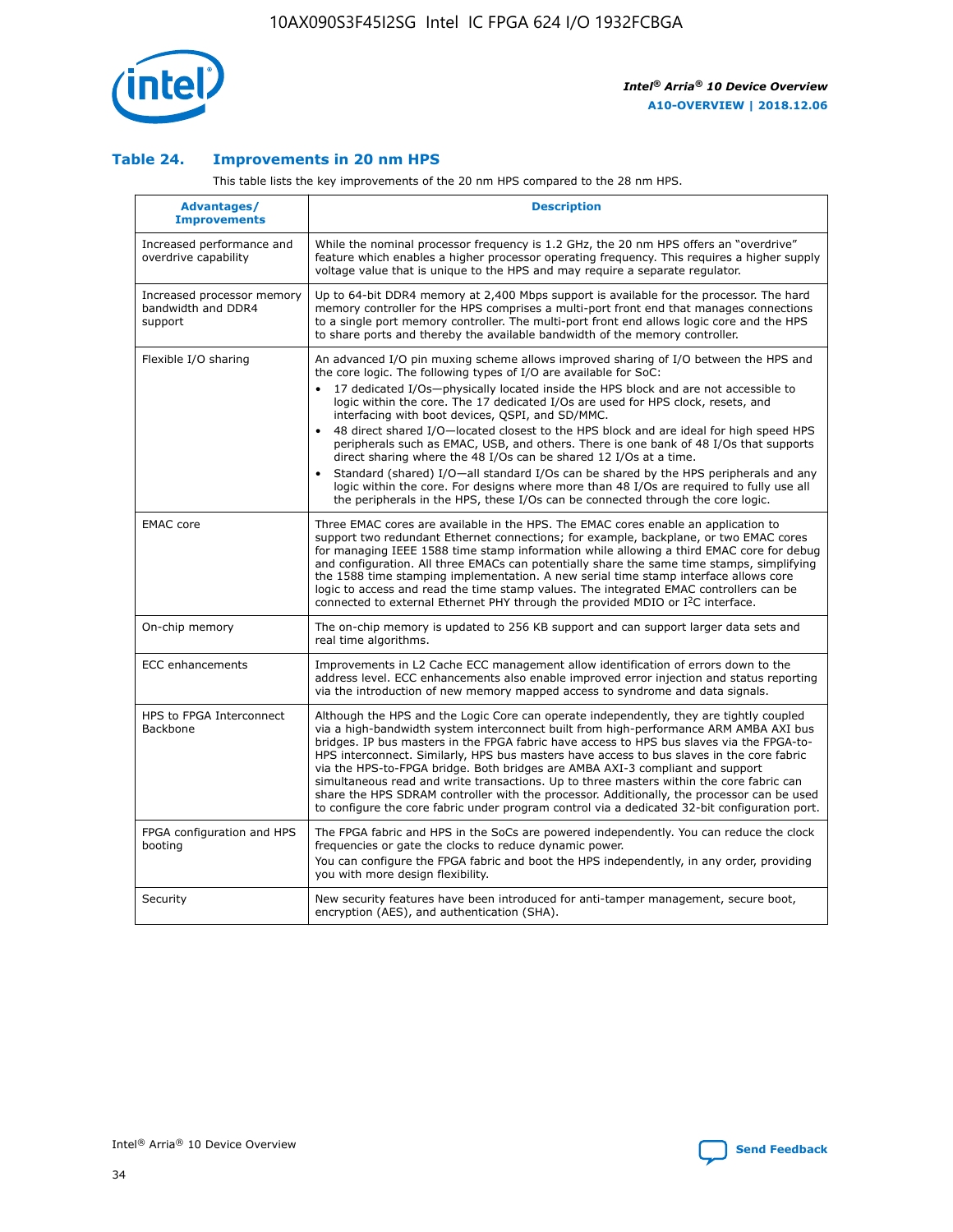

# **Features of the HPS**

The HPS has the following features:

- 1.2-GHz, dual-core ARM Cortex-A9 MPCore processor with up to 1.5-GHz via overdrive
	- ARMv7-A architecture that runs 32-bit ARM instructions, 16-bit and 32-bit Thumb instructions, and 8-bit Java byte codes in Jazelle style
	- Superscalar, variable length, out-of-order pipeline with dynamic branch prediction
	- Instruction Efficiency 2.5 MIPS/MHz, which provides total performance of 7500 MIPS at 1.5 GHz
- Each processor core includes:
	- 32 KB of L1 instruction cache, 32 KB of L1 data cache
	- Single- and double-precision floating-point unit and NEON media engine
	- CoreSight debug and trace technology
	- Snoop Control Unit (SCU) and Acceleration Coherency Port (ACP)
- 512 KB of shared L2 cache
- 256 KB of scratch RAM
- Hard memory controller with support for DDR3, DDR4 and optional error correction code (ECC) support
- Multiport Front End (MPFE) Scheduler interface to the hard memory controller
- 8-channel direct memory access (DMA) controller
- QSPI flash controller with SIO, DIO, QIO SPI Flash support
- NAND flash controller (ONFI 1.0 or later) with DMA and ECC support, updated to support 8 and 16-bit Flash devices and new command DMA to offload CPU for fast power down recovery
- Updated SD/SDIO/MMC controller to eMMC 4.5 with DMA with CE-ATA digital command support
- 3 10/100/1000 Ethernet media access control (MAC) with DMA
- 2 USB On-the-Go (OTG) controllers with DMA
- $\bullet$  5 I<sup>2</sup>C controllers (3 can be used by EMAC for MIO to external PHY)
- 2 UART 16550 Compatible controllers
- 4 serial peripheral interfaces (SPI) (2 Master, 2 Slaves)
- 62 programmable general-purpose I/Os, which includes 48 direct share I/Os that allows the HPS peripherals to connect directly to the FPGA I/Os
- 7 general-purpose timers
- 4 watchdog timers
- Anti-tamper, Secure Boot, Encryption (AES) and Authentication (SHA)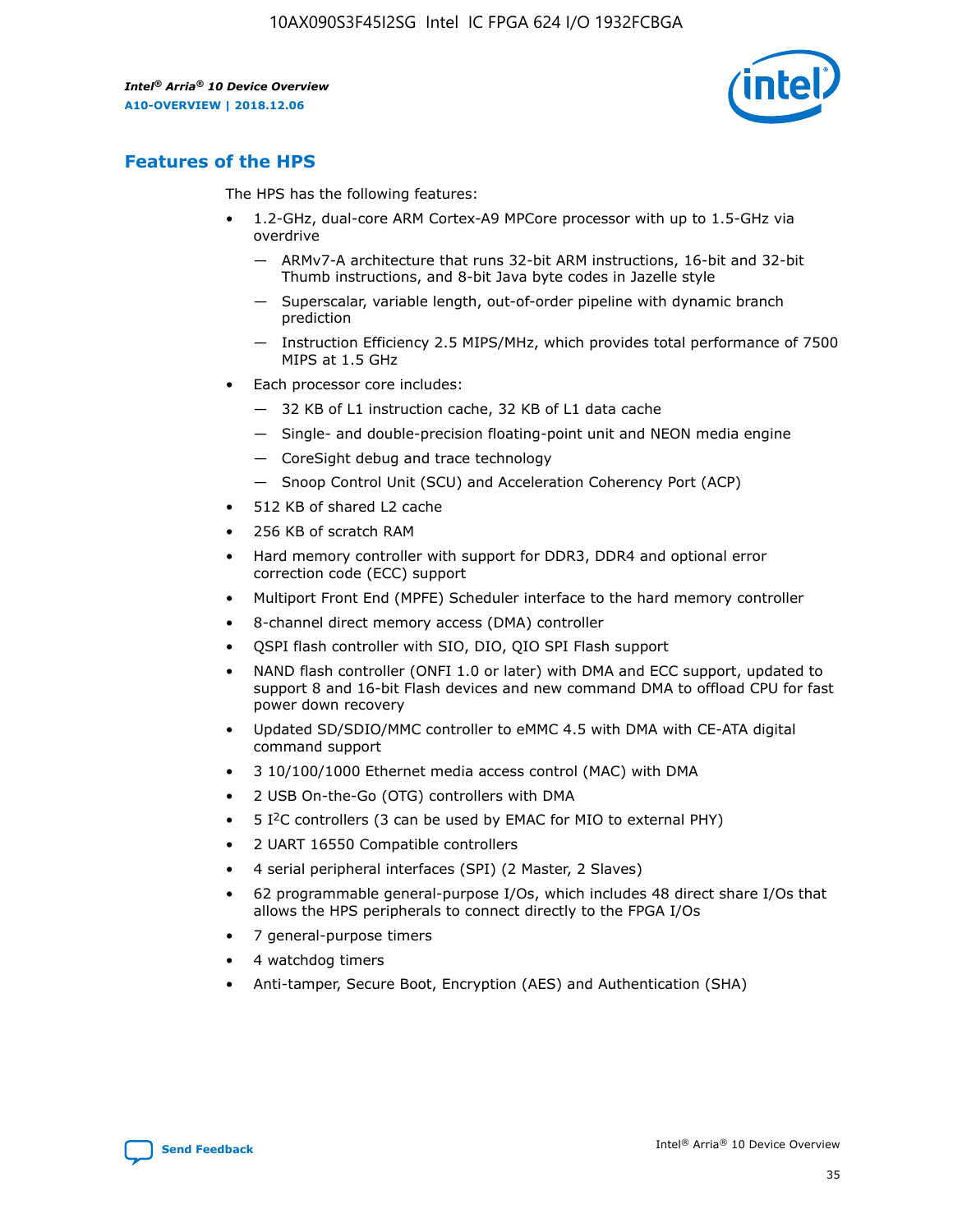

# **System Peripherals and Debug Access Port**

Each Ethernet MAC, USB OTG, NAND flash controller, and SD/MMC controller module has an integrated DMA controller. For modules without an integrated DMA controller, an additional DMA controller module provides up to eight channels of high-bandwidth data transfers. Peripherals that communicate off-chip are multiplexed with other peripherals at the HPS pin level. This allows you to choose which peripherals interface with other devices on your PCB.

The debug access port provides interfaces to industry standard JTAG debug probes and supports ARM CoreSight debug and core traces to facilitate software development.

## **HPS–FPGA AXI Bridges**

The HPS–FPGA bridges, which support the Advanced Microcontroller Bus Architecture (AMBA) Advanced eXtensible Interface (AXI™) specifications, consist of the following bridges:

- FPGA-to-HPS AMBA AXI bridge—a high-performance bus supporting 32, 64, and 128 bit data widths that allows the FPGA fabric to issue transactions to slaves in the HPS.
- HPS-to-FPGA Avalon/AMBA AXI bridge—a high-performance bus supporting 32, 64, and 128 bit data widths that allows the HPS to issue transactions to slaves in the FPGA fabric.
- Lightweight HPS-to-FPGA AXI bridge—a lower latency 32 bit width bus that allows the HPS to issue transactions to soft peripherals in the FPGA fabric. This bridge is primarily used for control and status register (CSR) accesses to peripherals in the FPGA fabric.

The HPS–FPGA AXI bridges allow masters in the FPGA fabric to communicate with slaves in the HPS logic, and vice versa. For example, the HPS-to-FPGA AXI bridge allows you to share memories instantiated in the FPGA fabric with one or both microprocessors in the HPS, while the FPGA-to-HPS AXI bridge allows logic in the FPGA fabric to access the memory and peripherals in the HPS.

Each HPS–FPGA bridge also provides asynchronous clock crossing for data transferred between the FPGA fabric and the HPS.

#### **HPS SDRAM Controller Subsystem**

The HPS SDRAM controller subsystem contains a multiport SDRAM controller and DDR PHY that are shared between the FPGA fabric (through the FPGA-to-HPS SDRAM interface), the level 2 (L2) cache, and the level 3 (L3) system interconnect. The FPGA-to-HPS SDRAM interface supports AMBA AXI and Avalon® Memory-Mapped (Avalon-MM) interface standards, and provides up to six individual ports for access by masters implemented in the FPGA fabric.

The HPS SDRAM controller supports up to 3 masters (command ports), 3x 64-bit read data ports and 3x 64-bit write data ports.

To maximize memory performance, the SDRAM controller subsystem supports command and data reordering, deficit round-robin arbitration with aging, and high-priority bypass features.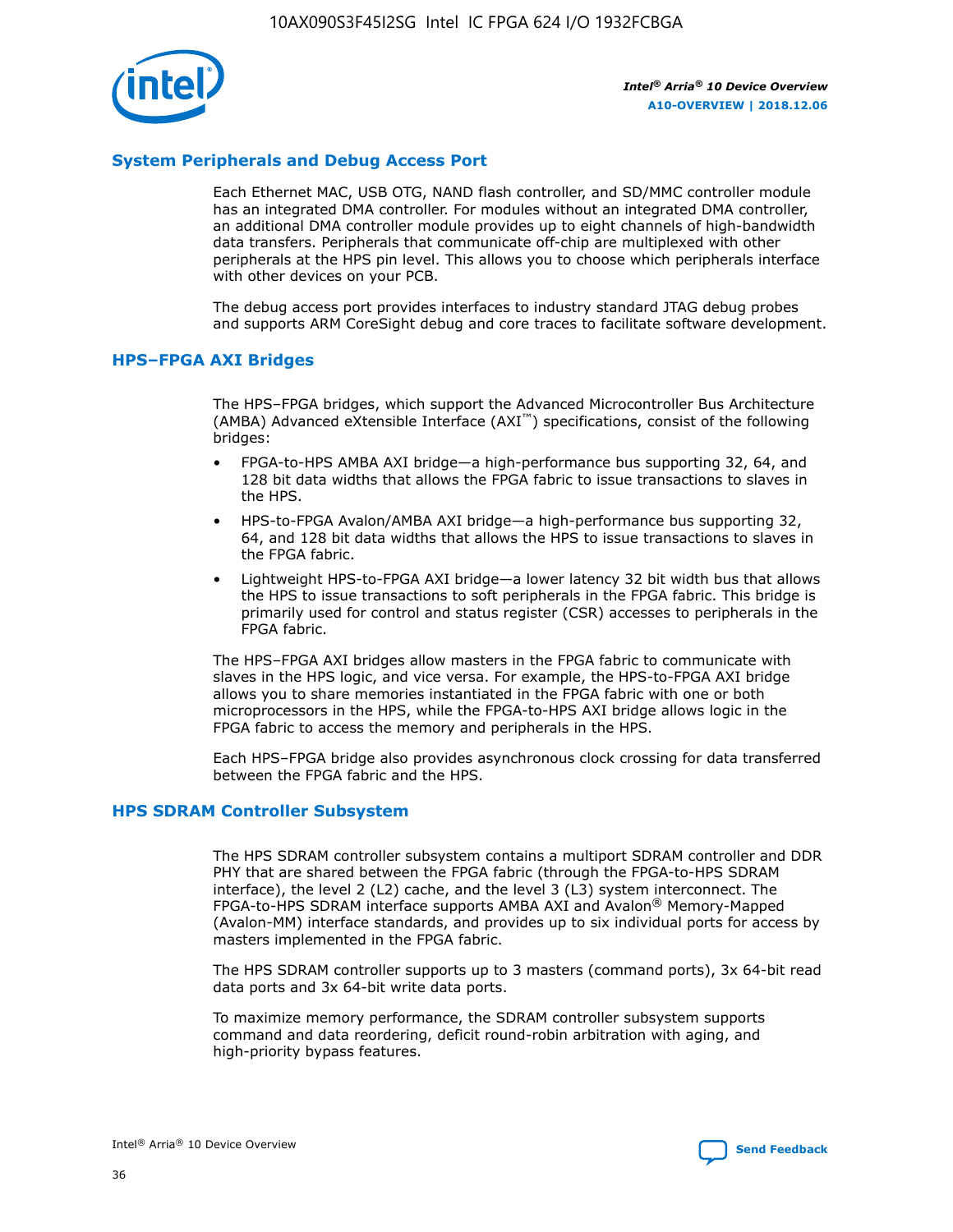

# **FPGA Configuration and HPS Booting**

The FPGA fabric and HPS in the SoC FPGA must be powered at the same time. You can reduce the clock frequencies or gate the clocks to reduce dynamic power.

Once powered, the FPGA fabric and HPS can be configured independently thus providing you with more design flexibility:

- You can boot the HPS independently. After the HPS is running, the HPS can fully or partially reconfigure the FPGA fabric at any time under software control. The HPS can also configure other FPGAs on the board through the FPGA configuration controller.
- Configure the FPGA fabric first, and then boot the HPS from memory accessible to the FPGA fabric.

## **Hardware and Software Development**

For hardware development, you can configure the HPS and connect your soft logic in the FPGA fabric to the HPS interfaces using the Platform Designer system integration tool in the Intel Quartus Prime software.

For software development, the ARM-based SoC FPGA devices inherit the rich software development ecosystem available for the ARM Cortex-A9 MPCore processor. The software development process for Intel SoC FPGAs follows the same steps as those for other SoC devices from other manufacturers. Support for Linux\*, VxWorks\*, and other operating systems are available for the SoC FPGAs. For more information on the operating systems support availability, contact the Intel FPGA sales team.

You can begin device-specific firmware and software development on the Intel SoC FPGA Virtual Target. The Virtual Target is a fast PC-based functional simulation of a target development system—a model of a complete development board. The Virtual Target enables the development of device-specific production software that can run unmodified on actual hardware.

# **Dynamic and Partial Reconfiguration**

The Intel Arria 10 devices support dynamic and partial reconfiguration. You can use dynamic and partial reconfiguration simultaneously to enable seamless reconfiguration of both the device core and transceivers.

# **Dynamic Reconfiguration**

You can reconfigure the PMA and PCS blocks while the device continues to operate. This feature allows you to change the data rates, protocol, and analog settings of a channel in a transceiver bank without affecting on-going data transfer in other transceiver banks. This feature is ideal for applications that require dynamic multiprotocol or multirate support.

# **Partial Reconfiguration**

Using partial reconfiguration, you can reconfigure some parts of the device while keeping the device in operation.

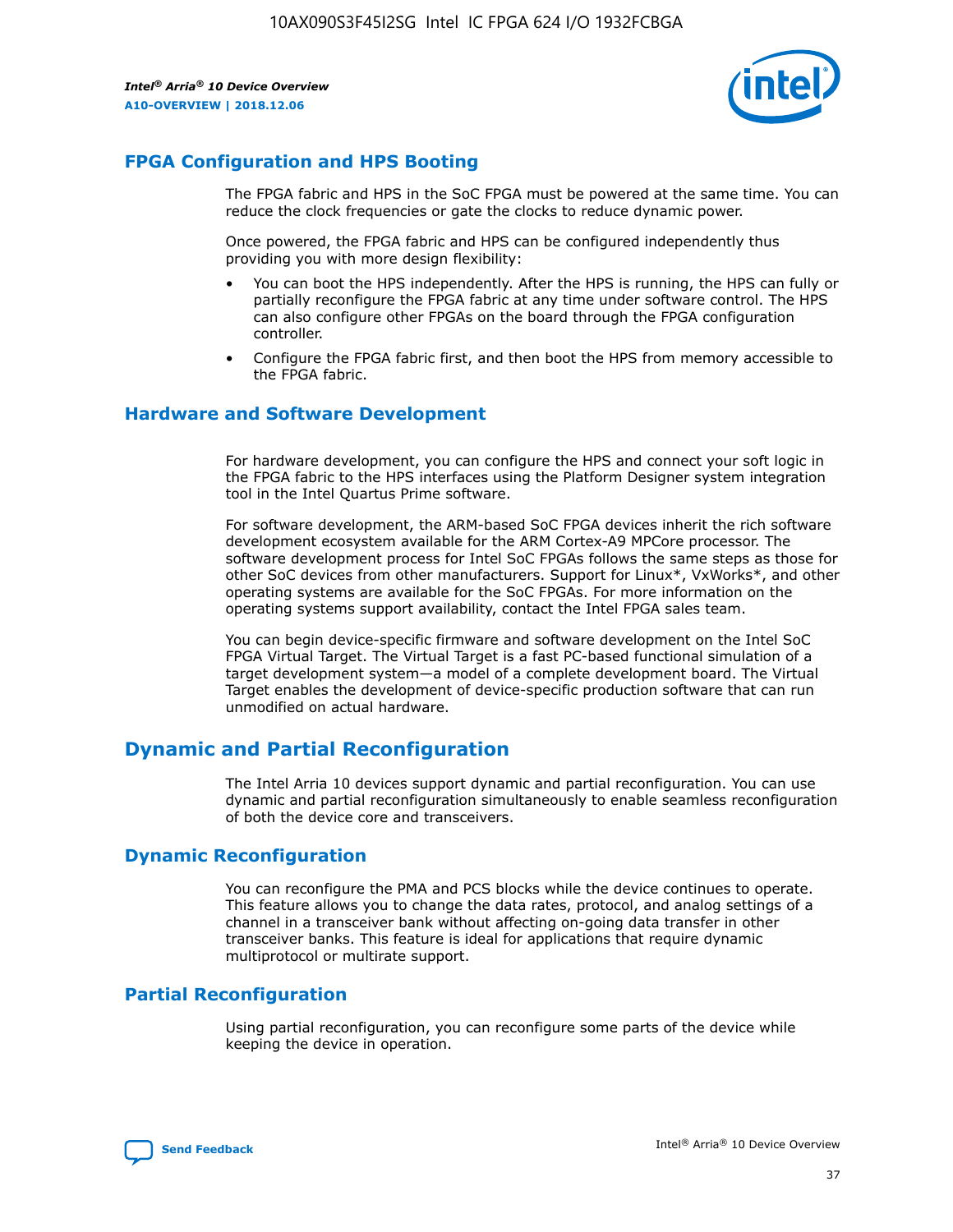

Instead of placing all device functions in the FPGA fabric, you can store some functions that do not run simultaneously in external memory and load them only when required. This capability increases the effective logic density of the device, and lowers cost and power consumption.

In the Intel solution, you do not have to worry about intricate device architecture to perform a partial reconfiguration. The partial reconfiguration capability is built into the Intel Quartus Prime design software, making such time-intensive task simple.

Intel Arria 10 devices support partial reconfiguration in the following configuration options:

- Using an internal host:
	- All supported configuration modes where the FPGA has access to external memory devices such as serial and parallel flash memory.
	- Configuration via Protocol [CvP (PCIe)]
- Using an external host—passive serial (PS), fast passive parallel (FPP) x8, FPP x16, and FPP x32 I/O interface.

# **Enhanced Configuration and Configuration via Protocol**

# **Table 25. Configuration Schemes and Features of Intel Arria 10 Devices**

Intel Arria 10 devices support 1.8 V programming voltage and several configuration schemes.

| <b>Scheme</b>                                                          | <b>Data</b><br><b>Width</b> | <b>Max Clock</b><br>Rate<br>(MHz) | <b>Max Data</b><br>Rate<br>(Mbps)<br>(13) | <b>Decompression</b> | <b>Design</b><br>Security <sup>(1</sup><br>4) | <b>Partial</b><br><b>Reconfiguration</b><br>(15) | <b>Remote</b><br><b>System</b><br><b>Update</b> |
|------------------------------------------------------------------------|-----------------------------|-----------------------------------|-------------------------------------------|----------------------|-----------------------------------------------|--------------------------------------------------|-------------------------------------------------|
| <b>JTAG</b>                                                            | 1 bit                       | 33                                | 33                                        |                      |                                               | Yes(16)                                          |                                                 |
| Active Serial (AS)<br>through the<br>EPCO-L<br>configuration<br>device | 1 bit,<br>4 bits            | 100                               | 400                                       | Yes                  | Yes                                           | $Y_{PS}(16)$                                     | Yes                                             |
| Passive serial (PS)<br>through CPLD or<br>external<br>microcontroller  | 1 bit                       | 100                               | 100                                       | Yes                  | Yes                                           | Yes(16)                                          | Parallel<br>Flash<br>Loader<br>(PFL) IP<br>core |
|                                                                        |                             |                                   |                                           |                      |                                               |                                                  | continued                                       |

<sup>(13)</sup> Enabling either compression or design security features affects the maximum data rate. Refer to the Intel Arria 10 Device Datasheet for more information.

<sup>(14)</sup> Encryption and compression cannot be used simultaneously.

 $<sup>(15)</sup>$  Partial reconfiguration is an advanced feature of the device family. If you are interested in</sup> using partial reconfiguration, contact Intel for support.

 $(16)$  Partial configuration can be performed only when it is configured as internal host.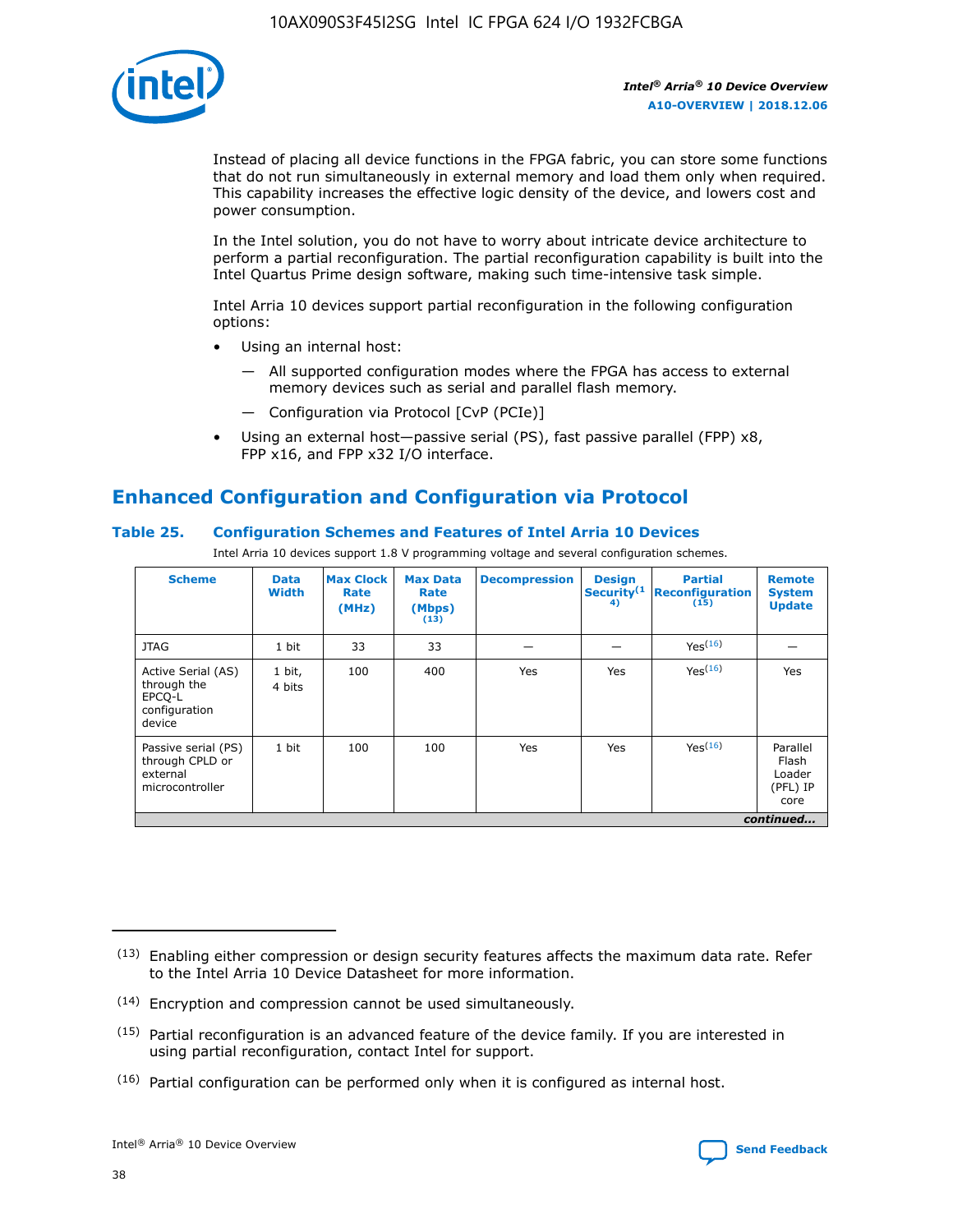

| <b>Scheme</b>                                    | <b>Data</b><br><b>Width</b> | <b>Max Clock</b><br>Rate<br>(MHz) | <b>Max Data</b><br>Rate<br>(Mbps)<br>(13) | <b>Decompression</b> | <b>Design</b><br>Security <sup>(1</sup><br>4) | <b>Partial</b><br><b>Reconfiguration</b><br>(15) | <b>Remote</b><br><b>System</b><br><b>Update</b> |
|--------------------------------------------------|-----------------------------|-----------------------------------|-------------------------------------------|----------------------|-----------------------------------------------|--------------------------------------------------|-------------------------------------------------|
| Fast passive                                     | 8 bits                      | 100                               | 3200                                      | Yes                  | Yes                                           | Yes(17)                                          | PFL IP                                          |
| parallel (FPP)<br>through CPLD or                | 16 bits                     |                                   |                                           | Yes                  | Yes                                           |                                                  | core                                            |
| external<br>microcontroller                      | 32 bits                     |                                   |                                           | Yes                  | Yes                                           |                                                  |                                                 |
| Configuration via                                | 16 bits                     | 100                               | 3200                                      | Yes                  | Yes                                           | Yes <sup>(17)</sup>                              |                                                 |
| <b>HPS</b>                                       | 32 bits                     |                                   |                                           | Yes                  | Yes                                           |                                                  |                                                 |
| Configuration via<br>Protocol [CvP<br>$(PCIe^*)$ | x1, x2,<br>x4, x8<br>lanes  |                                   | 8000                                      | Yes                  | Yes                                           | Yes <sup>(16)</sup>                              |                                                 |

You can configure Intel Arria 10 devices through PCIe using Configuration via Protocol (CvP). The Intel Arria 10 CvP implementation conforms to the PCIe 100 ms power-up-to-active time requirement.

#### **Related Information**

[Configuration via Protocol \(CvP\) Implementation in Intel FPGAs User Guide](https://www.intel.com/content/www/us/en/programmable/documentation/dsu1441819344145.html#dsu1442269728522) Provides more information about the CvP configuration scheme.

# **SEU Error Detection and Correction**

Intel Arria 10 devices offer robust and easy-to-use single-event upset (SEU) error detection and correction circuitry.

The detection and correction circuitry includes protection for Configuration RAM (CRAM) programming bits and user memories. The CRAM is protected by a continuously running CRC error detection circuit with integrated ECC that automatically corrects one or two errors and detects higher order multi-bit errors. When more than two errors occur, correction is available through reloading of the core programming file, providing a complete design refresh while the FPGA continues to operate.

The physical layout of the Intel Arria 10 CRAM array is optimized to make the majority of multi-bit upsets appear as independent single-bit or double-bit errors which are automatically corrected by the integrated CRAM ECC circuitry. In addition to the CRAM protection, the M20K memory blocks also include integrated ECC circuitry and are layout-optimized for error detection and correction. The MLAB does not have ECC.

(14) Encryption and compression cannot be used simultaneously.

<sup>(17)</sup> Supported at a maximum clock rate of 100 MHz.



 $(13)$  Enabling either compression or design security features affects the maximum data rate. Refer to the Intel Arria 10 Device Datasheet for more information.

 $(15)$  Partial reconfiguration is an advanced feature of the device family. If you are interested in using partial reconfiguration, contact Intel for support.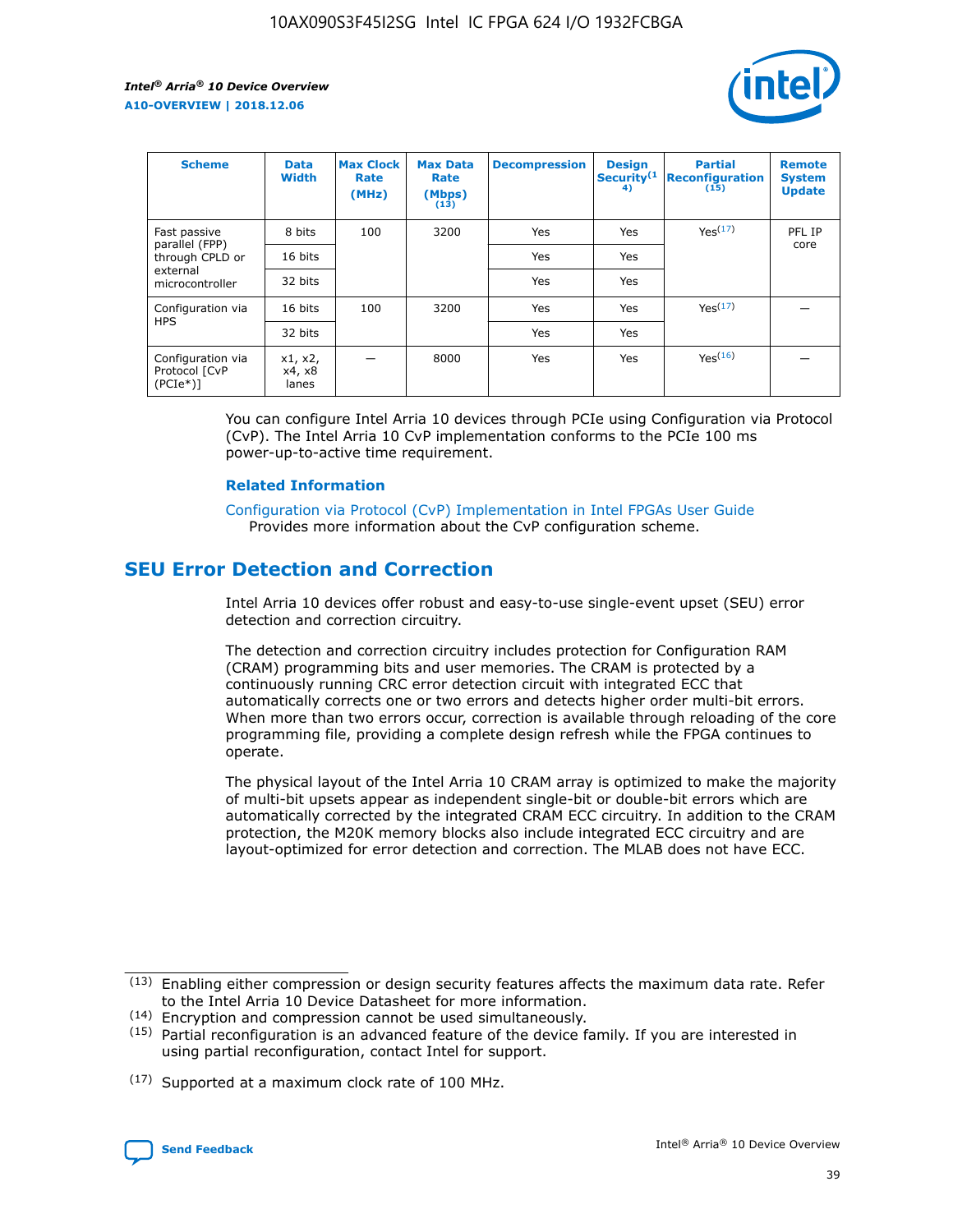

# **Power Management**

Intel Arria 10 devices leverage the advanced 20 nm process technology, a low 0.9 V core power supply, an enhanced core architecture, and several optional power reduction techniques to reduce total power consumption by as much as 40% compared to Arria V devices and as much as 60% compared to Stratix V devices.

The optional power reduction techniques in Intel Arria 10 devices include:

- **SmartVID**—a code is programmed into each device during manufacturing that allows a smart regulator to operate the device at lower core  $V_{CC}$  while maintaining performance
- **Programmable Power Technology**—non-critical timing paths are identified by the Intel Quartus Prime software and the logic in these paths is biased for low power instead of high performance
- **Low Static Power Options**—devices are available with either standard static power or low static power while maintaining performance

Furthermore, Intel Arria 10 devices feature Intel's industry-leading low power transceivers and include a number of hard IP blocks that not only reduce logic resources but also deliver substantial power savings compared to soft implementations. In general, hard IP blocks consume up to 90% less power than the equivalent soft logic implementations.

# **Incremental Compilation**

The Intel Quartus Prime software incremental compilation feature reduces compilation time and helps preserve performance to ease timing closure. The incremental compilation feature enables the partial reconfiguration flow for Intel Arria 10 devices.

Incremental compilation supports top-down, bottom-up, and team-based design flows. This feature facilitates modular, hierarchical, and team-based design flows where different designers compile their respective design sections in parallel. Furthermore, different designers or IP providers can develop and optimize different blocks of the design independently. These blocks can then be imported into the top level project.

# **Document Revision History for Intel Arria 10 Device Overview**

| <b>Document</b><br><b>Version</b> | <b>Changes</b>                                                                                                                                                                                                                                                              |
|-----------------------------------|-----------------------------------------------------------------------------------------------------------------------------------------------------------------------------------------------------------------------------------------------------------------------------|
| 2018.12.06                        | Added links to Intel Arria 10 device errata documents.<br>Removed automotive temperature option from the Intel Arria 10 GX devices.<br>Removed -3 fabric speed grade from the Intel Arria 10 GT devices.<br>Updated power options for the Intel Arria 10 GX and GT devices. |
| 2018.04.09                        | Updated the lowest $V_{CC}$ from 0.83 V to 0.82 V in the topic listing a summary of the device features.                                                                                                                                                                    |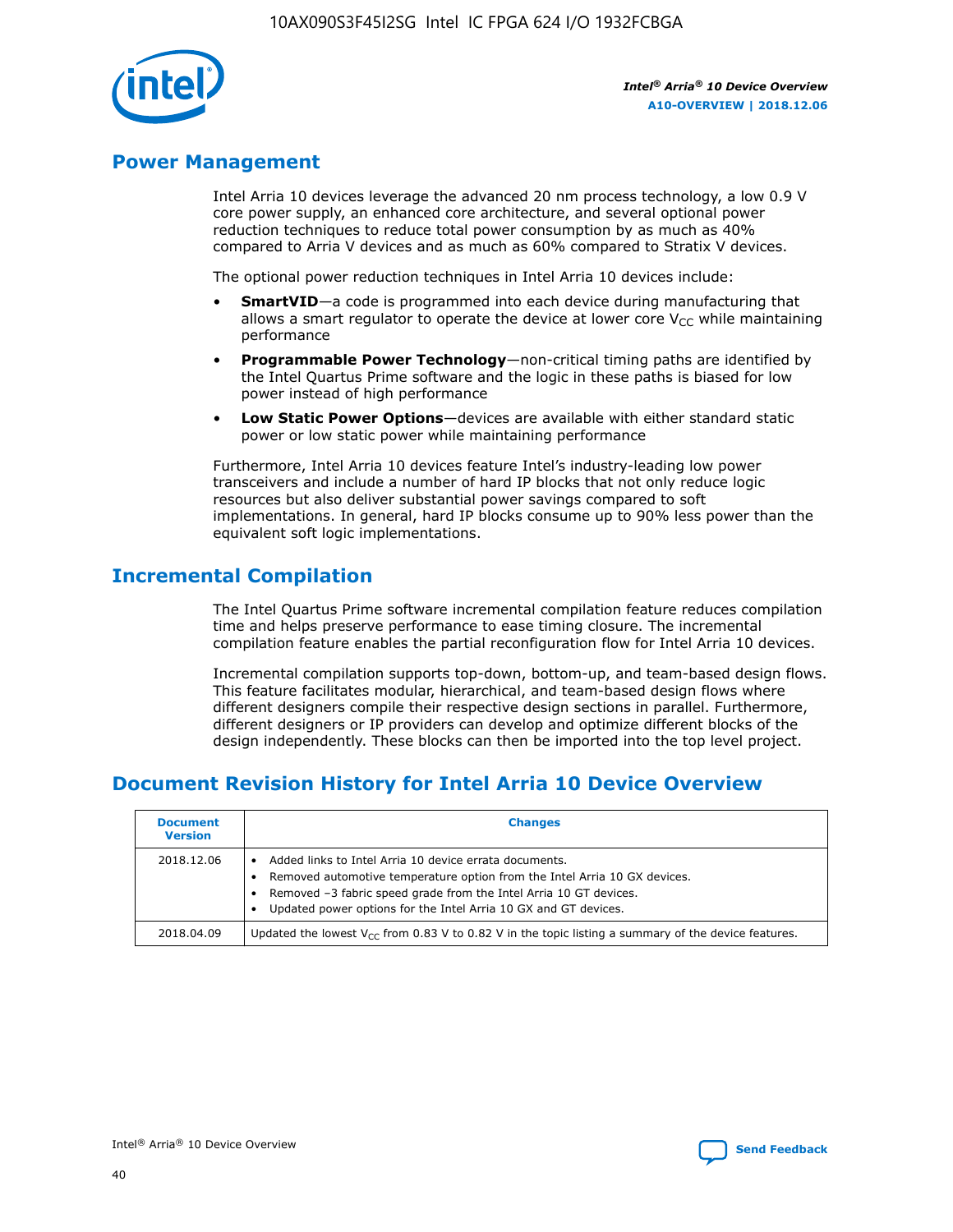*Intel® Arria® 10 Device Overview* **A10-OVERVIEW | 2018.12.06**



| <b>Date</b>    | <b>Version</b> | <b>Changes</b>                                                                                                                                                                                                                                                                                                                                                                                                                                                                                                                                                                                                                                                                                                                                                                                                                                                                                                                                                            |
|----------------|----------------|---------------------------------------------------------------------------------------------------------------------------------------------------------------------------------------------------------------------------------------------------------------------------------------------------------------------------------------------------------------------------------------------------------------------------------------------------------------------------------------------------------------------------------------------------------------------------------------------------------------------------------------------------------------------------------------------------------------------------------------------------------------------------------------------------------------------------------------------------------------------------------------------------------------------------------------------------------------------------|
| January 2018   | 2018.01.17     | Updated the maximum data rate for HPS (Intel Arria 10 SX devices<br>external memory interface DDR3 controller from 2,166 Mbps to 2,133<br>Mbps.<br>Updated maximum frequency supported for half rate QDRII and QDRII<br>+ SRAM to 633 MHz in Memory Standards Supported by the Soft<br>Memory Controller table.<br>Updated transceiver backplane capability to 12.5 Gbps.<br>$\bullet$<br>Removed transceiver speed grade 5 in Sample Ordering Core and<br>Available Options for Intel Arria 10 GX Devices figure.<br>Removed package code 40, low static power, SmartVID, industrial, and<br>military operating temperature support from Sample Ordering Core and<br>Available Options for Intel Arria 10 GT Devices figure.<br>Updated short reach transceiver rate for Intel Arria 10 GT devices to<br>25.8 Gbps.<br>Removed On-Die Instrumentation - EyeQ and Jitter Margin Tool<br>support from PMA Features of the Transceivers in Intel Arria 10 Devices<br>table. |
| September 2017 | 2017.09.20     | Updated the maximum speed of the DDR4 external memory interface from<br>1,333 MHz/2,666 Mbps to 1,200 MHz/2,400 Mbps.                                                                                                                                                                                                                                                                                                                                                                                                                                                                                                                                                                                                                                                                                                                                                                                                                                                     |
| July 2017      | 2017.07.13     | Corrected the automotive temperature range in the figure showing the<br>available options for the Intel Arria 10 GX devices from "-40°C to 100°C"<br>to "-40°C to 125°C".                                                                                                                                                                                                                                                                                                                                                                                                                                                                                                                                                                                                                                                                                                                                                                                                 |
| July 2017      | 2017.07.06     | Added automotive temperature option to Intel Arria 10 GX device family.                                                                                                                                                                                                                                                                                                                                                                                                                                                                                                                                                                                                                                                                                                                                                                                                                                                                                                   |
| May 2017       | 2017.05.08     | Corrected protocol names with "1588" to "IEEE 1588v2".<br>$\bullet$<br>Updated the vertical migration table to remove vertical migration<br>$\bullet$<br>between Intel Arria 10 GX and Intel Arria 10 SX device variants.<br>Removed all "Preliminary" marks.<br>$\bullet$                                                                                                                                                                                                                                                                                                                                                                                                                                                                                                                                                                                                                                                                                                |
| March 2017     | 2017.03.15     | Removed the topic about migration from Intel Arria 10 to Intel Stratix<br>10 devices.<br>Rebranded as Intel.<br>$\bullet$                                                                                                                                                                                                                                                                                                                                                                                                                                                                                                                                                                                                                                                                                                                                                                                                                                                 |
| October 2016   | 2016.10.31     | Removed package F36 from Intel Arria 10 GX devices.<br>Updated Intel Arria 10 GT sample ordering code and maximum GX<br>$\bullet$<br>transceiver count. Intel Arria 10 GT devices are available only in the<br>SF45 package option with a maximum of 72 transceivers.                                                                                                                                                                                                                                                                                                                                                                                                                                                                                                                                                                                                                                                                                                     |
| May 2016       | 2016.05.02     | Updated the FPGA Configuration and HPS Booting topic.<br>$\bullet$<br>Remove V <sub>CC</sub> PowerManager from the Summary of Features, Power<br>Management and Arria 10 Device Variants and packages topics. This<br>feature is no longer supported in Arria 10 devices.<br>Removed LPDDR3 from the Memory Standards Supported by the HPS<br>Hard Memory Controller table in the Memory Standards Supported by<br>Intel Arria 10 Devices topic. This standard is only supported by the<br>FPGA.<br>Removed transceiver speed grade 5 from the Device Variants and<br>Packages topic for Arria 10 GX and SX devices.                                                                                                                                                                                                                                                                                                                                                      |
| February 2016  | 2016.02.11     | Changed the maximum Arria 10 GT datarate to 25.8 Gbps and the<br>minimum datarate to 1 Gbps globally.<br>Revised the state for Core clock networks in the Summary of Features<br>$\bullet$<br>topic.<br>Changed the transceiver parameters in the "Summary of Features for<br>$\bullet$<br>Arria 10 Devices" table.<br>• Changed the transceiver parameters in the "Maximum Resource Counts<br>for Arria 10 GT Devices" table.<br>Changed the package availability for GT devices in the "Package Plan<br>for Arria 10 GT Devices" table.<br>Changed the package configurations for GT devices in the "Migration"<br>Capability Across Arria 10 Product Lines" figure.<br>continued                                                                                                                                                                                                                                                                                       |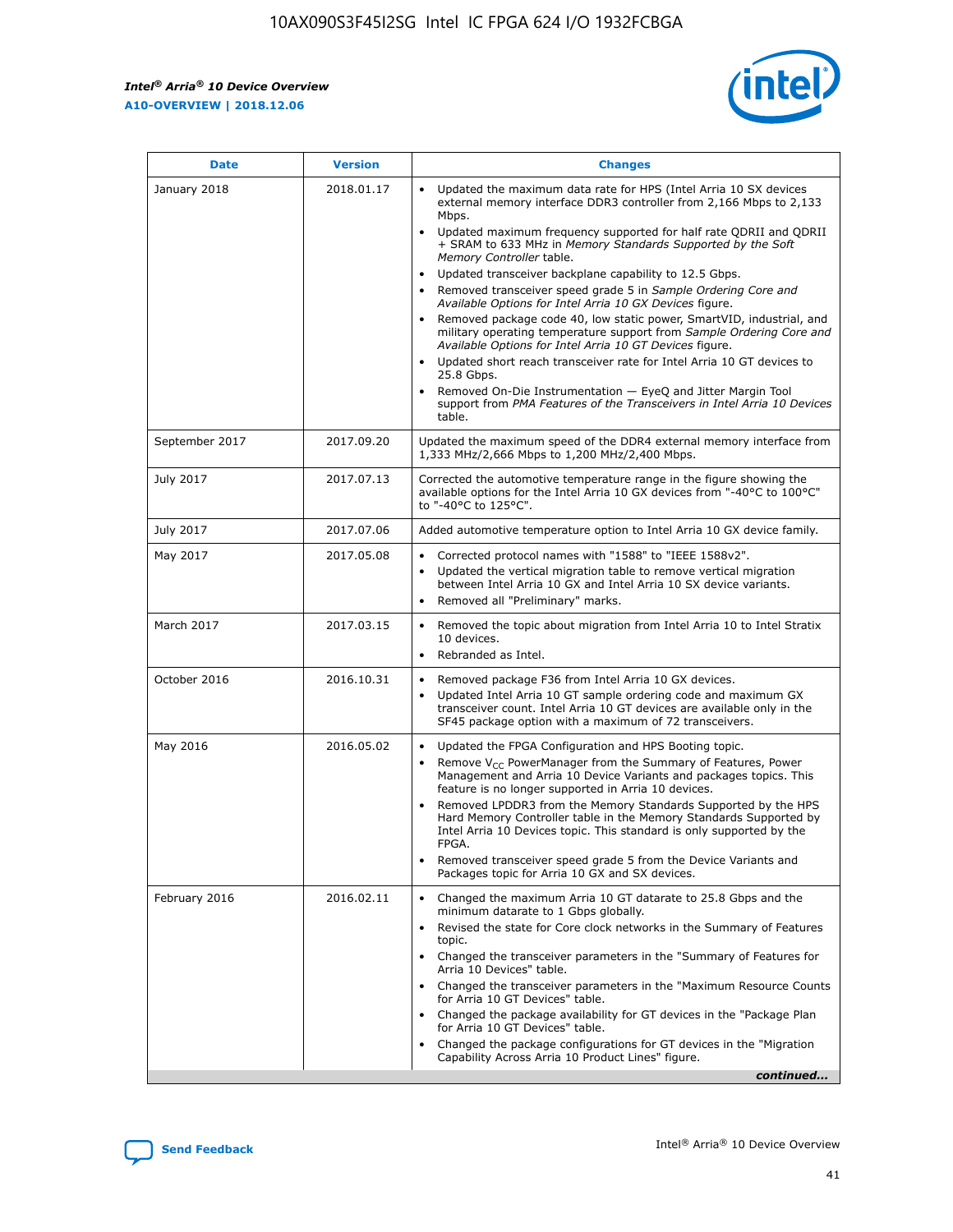

| <b>Date</b>   | <b>Version</b> | <b>Changes</b>                                                                                                                                                               |
|---------------|----------------|------------------------------------------------------------------------------------------------------------------------------------------------------------------------------|
|               |                | Changed transceiver parameters in the "Low Power Serial Transceivers"<br>$\bullet$<br>section.                                                                               |
|               |                | • Changed the transceiver descriptions in the "Device Variants for the<br>Arria 10 Device Family" table.                                                                     |
|               |                | • Changed the "Sample Ordering Code and Available Options for Arria 10<br>GT Devices" figure.                                                                                |
|               |                | Changed the datarates for GT devices in the "PMA Features" section.                                                                                                          |
|               |                | Changed the datarates for GT devices in the "PCS Features" section.<br>$\bullet$                                                                                             |
| December 2015 | 2015.12.14     | Updated the number of M20K memory blocks for Arria 10 GX 660 from<br>2133 to 2131 and corrected the total RAM bit from 48,448 Kb to<br>48,408 Kb.                            |
|               |                | Corrected the number of DSP blocks for Arria 10 GX 660 from 1688 to<br>$\bullet$<br>1687 in the table listing floating-point arithmetic resources.                           |
| November 2015 | 2015.11.02     | Updated the maximum resources for Arria 10 GX 220, GX 320, GX 480,<br>GX 660, SX 220, SX 320, SX 480, and SX 660.                                                            |
|               |                | Updated resource count for Arria 10 GX 320, GX 480, GX 660, SX 320,<br>SX 480, a SX 660 devices in Number of Multipliers in Intel Arria 10<br><b>Devices</b> table.          |
|               |                | Updated the available options for Arria 10 GX, GT, and SX.<br>$\bullet$                                                                                                      |
|               |                | Changed instances of Quartus II to Quartus Prime.<br>$\bullet$                                                                                                               |
| June 2015     | 2015.06.15     | Corrected label for Intel Arria 10 GT product lines in the vertical migration<br>figure.                                                                                     |
| May 2015      | 2015.05.15     | Corrected the DDR3 half rate and quarter rate maximum frequencies in the<br>table that lists the memory standards supported by the Intel Arria 10 hard<br>memory controller. |
| May 2015      | 2015.05.04     | • Added support for 13.5G JESD204b in the Summary of Features table.                                                                                                         |
|               |                | Added a link to Arria 10 GT Channel Usage in the Arria 10 GT Package<br>$\bullet$<br>Plan topic.                                                                             |
|               |                | • Added a note to the table, Maximum Resource Counts for Arria 10 GT<br>devices.                                                                                             |
|               |                | • Updated the power requirements of the transceivers in the Low Power<br>Serial Transceivers topic.                                                                          |
| January 2015  | 2015.01.23     | • Added floating point arithmetic features in the Summary of Features<br>table.                                                                                              |
|               |                | • Updated the total embedded memory from 38.38 megabits (Mb) to<br>65.6 Mb.                                                                                                  |
|               |                | • Updated the table that lists the memory standards supported by Intel<br>Arria 10 devices.                                                                                  |
|               |                | Removed support for DDR3U, LPDDR3 SDRAM, RLDRAM 2, and DDR2.                                                                                                                 |
|               |                | Moved RLDRAM 3 support from hard memory controller to soft memory<br>controller. RLDRAM 3 support uses hard PHY with soft memory<br>controller.                              |
|               |                | Added soft memory controller support for QDR IV.                                                                                                                             |
|               |                | Updated the maximum resource count table to include the number of<br>hard memory controllers available in each device variant.                                               |
|               |                | Updated the transceiver PCS data rate from 12.5 Gbps to 12 Gbps.                                                                                                             |
|               |                | Updated the max clock rate of PS, FPP x8, FPP x16, and Configuration<br>via HPS from 125 MHz to 100 MHz.                                                                     |
|               |                | Added a feature for fractional synthesis PLLs: PLL cascading.                                                                                                                |
|               |                | Updated the HPS programmable general-purpose I/Os from 54 to 62.<br>$\bullet$                                                                                                |
|               |                | continued                                                                                                                                                                    |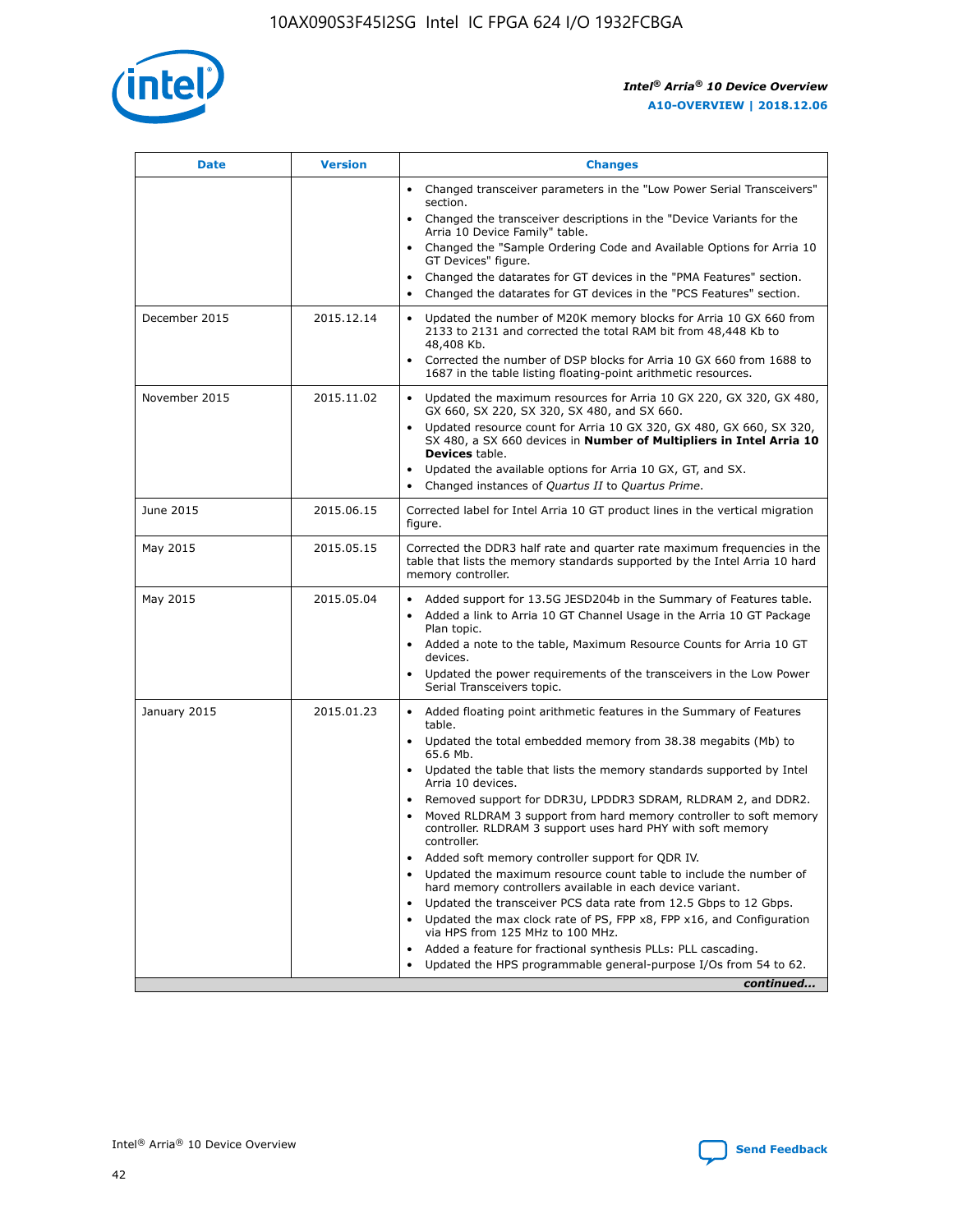r



| <b>Date</b>    | <b>Version</b> | <b>Changes</b>                                                                                                                                                                                                                                                                                                                                                                                                                                                                                                                                      |
|----------------|----------------|-----------------------------------------------------------------------------------------------------------------------------------------------------------------------------------------------------------------------------------------------------------------------------------------------------------------------------------------------------------------------------------------------------------------------------------------------------------------------------------------------------------------------------------------------------|
| September 2014 | 2014.09.30     | Corrected the 3 V I/O and LVDS I/O counts for F35 and F36 packages<br>$\bullet$<br>of Arria 10 GX.<br>Corrected the 3 V I/O, LVDS I/O, and transceiver counts for the NF40<br>$\bullet$<br>package of the Arria GX 570 and 660.<br>Removed 3 V I/O, LVDS I/O, and transceiver counts for the NF40<br>package of the Arria GX 900 and 1150. The NF40 package is not<br>available for Arria 10 GX 900 and 1150.                                                                                                                                       |
| August 2014    | 2014.08.18     | Updated Memory (Kb) M20K maximum resources for Arria 10 GX 660<br>devices from 42,660 to 42,620.<br>Added GPIO columns consisting of LVDS I/O Bank and 3V I/O Bank in<br>$\bullet$<br>the Package Plan table.<br>Added how to use memory interface clock frequency higher than 533<br>$\bullet$<br>MHz in the I/O vertical migration.<br>Added information to clarify that RLDRAM3 support uses hard PHY with<br>$\bullet$<br>soft memory controller.<br>Added variable precision DSP blocks support for floating-point<br>$\bullet$<br>arithmetic. |
| June 2014      | 2014.06.19     | Updated number of dedicated I/Os in the HPS block to 17.                                                                                                                                                                                                                                                                                                                                                                                                                                                                                            |
| February 2014  | 2014.02.21     | Updated transceiver speed grade options for GT devices in Figure 2.                                                                                                                                                                                                                                                                                                                                                                                                                                                                                 |
| February 2014  | 2014.02.06     | Updated data rate for Arria 10 GT devices from 28.1 Gbps to 28.3 Gbps.                                                                                                                                                                                                                                                                                                                                                                                                                                                                              |
| December 2013  | 2013.12.10     | Updated the HPS memory standards support from LPDDR2 to LPDDR3.<br>Updated HPS block diagram to include dedicated HPS I/O and FPGA<br>$\bullet$<br>Configuration blocks as well as repositioned SD/SDIO/MMC, DMA, SPI<br>and NAND Flash with ECC blocks.                                                                                                                                                                                                                                                                                            |
| December 2013  | 2013.12.02     | Initial release.                                                                                                                                                                                                                                                                                                                                                                                                                                                                                                                                    |